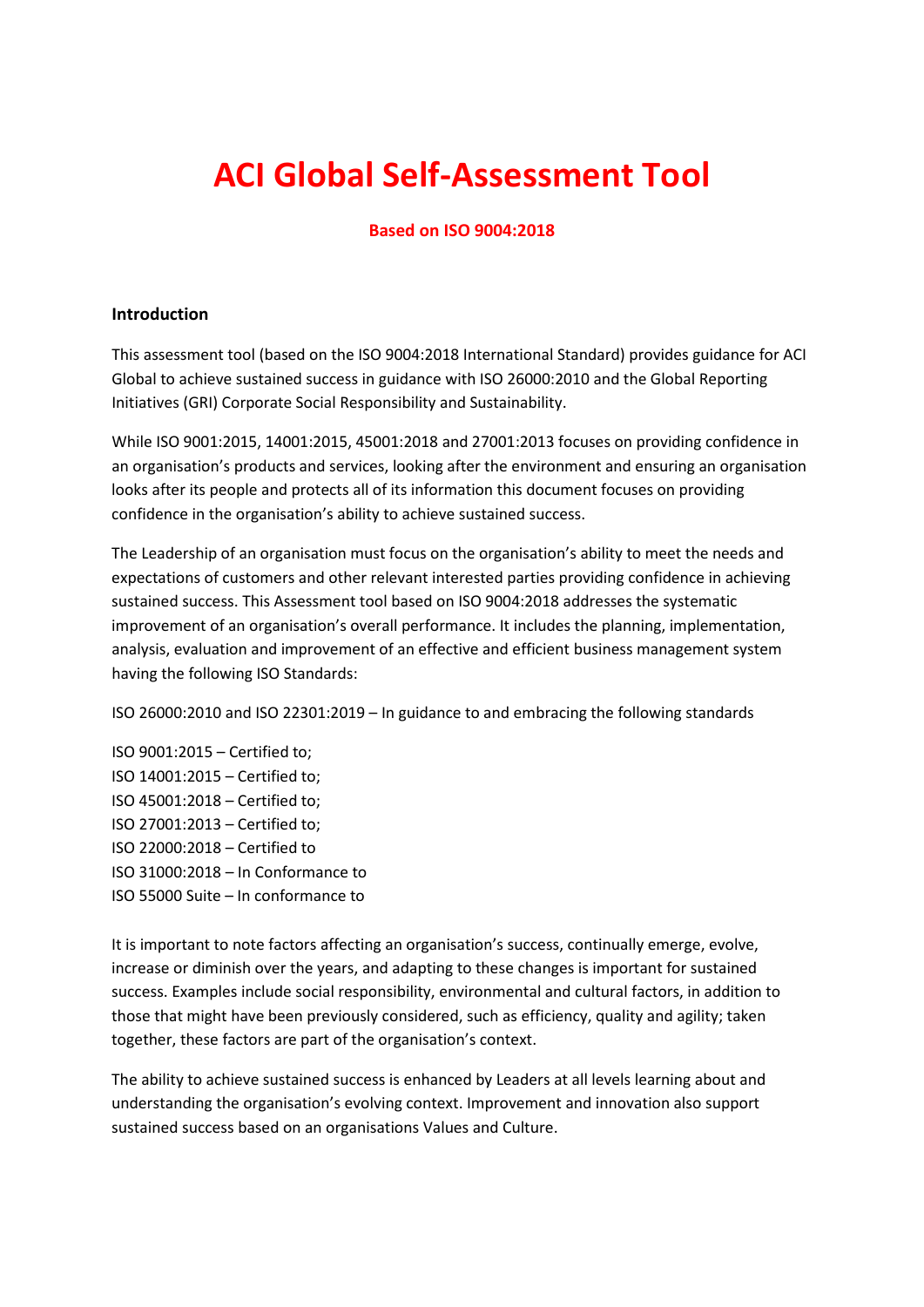This document promotes self-assessment and provides a self-assessment tool for reviewing the extent to which the organisation has adopted the concepts in this ISO 9004:2018 Standard.

A representation of the structure of ISO 9004:2018, incorporating the elements essential to achieve sustained success of an organisation as covered in this assessment tool, is presented in Figure 1.



**Figure 1 (ISO 9004:2018)**

## **Quality of an organisation and sustained success**

#### **Quality of an organisation**

The quality of an organisation is the degree to which the inherent characteristics of the organisation fulfils the needs and expectations of its customers and other interested parties, in order to achieve sustained success. It is up to the organisation to determine what is relevant to achieve sustained success.

The organisation should go beyond the quality of its products and services and the needs and expectations of its customers. To achieve sustained success, the organisation should focus on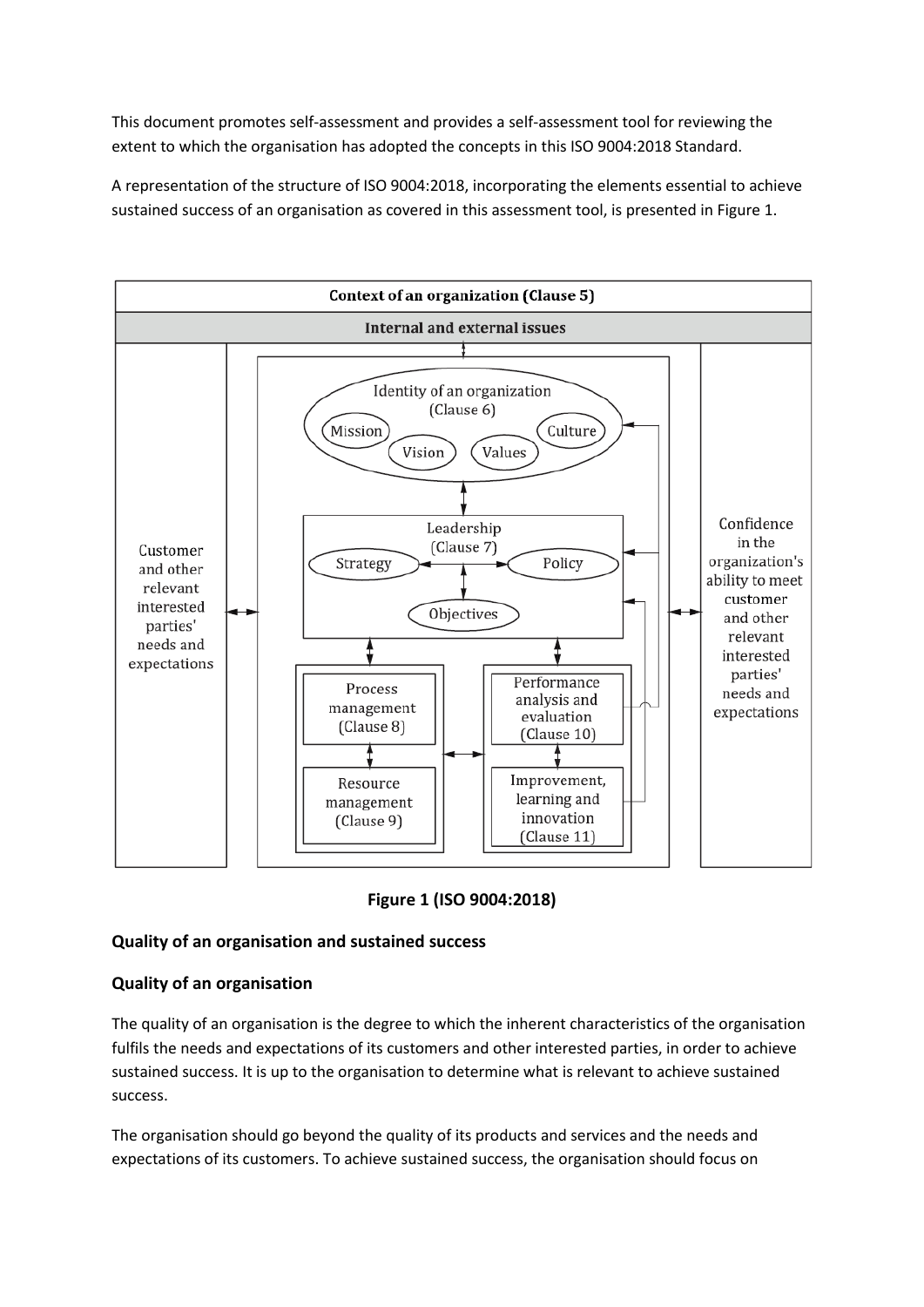anticipating and meeting the needs and expectations of its interested parties, with the intent of enhancing their satisfaction and overall experience.

The organisation should apply all of the quality management principles (see ISO 9000:2015) to achieve sustained success. Particular attention should be given to the principles of "customer focus" and "relationship management" to meet the different needs and expectations of interested parties.

The needs and expectations of individual interested parties can be different, aligned to, or in conflict with those of other interested parties, or can change quickly. The means by which the needs and expectations of interested parties are expressed and met can take a wide variety of forms, for example co-operation, negotiation, outsourcing, or by terminating an activity; consequently, the organisation should give consideration to the interrelationships of its interested parties when addressing their needs and expectations.

The composition of interested parties can differ significantly over time and between organisations, industries, cultures and nations; the following Figure 2 provides examples of interested parties and their needs and expectations.



**Figure 2 (ISO 9004:2018)**

## **Managing for the sustained success of an organisation**

The quality of an organisation is enhanced and sustained success in accordance to the organisations "Values and Culture" can be achieved by consistently meeting the needs and expectations of its interested parties over the long term. Short- and medium-term objectives based on an organisations Mission and Vision or its Capability Statement should support this long-term strategy.

As the context of an organisation will be ever-changing, to achieve sustained success the Leadership Team should:

a) regularly monitor, analyse, evaluate and review the organisation's context in order to identify all interested parties, determine their needs and expectations and their individual potential impacts on the organisation's performance;

b) determine, implement and communicate the organisation's mission, vision, values, and promote an aligned culture;

c) determine short- and long-term risks and opportunities;

d) determine, implement and communicate the organisation's policies, strategy and objectives;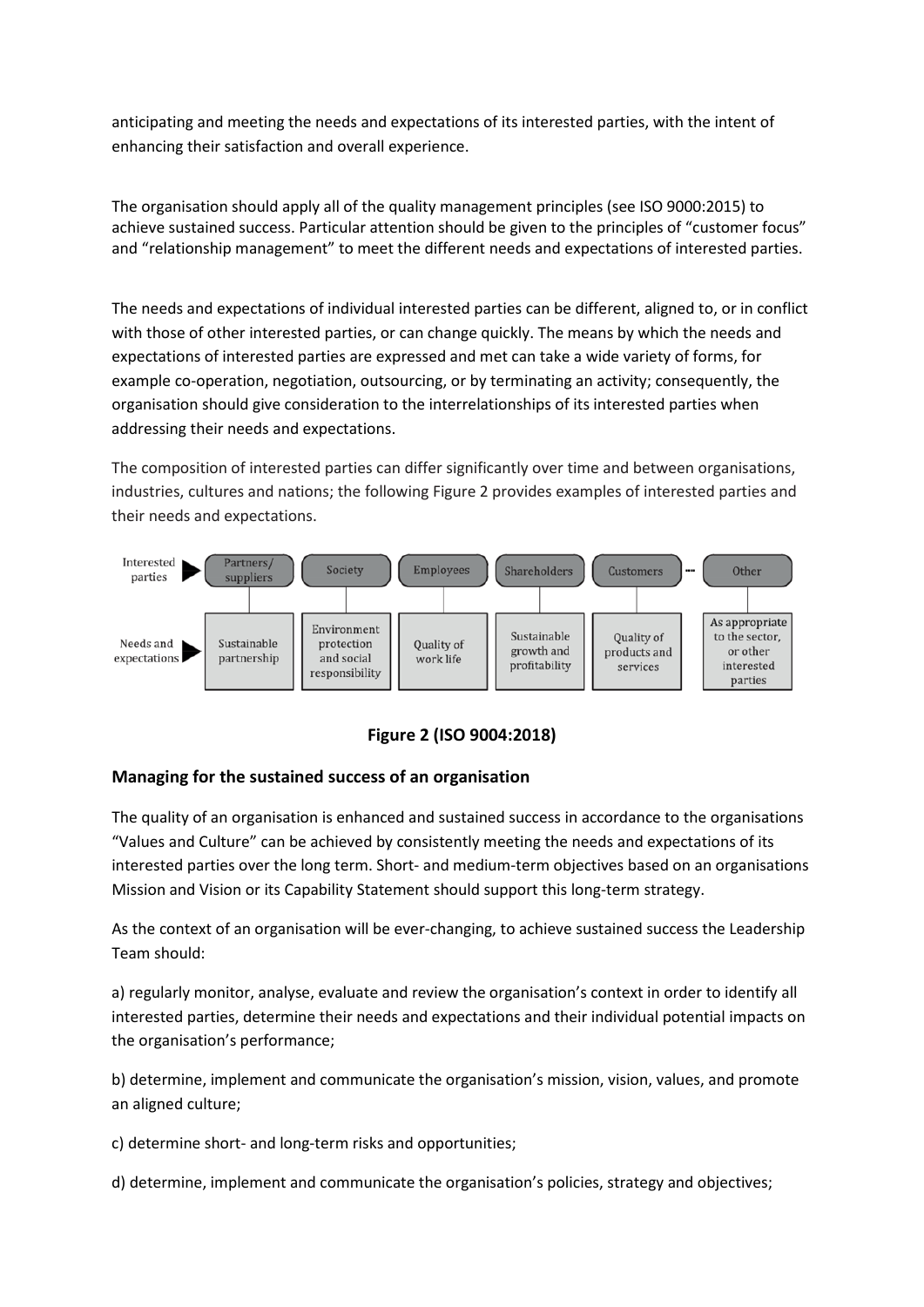e) determine the relevant processes and manage them so that they function within a coherent system;

f) manage the organisation's resources to enable its processes to achieve their intended results;

g) monitor, analyse, evaluate and review the organisation's performance;

h) establish a process for improvement, learning and innovation in order to support the organisation's ability to respond to changes in the context of the organisation.

# **Consideration of the needs and expectations of interested parties can enable the organisation:**

- a) to achieve objectives effectively and efficiently;
- b) to eliminate conflicting responsibilities and relationships;
- c) to harmonise and optimise practices including the health and wellbeing of its people;
- d) to create consistency;
- e) to improve communication;
- f) to facilitate training, learning, personal development and capability and maturity;
- g) to facilitate focus on the most important characteristics of the organisation;
- h) to manage risks and opportunities to its brand or reputation;
- i) to acquire and share knowledge.

#### **Key Business Processes to be assessed**

- **1 - Context of the Organisation**
- **2 - Identity of the organisation**
- **3 - Leadership**
- **4 - Process Management**
- **5 – Resource Management**
- **6 – Analysis and evaluation of the organisation's performance**
- **7 – Improvement, Learning and innovation**

#### **Self-assessment tool - explained**

Self-assessment will provide an overall view of the performance of your organisation and the degree of maturity of its business management system. It will help to identify areas for improvement and/or innovation and to determine priorities for subsequent actions.

Whilst you will continue to undertake Audits to determine the extent to which, for example, requirements related to a business management system are fulfilled (against a defined standard, or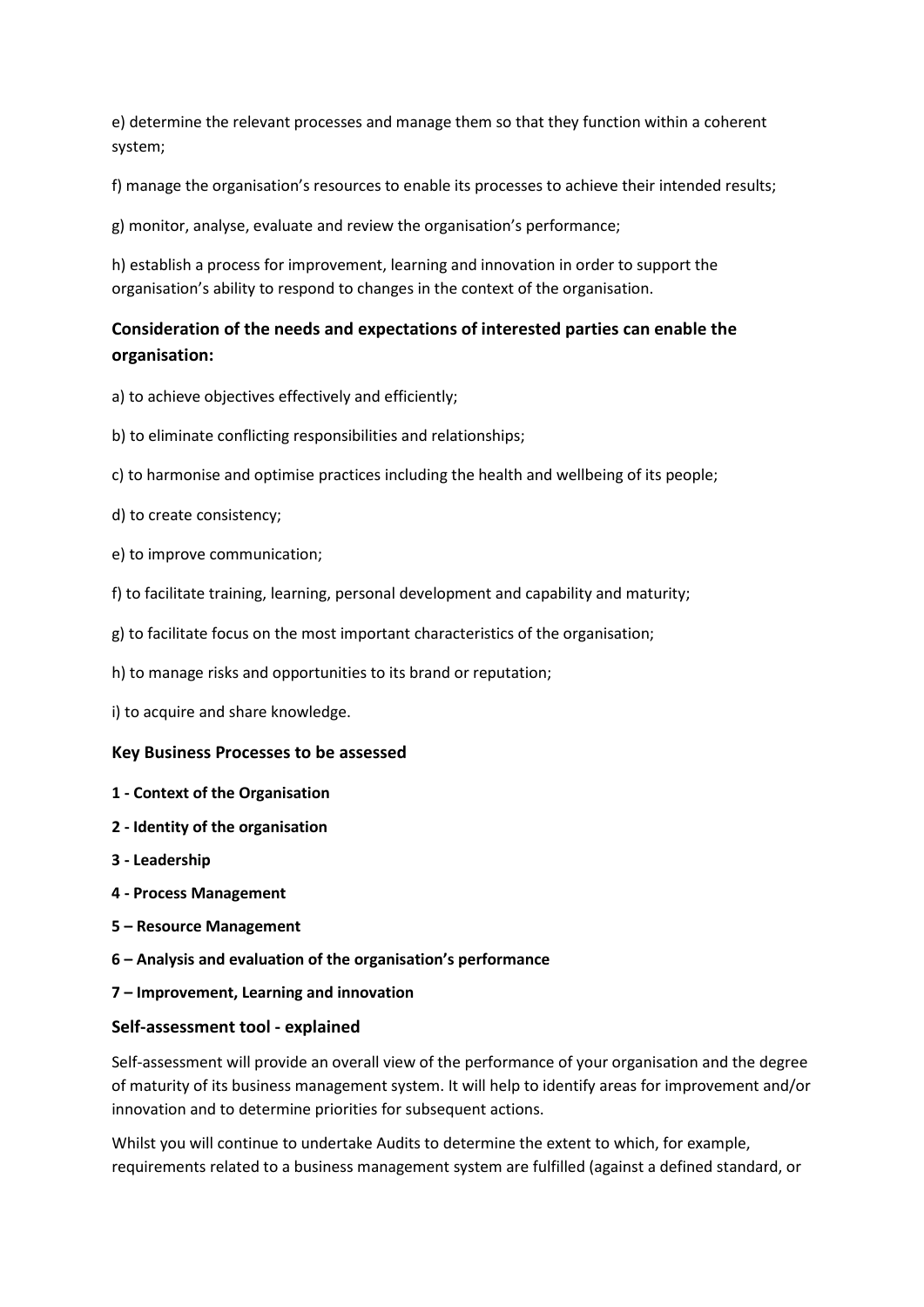your organisation's own strategic plans and or criteria). Your audit findings will continue to be used to assess the effectiveness of, your business management system, and to continue to identify risks and opportunities for improvement.

For Business best practice you should use self-assessment to identify improvement and innovation opportunities, set priorities and establish action plans, with the objective of sustained and ethical success. The output of self-assessment will show strengths and weaknesses, the related risks and opportunities for improvement, the maturity level of your organisation and, when repeated, the organisation's accelerating continuous improvement and progress over time.

The results of your organisation's self-assessments will be a valuable input into management "Business" reviews. Self-assessment will also provide the potential for it to be a used as a learning tool, which can provide an improved overview of your organisation, promote the involvement of interested parties and support the overall planning activities of the organisation.

The self-assessment tool is based on the guidance detailed in ISO 9004:2018 and provides a framework for accelerating continuous improvement (ACI). It can be used as given, or it can be customised to suit.

#### **Maturity model**

A mature organisation performs effectively and efficiently and achieves sustained success by:

- a) understanding and satisfying the needs and expectations of interested parties;
- b) monitoring changes in the context of the organisation;
- c) identifying possible areas for improvement, learning, capability and innovation;
- d) defining and deploying policies, strategy and objectives;
- e) managing its processes and resources;
- f) demonstrating confidence in its people, leading to increased engagement;

g) establishing beneficial relationships with interested parties, such as external providers and other partners.

This self-assessment tool uses five maturity levels as outlined in ISO 9004:2018, which can be extended to include additional levels or otherwise customised as needed.

The following table (A1) gives a generic framework for setting out how performance criteria can be related to the levels of maturity in a tabular format. The organisation should review its performance against the specified criteria, identify its current maturity levels, and determine its strengths and weaknesses and the related risks and opportunities for improvement.

The criteria given for the higher levels can help the organisation to understand the issues it needs to consider and to determine the improvements needed to reach higher levels of maturity.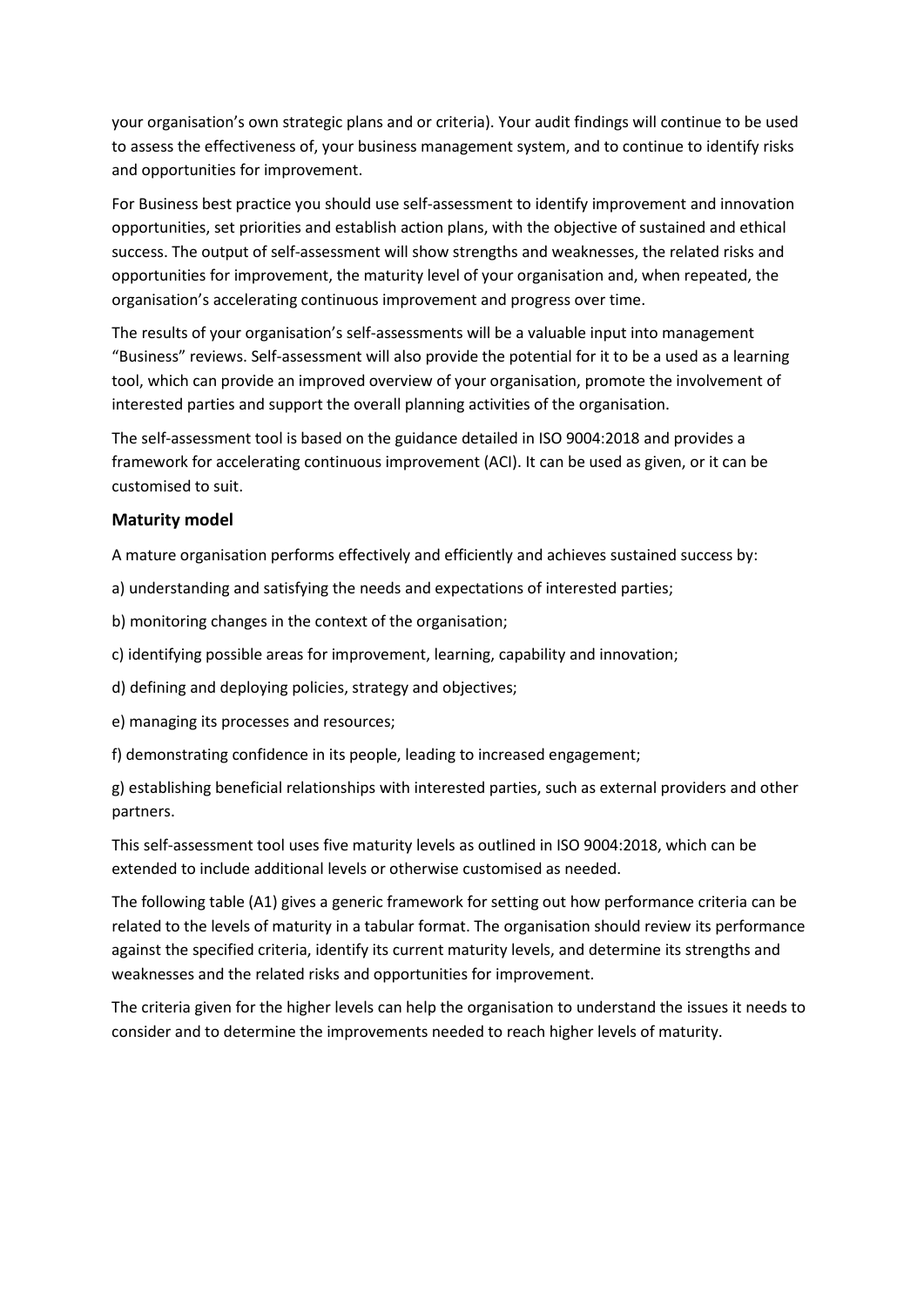| Maturity level towards sustained success |                   |         |         |         |               |  |
|------------------------------------------|-------------------|---------|---------|---------|---------------|--|
| Key<br>element                           | <b>Level 1</b>    | Level 2 | Level 3 | Level 4 | Level 5       |  |
| Element 1                                | Criteria 1        |         |         |         | Criteria 1    |  |
|                                          | <b>Base level</b> |         |         |         | Best practice |  |
| Element 2                                | Criteria 2        |         |         |         | Criteria 2    |  |
|                                          | Base level        |         |         |         | Best practice |  |
| Element 3                                | Criteria 3        |         |         |         | Criteria 3    |  |
|                                          | <b>Base level</b> |         |         |         | Best practice |  |

#### **Table A1 (ISO 9004:2018)**

#### **Self-assessment**

This self-assessment (Based on ISO 9004:2018) is intended to be performed by process owners and team leaders at all levels within the organisation to obtain an in-depth overview of the organisation and its current performance.

The elements or processes of this self-assessment are contained in Tables A.2 to A.32 and relate to the subclauses of ISO 9004:2018; however, the organisation can define additional or different criteria to fulfil its own specific needs. If appropriate, the self-assessment can be limited to any of the tables in isolation.

#### **Using the self-assessment tools**

The purposes of a step-by-step methodology for an organisation to conduct a self-assessment are:

a) to define the scope of the self-assessment in terms of the parts of the organisation to be assessed and the type of the assessment, such as:

1) a self-assessment of key elements or processes of the organisation based on ISO 9004:2018 or the organisations own strategic plans or criteria;

2) a self-assessment of detailed elements or processes, based on ISO 9004:2018 or the organisations own strategic plans or criteria;

3) a self-assessment of detailed elements or processes, based on ISO 9004:2018 with additional or new criteria or levels as suits;

b) to identify who will be responsible for the self-assessment and when it will be carried out;

c) to determine how the self-assessment will be carried out, either by a team (cross-functional or other appropriate team) or by individuals (the appointment of a facilitator or mentor can assist the process);

d) to identify the maturity level for each of the organisation's individual processes, which should be done by:

1) comparing the present situation in the organisation to the scenarios that are listed in the tables;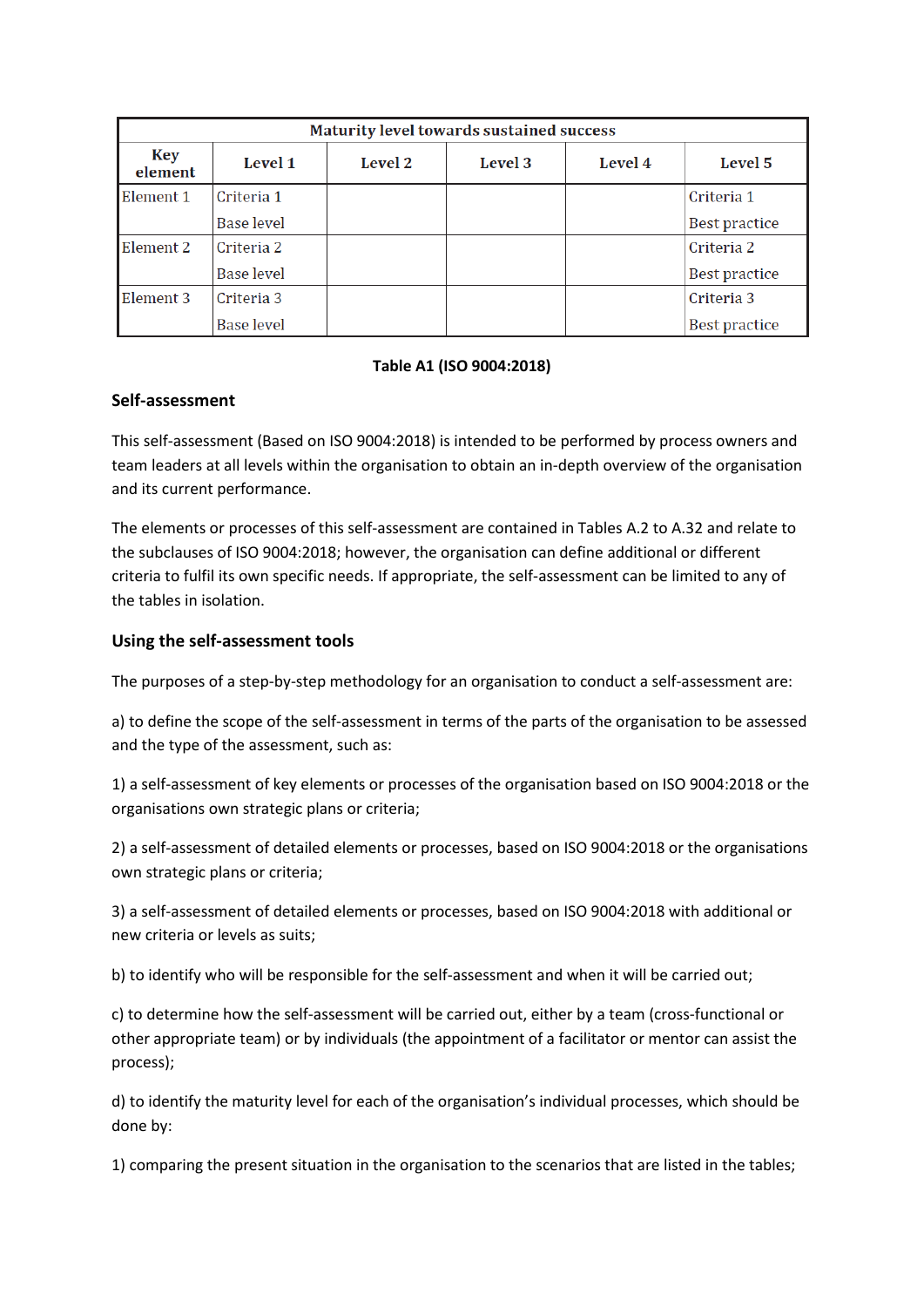2) marking the elements or processes that the organisation is already applying, i.e. start at level 1 and build on progress, to attain maturity level 5 by incorporating the criteria identified in levels 3 and 4;

3) establishing the current maturity level;

e) to consolidate the results into a report, which this provides a record of progress over time and can facilitate the communication of information, both externally and internally (the use of graphics in such a report can aid the communication of the results);

f) to assess the current performance of the organisation's processes and identify areas for improvement and/or innovation (these opportunities should be identified through the selfassessment process and an action plan developed as a result of the assessment).

An organisation can be at different maturity levels for the different elements or processes. A review of the gaps can help the leadership team in planning and prioritising the improvement and/or innovation activities needed to move individual elements or processes to a higher level.

The completion of a self-assessment should result in an action plan for improvement and/or innovation that should be used as an input to the Leadership Team for planning and review, based on the elements or processes of your organisation.

#### **The information gained from the self-assessment can also be used:**

a) to stimulate comparisons and share learning throughout the organisation (the comparisons can be between the organisation's processes and, where applicable, between its different units);

b) to benchmark with other organisations;

c) to monitor progress of the organisation over time, by conducting periodic self-assessments.

Following the reviews, the organisation should assign responsibilities for the chosen actions, estimate and provide the resources needed, and determine the expected benefits and any perceived risks associated with them.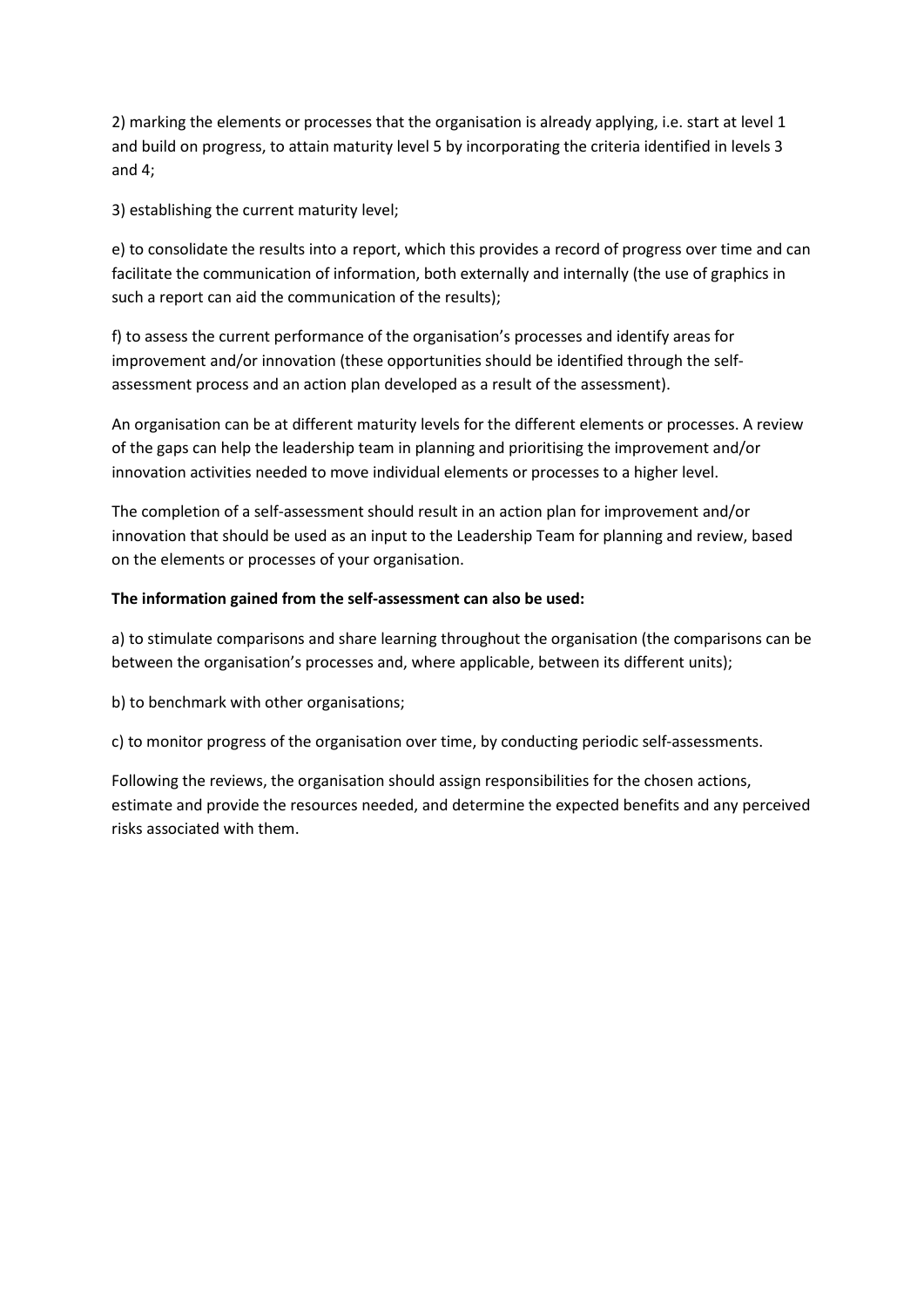|                                          |                | <b>Maturity level</b>                                                                                                                                                                                                                                                                                                                                                                                                                                                                        |            | Conclusion       |
|------------------------------------------|----------------|----------------------------------------------------------------------------------------------------------------------------------------------------------------------------------------------------------------------------------------------------------------------------------------------------------------------------------------------------------------------------------------------------------------------------------------------------------------------------------------------|------------|------------------|
| <b>Subclause</b>                         | Level          | Itema                                                                                                                                                                                                                                                                                                                                                                                                                                                                                        | <b>YES</b> | Results/commentb |
| 5.2<br>Relevant<br>interested<br>parties | 1              | The interested parties are determined, including<br>their needs and expectations and whether the<br>associated risks and opportunities are informal or<br>ad hoc.                                                                                                                                                                                                                                                                                                                            |            |                  |
|                                          | $\overline{2}$ | Processes to meet the needs of some interested<br>parties are established.                                                                                                                                                                                                                                                                                                                                                                                                                   |            |                  |
|                                          |                | Ongoing relationships with interested parties are<br>established as informal or ad hoc.                                                                                                                                                                                                                                                                                                                                                                                                      |            |                  |
|                                          | 3              | Processes for determining which interested parties<br>including employees are relevant are in place.                                                                                                                                                                                                                                                                                                                                                                                         |            |                  |
|                                          |                | Processes for<br>determining the relevance of<br>interested parties include consideration of those<br>that are a risk to sustained success if their needs and<br>expectations are not met and those that can pro-vide<br>opportunities to enhance sustained success.                                                                                                                                                                                                                         |            |                  |
|                                          |                | The needs and expectations of the relevant<br>interested parties including employees are<br>identified.                                                                                                                                                                                                                                                                                                                                                                                      |            |                  |
|                                          |                | Processes to fulfil the needs and expectations of the<br>interested parties including employees are<br>established.                                                                                                                                                                                                                                                                                                                                                                          |            |                  |
|                                          | $\overline{4}$ | Processes for assessing the relevance of the needs<br>and expectations for relevant interested parties<br>including employees are in place and are used to<br>determine which ones need to be addressed.                                                                                                                                                                                                                                                                                     |            |                  |
|                                          |                | The needs and expectations of key interested<br>parties including employees are addressed and<br>reviewed such that improved performance,<br>common understanding of objectives and values,<br>and enhanced stability have been realized in some<br>of these ongoing relationships.                                                                                                                                                                                                          | Yes        |                  |
|                                          | 5              | Processes and relationships with relevant interested<br>parties including employees are fulfilled according to<br>the relevant needs and expectations determined. This<br>has been done as part of understanding the benefits,<br>risks and opportunities of ongoing relationships.                                                                                                                                                                                                          |            |                  |
|                                          |                | The needs and expectations of all relevant<br>interested parties including interested parties are<br>addressed, analysed, evaluated and reviewed, such<br>that there is improved and sustained performance,<br>common understanding of objectives and values, and<br>enhanced stability, including recognition of the<br>benefits derived from these ongoing relationships.<br>(a) Items outlined in levels 3 to 5 are intended to be a progression of thought that is based on the guidance |            |                  |

# **Table A.2 9004:2018 — Self-assessment of the detailed elements of 5.2**

(a) Items outlined in levels 3 to 5 are intended to be a progression of thought that is based on the guidance provided in the applicable subclause.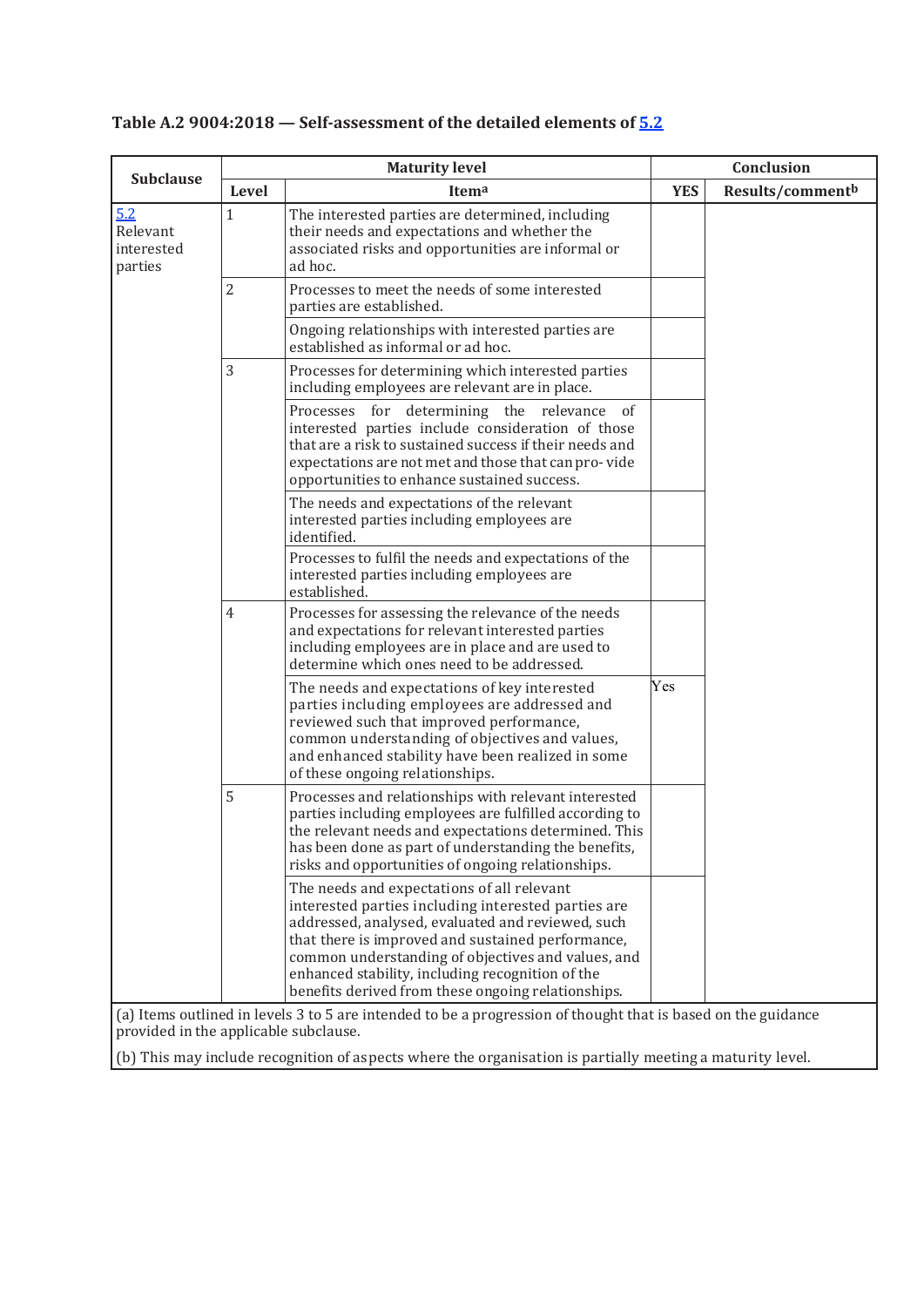|                                        | <b>Maturity level</b> |                                                                                                                                                                                                                                                                                               |            | Conclusion       |  |  |
|----------------------------------------|-----------------------|-----------------------------------------------------------------------------------------------------------------------------------------------------------------------------------------------------------------------------------------------------------------------------------------------|------------|------------------|--|--|
| <b>Subclause</b>                       | Level                 | Itema                                                                                                                                                                                                                                                                                         | <b>YES</b> | Results/commentb |  |  |
| 5.3<br>External and<br>internal issues | $\mathbf{1}$          | Processes for determining and addressing<br>external and internal issues are informal or<br>ad hoc.                                                                                                                                                                                           |            |                  |  |  |
|                                        | $\overline{2}$        | Processes for determining and addressing issues<br>are in place.                                                                                                                                                                                                                              |            |                  |  |  |
|                                        |                       | The risks and opportunities related to the issues<br>identified are determined as informal or ad hoc.                                                                                                                                                                                         |            |                  |  |  |
|                                        | 3                     | Processes to determine internal issues that can<br>affect the organisation's ability to achieve<br>sustained success are identified.                                                                                                                                                          |            |                  |  |  |
|                                        |                       | Processes to determine external issues that can<br>affect the organisation's ability to achieve<br>sustained success are identified.                                                                                                                                                          |            |                  |  |  |
|                                        | $\overline{4}$        | External and internal issues are determined and<br>show consideration for factors such as statutory,<br>regulatory and sector specific requirements,<br>globalisation, innovation, activities and associated<br>processes, strategy and levels of competence and<br>organisational knowledge. |            |                  |  |  |
|                                        |                       | Risks and opportunities are determined and<br>show consideration for information from the<br>organisation's past and its current situation.                                                                                                                                                   |            |                  |  |  |
|                                        |                       | Processes to address issues considered to be<br>risks to sustained success, or opportunities to<br>enhance sustained success, are established,<br>implemented and maintained.                                                                                                                 | Yes        |                  |  |  |
|                                        | 5                     | Processes for the ongoing monitoring, reviewing<br>and evaluation of external and internal issues are<br>established, implemented and maintained, with<br>actions arising from this process acted on.                                                                                         |            |                  |  |  |
| provided in the applicable subclause.  |                       | (a) Items outlined in levels 3 to 5 are intended to be a progression of thought that is based on the guidance                                                                                                                                                                                 |            |                  |  |  |

#### **Table A.3 — Self-assessment of the detailed elements of 5.3**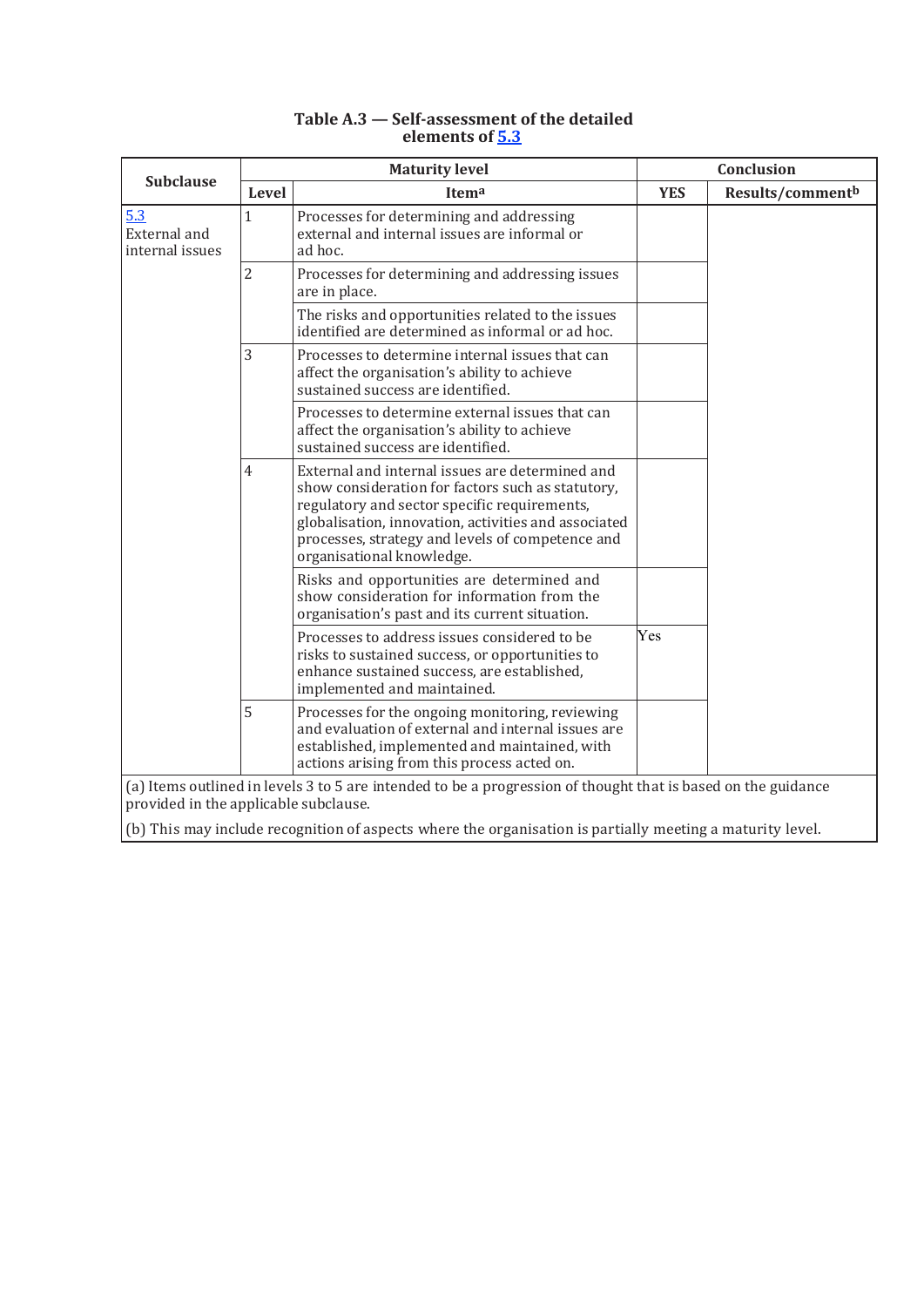| <b>Subclause</b>                                 | <b>Maturity level</b> |                                                                                                                                                                                                                                                                                                                                                              |            | Conclusion       |  |  |
|--------------------------------------------------|-----------------------|--------------------------------------------------------------------------------------------------------------------------------------------------------------------------------------------------------------------------------------------------------------------------------------------------------------------------------------------------------------|------------|------------------|--|--|
|                                                  | Level                 | Itema                                                                                                                                                                                                                                                                                                                                                        | <b>YES</b> | Results/commentb |  |  |
| 6.2<br>Mission,<br>vision, values<br>and culture | 1                     | Processes for determining the identity of the<br>organisation, along with the establishment of<br>mission, vision, values and culture, are informal<br>or ad hoc.                                                                                                                                                                                            |            |                  |  |  |
|                                                  | $\overline{2}$        | A basic understanding of the organisation's<br>mission, vision and values exists.                                                                                                                                                                                                                                                                            |            |                  |  |  |
|                                                  |                       | An understanding of the current culture, and<br>whether there is a need to change it, is informal<br>or ad hoc.                                                                                                                                                                                                                                              |            |                  |  |  |
|                                                  | 3                     | The Leadership Team is involved in determining<br>the mission, vision and values, based on processes<br>that account for the definition and sustainment of<br>the context of the organisation in relation to its<br>defined identity.                                                                                                                        |            |                  |  |  |
|                                                  |                       | An understanding of the current culture, along<br>with a process for considering the need for a<br>change to that culture, is in place.                                                                                                                                                                                                                      |            |                  |  |  |
|                                                  |                       | Changes to the organisation's identity are<br>communicated informally to perceived interested<br>parties.                                                                                                                                                                                                                                                    |            |                  |  |  |
|                                                  | 4                     | The organisation's culture is aligned with its<br>mission, vision and values.                                                                                                                                                                                                                                                                                |            |                  |  |  |
|                                                  |                       | A clearly defined understanding of the current<br>culture, along with a process for considering the<br>need for a change to that culture, is implemented<br>and maintained.                                                                                                                                                                                  |            |                  |  |  |
|                                                  |                       | The strategic direction of the organisation and its<br>policy are aligned with its mission, vision, values<br>and culture.                                                                                                                                                                                                                                   |            |                  |  |  |
|                                                  |                       | Changes to any of these identity elements are<br>communicated within the organisation and to its<br>interested parties, as appropriate.                                                                                                                                                                                                                      | Yes        |                  |  |  |
|                                                  | 5                     | A process for reviewing these elements at planned<br>intervals by the Leadership Team is well<br>established and maintained. This includes<br>consideration of external and internal issues as<br>part of the verification of alignment between the<br>elements of the identity of the organisation, its<br>context, its strategic direction and its policy. |            |                  |  |  |
| provided in the applicable subclause.            |                       | (a) Items outlined in levels 3 to 5 are intended to be a progression of thought that is based on the guidance                                                                                                                                                                                                                                                |            |                  |  |  |

# **Table A.4 — Self-assessment of the detailed elements of 6.2**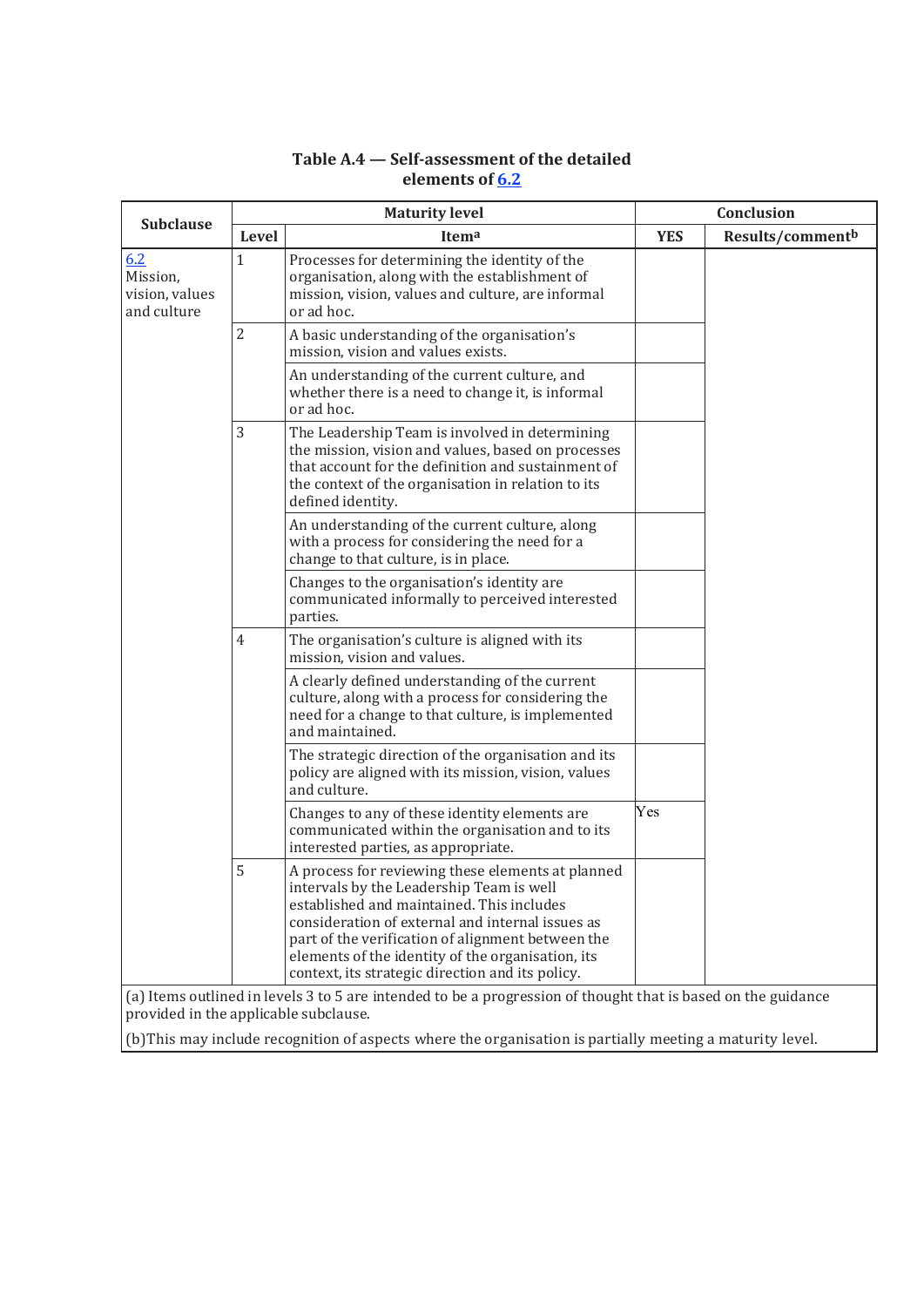## **Table A.5 — Self-assessment of the detailed elements of 7.1**

| <b>Subclause</b>               |                | <b>Maturity level</b>                                                                                                                                                                                                                                                                                                                                                                                                |            | Conclusion       |  |
|--------------------------------|----------------|----------------------------------------------------------------------------------------------------------------------------------------------------------------------------------------------------------------------------------------------------------------------------------------------------------------------------------------------------------------------------------------------------------------------|------------|------------------|--|
|                                | Level          | Itema                                                                                                                                                                                                                                                                                                                                                                                                                | <b>YES</b> | Results/commentb |  |
| 7.1<br>Leadership<br>— General | $\mathbf 1$    | Processes for defining, maintaining and<br>communicating the leadership's vision, mission<br>and values, and for promoting an internal<br>environment in which people are engaged and<br>committed to the achievement of the organisation's<br>objectives are carried out in an informal or ad hoc<br>manner.                                                                                                        |            |                  |  |
|                                | $\overline{2}$ | Key processes, such as those related to establishing<br>the organisation's identity, a culture of trust,<br>health and wellbeing, integrity and teamwork, the<br>necessary resources, training and authority to act<br>ensuring behavioural attributes are defined, and<br>supporting leadership development, are<br>determined.                                                                                     |            |                  |  |
|                                |                | Only some interrelationships between leadership<br>and commitment, including the maintenance of a<br>competitive organisational structure, maintaining<br>unity of purpose and direction, and reinforcement<br>of values and expectations are determined.                                                                                                                                                            |            |                  |  |
|                                | 3              | Processes and the interactions of activities related<br>to the organisation's identity, health & wellbeing of<br>its people, cultural aspects, the provision of<br>resources, training, the authority to act and<br>behavioural factors are accounted for.<br>A competitive organisational structure and unity                                                                                                       |            |                  |  |
|                                |                | of purpose are established.<br>Values and expectations are established and<br>communicated.                                                                                                                                                                                                                                                                                                                          |            |                  |  |
|                                |                | Leadership development is defined.<br>Processes to maintain the culture and promote<br>accountability are acted on.                                                                                                                                                                                                                                                                                                  |            |                  |  |
|                                |                | Maintenance of the organisational structure, health<br>and wellbeing of its people and unity of purpose in<br>relation to the context of the organisation,<br>personally and/or regularly rein-forcing values<br>and expectations, are included in process<br>determination.                                                                                                                                         |            |                  |  |
|                                | $\overline{4}$ | Processes and their interactions are systematically<br>determined in such a way that outputs and out-<br>comes are concise and create an internal<br>environment in which people are engaged and<br>committed to the achievement of the<br>organisation's objectives, and in a way that<br>promotes understanding of a healthy workplace<br>and supports the organisation's ability to achieve<br>sustained success. | Yes        |                  |  |
|                                |                | All relevant factors and their interrelationships<br>are considered in process determination.                                                                                                                                                                                                                                                                                                                        |            |                  |  |
|                                | 5              | Processes and the interactions of leadership with<br>all levels of the organisation are dynamically<br>determined and used to establish and sustain the<br>success of the organisation.                                                                                                                                                                                                                              |            |                  |  |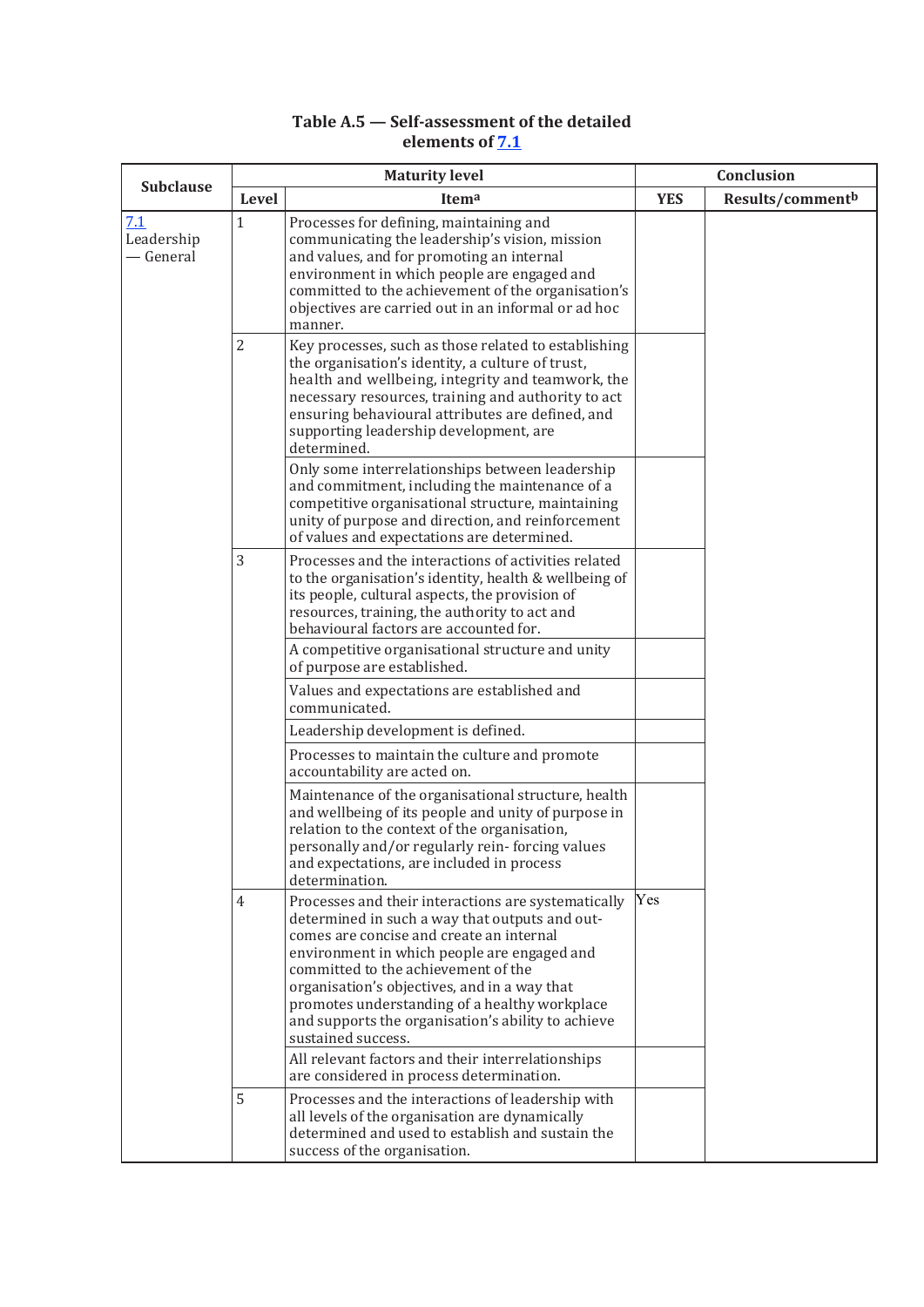(a) Items outlined in levels 3 to 5 are intended to be a progression of thought that is based on the guidance provided in the applicable subclause.

(b)This may include recognition of aspects where the organisation is partially meeting a maturity level.

| <b>Subclause</b>              |                | <b>Maturity level</b>                                                                                                                                                                                                                                                                                                                    |            | Conclusion       |
|-------------------------------|----------------|------------------------------------------------------------------------------------------------------------------------------------------------------------------------------------------------------------------------------------------------------------------------------------------------------------------------------------------|------------|------------------|
|                               | Level          | Itema                                                                                                                                                                                                                                                                                                                                    | <b>YES</b> | Results/commentb |
| 7.2<br>Policy and<br>strategy | $\mathbf{1}$   | Processes for determining the organisation's policy and<br>strategy are done in an informal or ad hoc manner.                                                                                                                                                                                                                            |            |                  |
|                               | $\overline{2}$ | The policy and strategy, and the basic strategy frame-<br>work, are determined.                                                                                                                                                                                                                                                          |            |                  |
|                               | 3              | Processes and the interactions related to the policy,<br>strategy and legal compliance are defined to address all<br>applicable effects, hazards, aspects, risk models and<br>factors.                                                                                                                                                   |            |                  |
|                               |                | The organisation's identity, the context of the organisation<br>and long-term perspective, a competitive profile and<br>consideration of competitive factors are determined in<br>accordance to their risk profile.                                                                                                                      |            |                  |
|                               |                | The policy and strategy, legal compliance and risk appetite<br>decisions are reviewed for continuing suitability and<br>changed as deemed necessary by the leadership team.                                                                                                                                                              |            |                  |
|                               | $\overline{4}$ | Processes and their interactions are systematically<br>determined to ensure the policy, strategy and legal<br>compliance provide a comprehensive framework for<br>process management, to support deployment and facilitate<br>changes, as well as to effectively account for applicable<br>effects, hazards, aspects and risk factors.   |            |                  |
|                               |                | The processes for maintaining a standardised or custom<br>model for a strategy, legal compliance and risk framework<br>and the policy are determined and address and aid in the<br>mitigation of risks, while taking advantage of<br>opportunities.                                                                                      | Yes        |                  |
|                               | 5              | Processes and the relationships between the policy and<br>strategic direction are dynamically determined, with all<br>applicable effects, hazards, aspects, and Risk factors<br>accounted for, such that a comprehensive business<br>continuity framework exists to support the establishment,<br>maintenance and managing of processes. |            |                  |
|                               |                | The needs of all interested parties including regulators<br>are addressed and the policy and business continuity<br>strategy are utilized to manage the business in a<br>comprehensive and sustainable way.<br>(a) Items outlined in levels 3 to 5 are intended to be a progression of thought that is based on the guidance             |            |                  |

#### **Table A.6 — Self-assessment of the detailed elements of 7.2**

(a) Items outlined in levels 3 to 5 are intended to be a progression of thought that is based on the guidance provided in the applicable subclause.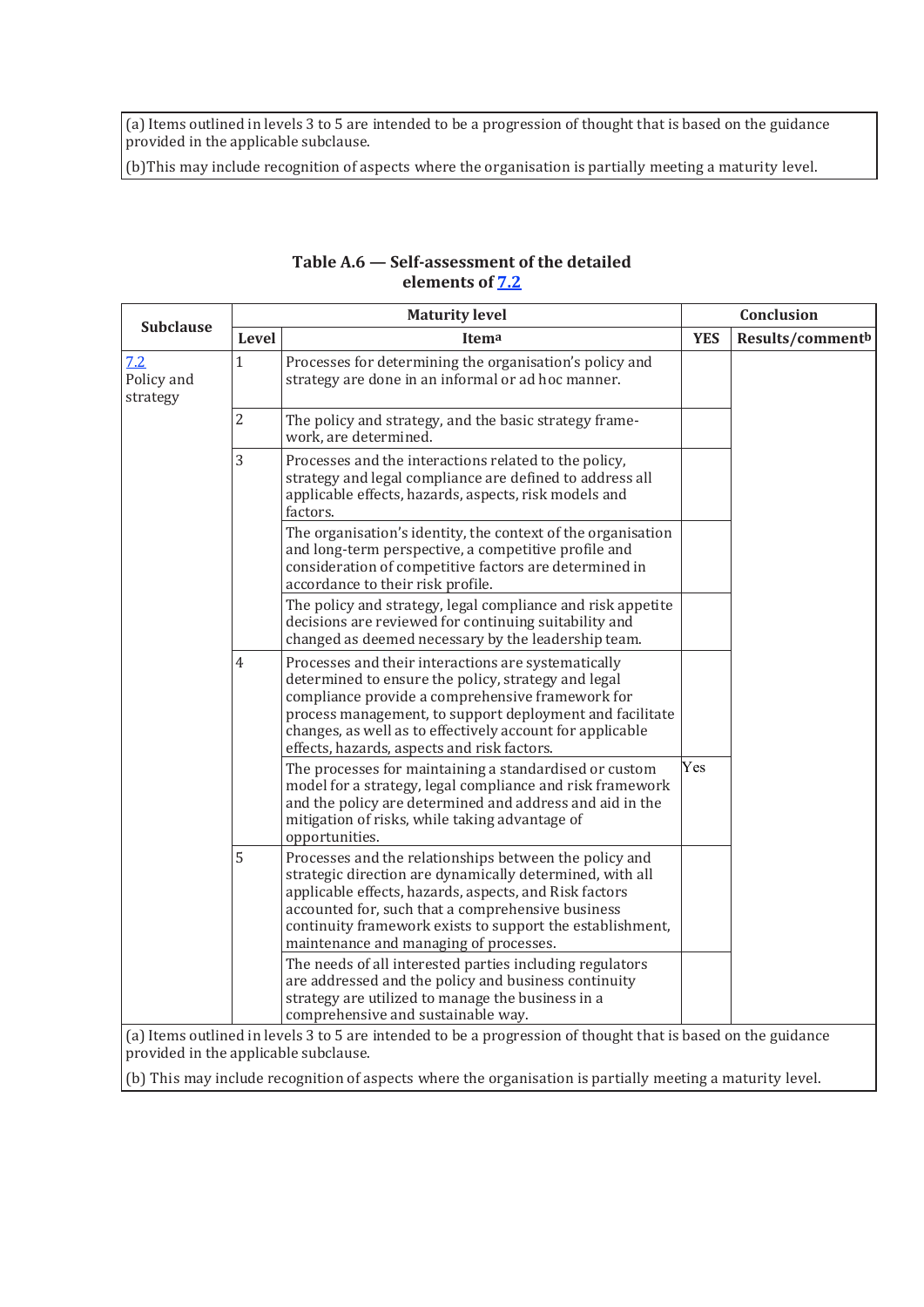## **Table A.7 — Self-assessment of the detailed elements of 7.3**

| <b>Subclause</b>                      |                | <b>Maturity level</b>                                                                                                                                                                                                                                                                                                                                                        |            | Conclusion       |  |
|---------------------------------------|----------------|------------------------------------------------------------------------------------------------------------------------------------------------------------------------------------------------------------------------------------------------------------------------------------------------------------------------------------------------------------------------------|------------|------------------|--|
|                                       | Level          | Itema                                                                                                                                                                                                                                                                                                                                                                        | <b>YES</b> | Results/commentb |  |
| 7.3<br>Objectives                     | $\mathbf{1}$   | Processes for determining the organisation's objectives<br>are done in an informal or ad hoc manner.                                                                                                                                                                                                                                                                         |            |                  |  |
|                                       |                | Only the short-term objectives are defined.                                                                                                                                                                                                                                                                                                                                  |            |                  |  |
|                                       | $\overline{2}$ | Processes for determining the objectives are defined and<br>the objectives show some interrelationship with policy,<br>strategy and legal, regulatory and statutory requirements.                                                                                                                                                                                            |            |                  |  |
|                                       |                | The objectives are quantifiable, where possible, but are<br>not clearly understood.                                                                                                                                                                                                                                                                                          |            |                  |  |
|                                       |                | Processes and the interactions of short- and long-term<br>objectives with the policy and strategy are defined,<br>including the ability to demonstrate leadership,<br>accountability and commitment outside the organisation.                                                                                                                                                |            |                  |  |
|                                       | 3              | Processes for defining, maintaining and deploying the<br>objectives, including the relationship with the policy and<br>strategy and legal obligations, are in place and maintained,<br>including the need to establish clearly understood and<br>quantifiable short and long-term objectives that also<br>demonstrate leadership and commitment outside the<br>organisation. |            |                  |  |
|                                       |                | The short- and long-term objectives are defined, and the<br>relationship with the policy and strategy is evident.                                                                                                                                                                                                                                                            |            |                  |  |
|                                       | $\overline{4}$ | Processes and the relationship between the policy,<br>strategy, legal and legislative obligations, chain of<br>responsibility and the demonstrated leadership and<br>commitment both inside outside the organisation are<br>dynamically determined and maintained.                                                                                                           | Yes        |                  |  |
|                                       | 5              | Short- and long-term objectives are quantifiable, clearly<br>understood, deployed and updated to maintain the<br>relationship with the policy, strategy, legal and legislative<br>compliance such that the Leadership teams empowerment<br>and commitment are demonstrated both internally and<br>outside the organisation.                                                  |            |                  |  |
| provided in the applicable subclause. |                | (a) Items outlined in levels 3 to 5 are intended to be a progression of thought that is based on the guidance                                                                                                                                                                                                                                                                |            |                  |  |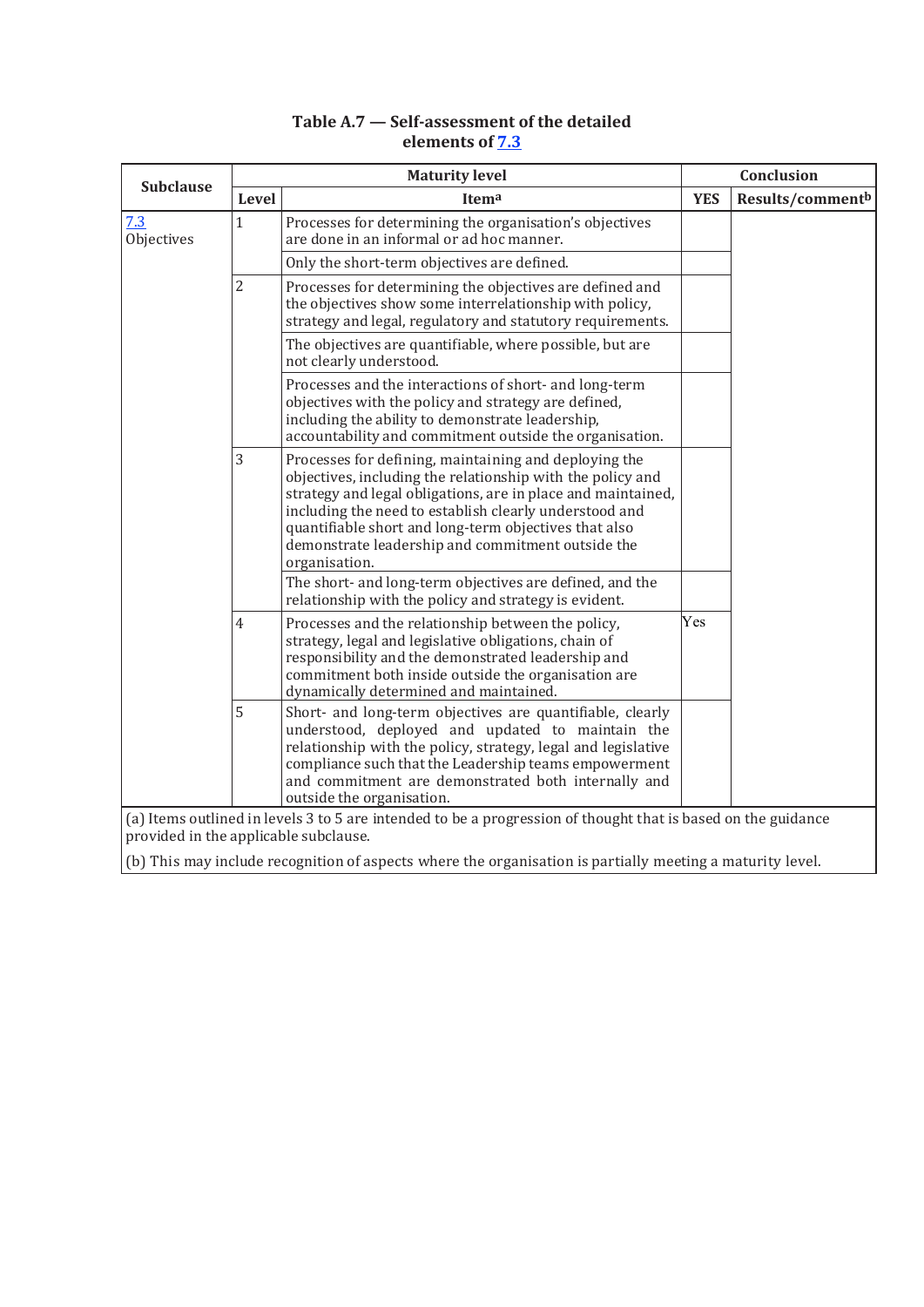# **Table A.8 — Self-assessment of the detailed elements of 7.4**

| <b>Subclause</b>                        |                | <b>Maturity level</b>                                                                                                                                                                                                                                                                                                                                                                                                             |            | Conclusion                   |  |
|-----------------------------------------|----------------|-----------------------------------------------------------------------------------------------------------------------------------------------------------------------------------------------------------------------------------------------------------------------------------------------------------------------------------------------------------------------------------------------------------------------------------|------------|------------------------------|--|
|                                         | Level          | Itema                                                                                                                                                                                                                                                                                                                                                                                                                             | <b>YES</b> | Results/comment <sup>b</sup> |  |
| 7.4<br>Communication,<br>Consultation & | $\mathbf{1}$   | The processes for communicating the policy, strategy and<br>objectives including consultation and Participation are<br>done in an informal or ad hoc manner.                                                                                                                                                                                                                                                                      |            |                              |  |
| Participation of<br>workers             | $\overline{2}$ | The processes for determining the types and degree of<br>communication, consultation & participation is needed<br>are defined.                                                                                                                                                                                                                                                                                                    |            |                              |  |
|                                         | 3              | Communication, Consultation and Participation processes<br>are defined and facilitate meaningful, timely and continual<br>communication tailored to the differing needs of<br>recipients, as it relates to the policy, strategy and relevant<br>objectives.                                                                                                                                                                       |            |                              |  |
|                                         |                | The interrelationships of this communication,<br>Consultation & Participation process are clear with regard<br>to the differing needs of recipients and how the policy,<br>strategy and relevant objectives are used to aid in the<br>sustained success of the organisation.                                                                                                                                                      |            |                              |  |
|                                         |                | A feedback mechanism is in place and incorporates<br>provisions to proactively address changes resulting from<br>Communication, Consultation & Participation in the<br>organisation's context.                                                                                                                                                                                                                                    |            |                              |  |
|                                         | $\overline{4}$ | The communication, Consultation & Participation<br>processes systematically facilitate communication,<br>consultation & Participation regarding the policy,<br>strategy and objectives to all relevant interested parties,<br>in support of the organisation's sustained success, while<br>also accounting for the need to apply additional<br>resources or planed changes to activities when change is<br>required and realised. | Yes        |                              |  |
|                                         |                | Communication, Consultation & Participation methods<br>show a direct relationship to the context of the<br>organisation and its stakeholders and the feedback<br>mechanism is well defined and effectively deployed.                                                                                                                                                                                                              |            |                              |  |
|                                         | 5              | The processes for communicating the policy, strategy and<br>objectives are dynamic, with the interrelationships of the<br>policy, strategy and objectives being clearly conveyed to<br>all recipients, such that the differing needs of each are<br>accounted for.                                                                                                                                                                |            |                              |  |
| provided in the applicable subclause.   |                | (a) Items outlined in levels 3 to 5 are intended to be a progression of thought that is based on the guidance                                                                                                                                                                                                                                                                                                                     |            |                              |  |
|                                         |                | (b) This may include recognition of aspects where the organisation is partially meeting a maturity level.                                                                                                                                                                                                                                                                                                                         |            |                              |  |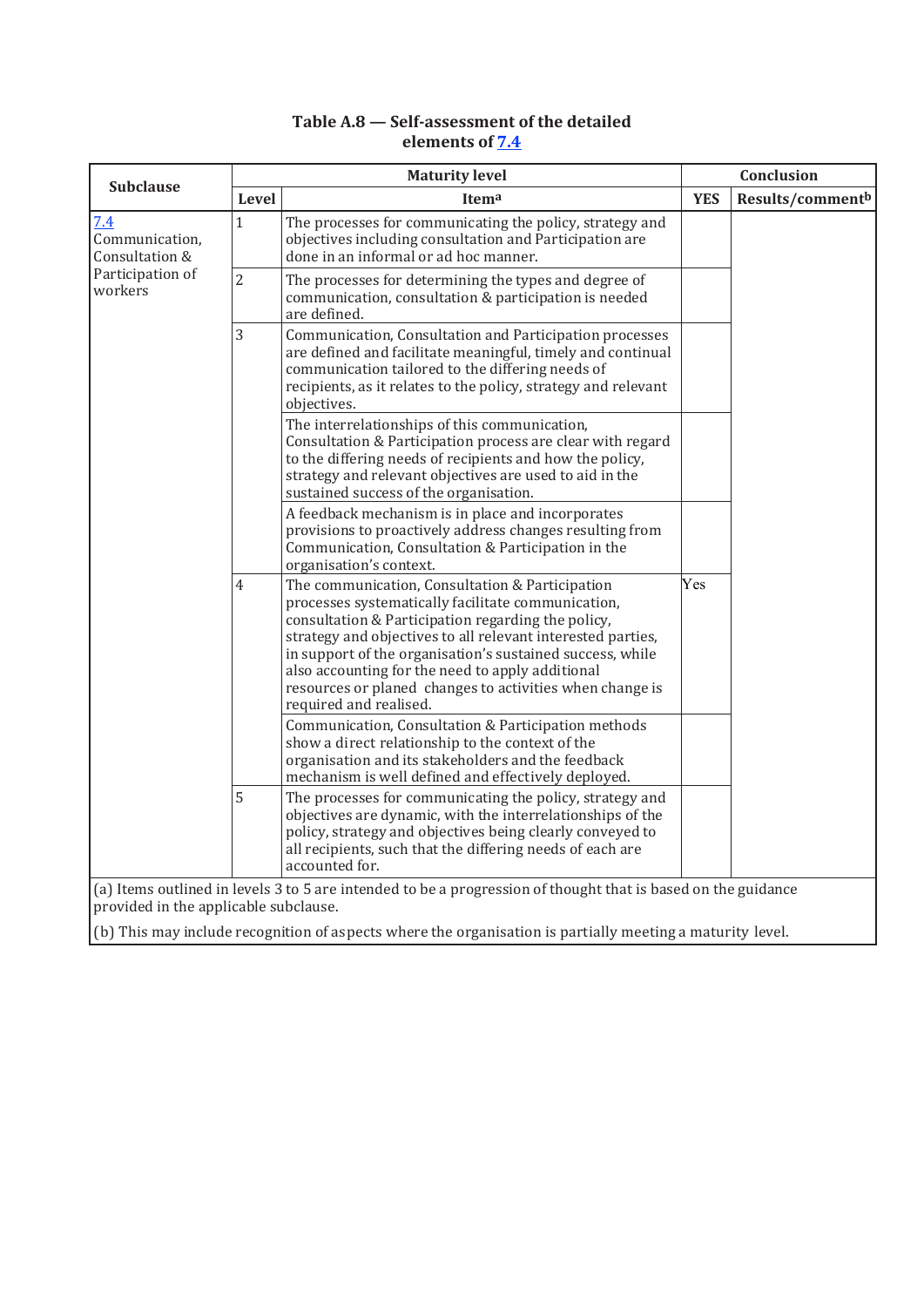## **Table A.9 — Self-assessment of the detailed elements of 8.1**

|                                       | <b>Maturity level</b> |                                                                                                                                                                                                                                                 |            | Conclusion                   |  |
|---------------------------------------|-----------------------|-------------------------------------------------------------------------------------------------------------------------------------------------------------------------------------------------------------------------------------------------|------------|------------------------------|--|
| <b>Subclause</b>                      | Level                 | Itema                                                                                                                                                                                                                                           | <b>YES</b> | Results/comment <sup>b</sup> |  |
| 8.1                                   | $\mathbf{1}$          | Processes are managed in an informal or ad hoc manner.                                                                                                                                                                                          |            |                              |  |
| Process<br>management<br>— General    | $\overline{c}$        | Key processes, such as those relating to legal and<br>legislative requirements, customer satisfaction, health<br>and wellbeing of employees and operations related to<br>product and service, are managed.                                      |            |                              |  |
|                                       |                       | The effectiveness of the processes is individually<br>measured and acted upon. Interactions between<br>processes are not well managed.                                                                                                          |            |                              |  |
|                                       | 3                     | Processes and their interactions are managed as a<br>system. Interaction conflicts between processes are<br>identified and resolved in a systematic way.                                                                                        |            |                              |  |
|                                       |                       | Processes are delivering predictable results.                                                                                                                                                                                                   |            |                              |  |
|                                       |                       | Process performance has reached that of average<br>organisations in the sector where the organisation<br>operates.                                                                                                                              |            |                              |  |
|                                       | $\overline{4}$<br>5   | Process management is integrated with the deployment<br>of the organisation's policies, strategy and objectives.                                                                                                                                |            |                              |  |
|                                       |                       | The effectiveness and efficiency of processes and their<br>interactions are systematically reviewed and improved.                                                                                                                               | Yes        |                              |  |
|                                       |                       | Process performance has exceeded that of average<br>organisations in the sector where the organisation<br>operates.                                                                                                                             |            |                              |  |
|                                       |                       | All relevant processes and their interactions are pro-<br>actively managed, including outsourced processes, to<br>ensure that they are effective and efficient, in order<br>to achieve the organisation's policies, strategy and<br>objectives. |            |                              |  |
|                                       |                       | Processes and their interactions are adapted and<br>optimized to the context of the organisation.                                                                                                                                               |            |                              |  |
|                                       |                       | Process performance has reached that of leading<br>organisations in the sector where the organisation<br>operates.                                                                                                                              |            |                              |  |
| provided in the applicable subclause. |                       | (a) Items outlined in levels 3 to 5 are intended to be a progression of thought that is based on the guidance                                                                                                                                   |            |                              |  |
|                                       |                       | (b) This may include recognition of aspects where the organisation is partially meeting a maturity level.                                                                                                                                       |            |                              |  |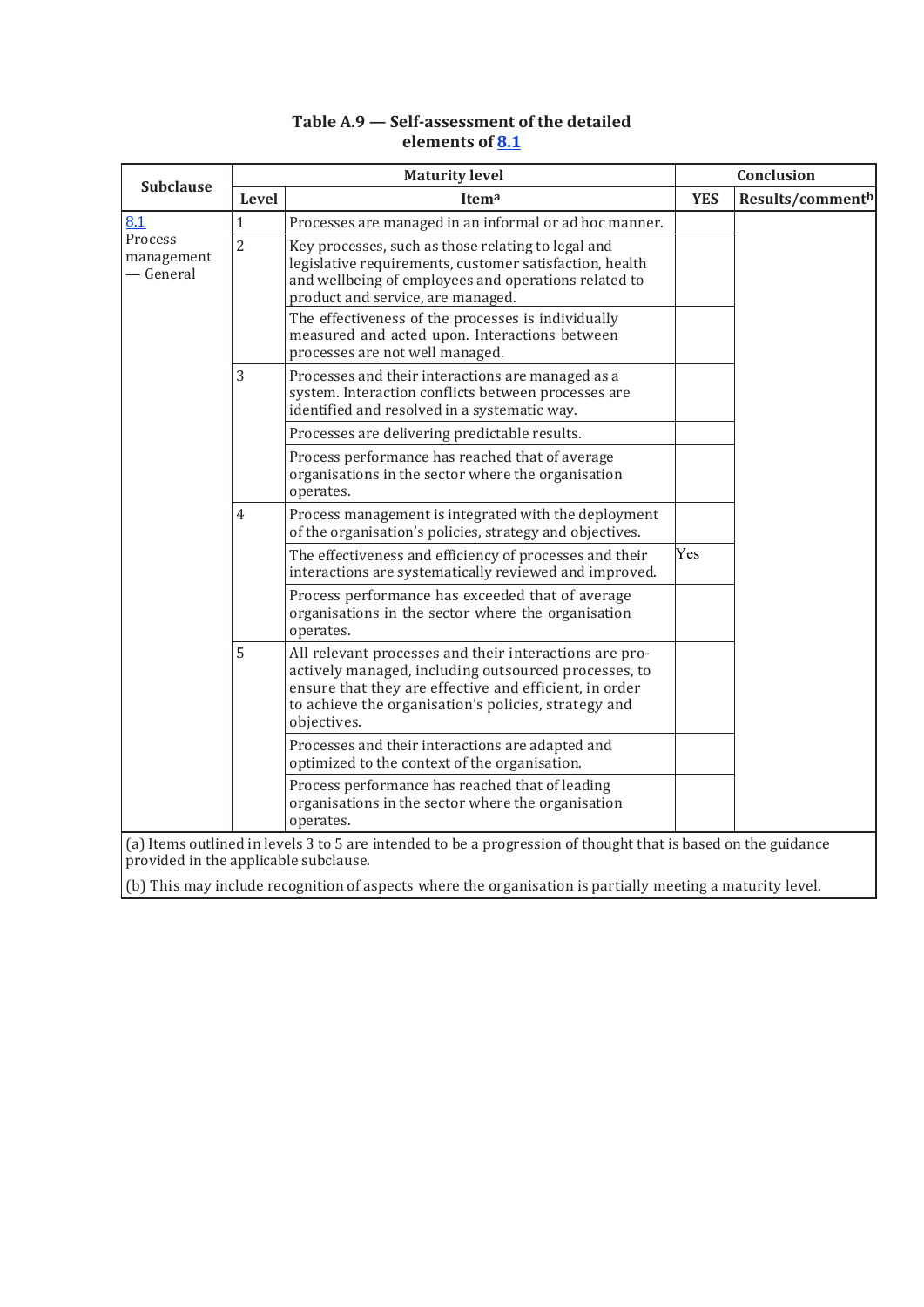| <b>Subclause</b>                                                                                                                                       | <b>Maturity level</b> |                                                                                                                                                                                                                                                                                  |            | Conclusion       |  |
|--------------------------------------------------------------------------------------------------------------------------------------------------------|-----------------------|----------------------------------------------------------------------------------------------------------------------------------------------------------------------------------------------------------------------------------------------------------------------------------|------------|------------------|--|
|                                                                                                                                                        | Level                 | Itema                                                                                                                                                                                                                                                                            | <b>YES</b> | Results/commentb |  |
| 8.2<br>Determination                                                                                                                                   | $\mathbf{1}$          | Processes are determined in an informal or ad hoc<br>manner.                                                                                                                                                                                                                     |            |                  |  |
| of processes                                                                                                                                           | $\overline{2}$        | Key processes, such as those relating to customer<br>satisfaction, resulting from effects, hazards and aspects<br>and operations related to product and service and risks<br>are determined.                                                                                     |            |                  |  |
|                                                                                                                                                        |                       | Interactions between processes are not well determined.                                                                                                                                                                                                                          |            |                  |  |
|                                                                                                                                                        | 3                     | Processes and their interactions are determined to ad-<br>dress not only operations related to product and service<br>including effects, hazards and aspects, but also provision<br>of resources and managerial activities (e.g. planning,<br>measuring, analysis, improvement). |            |                  |  |
|                                                                                                                                                        |                       | The needs and expectations of identified interested<br>parties including employees are used as inputs into<br>process determination of effects, hazards and aspects.                                                                                                             |            |                  |  |
|                                                                                                                                                        | $\overline{4}$        | Processes and their interactions are systematically<br>determined to ensure that their outputs including the<br>health and wellbeing of employees continue to meet the<br>needs and expectations of the organisations, customers<br>and other interested parties.                | Yes        |                  |  |
|                                                                                                                                                        |                       | All interested parties including employees are<br>considered in process determination.                                                                                                                                                                                           |            |                  |  |
|                                                                                                                                                        | 5                     | Processes and their interactions are determined and<br>changed flexibly according to the organisation's policies,<br>strategy and objectives.                                                                                                                                    |            |                  |  |
| (a) Items outlined in levels 3 to 5 are intended to be a progression of thought that is based on the guidance<br>provided in the applicable subclause. |                       |                                                                                                                                                                                                                                                                                  |            |                  |  |
|                                                                                                                                                        |                       | (b) This may include recognition of aspects where the organisation is partially meeting a maturity level.                                                                                                                                                                        |            |                  |  |

# **Table A.10 — Self-assessment of the detailed elements of 8.2**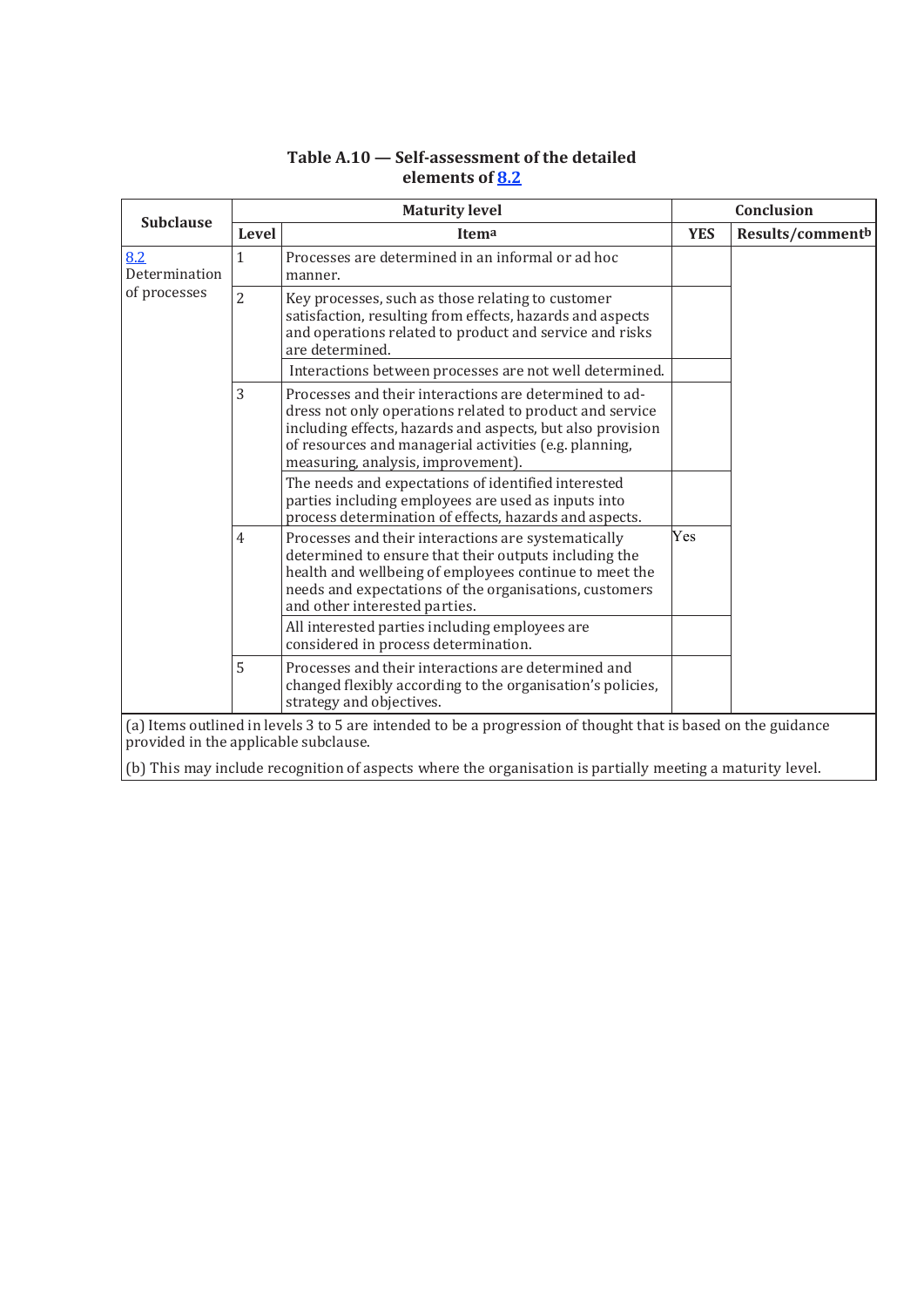## **Table A.11 — Self-assessment of the detailed elements of 8.3**

| <b>Subclause</b>                | <b>Maturity level</b>                                                                                                                                  |                                                                                                                                                                                                                                |            | Conclusion       |  |  |
|---------------------------------|--------------------------------------------------------------------------------------------------------------------------------------------------------|--------------------------------------------------------------------------------------------------------------------------------------------------------------------------------------------------------------------------------|------------|------------------|--|--|
|                                 | Level                                                                                                                                                  | Itema                                                                                                                                                                                                                          | <b>YES</b> | Results/commentb |  |  |
| 8.3<br>Process                  | $\mathbf{1}$                                                                                                                                           | Process responsibilities are defined in an informal or<br>ad hoc manner.                                                                                                                                                       |            |                  |  |  |
| responsibility<br>and authority | $\overline{2}$                                                                                                                                         | A process owner is appointed for each process.                                                                                                                                                                                 |            |                  |  |  |
|                                 |                                                                                                                                                        | The competences and capabilities required for the<br>people associated with the individual processes are<br>not defined.                                                                                                       |            |                  |  |  |
|                                 | 3                                                                                                                                                      | For each process, a process owner is appointed, who<br>has defined responsibilities and authorities to establish,<br>maintain, control and improve the process.                                                                |            |                  |  |  |
|                                 |                                                                                                                                                        | A policy to avoid and resolve potential disputes in<br>managing processes exists.                                                                                                                                              |            |                  |  |  |
|                                 |                                                                                                                                                        | The competences and capabilities required for process<br>owners are defined.                                                                                                                                                   |            |                  |  |  |
|                                 | 4                                                                                                                                                      | A process owner is appointed for each process, with<br>sufficient responsibility, authority, competence and<br>capability to establish, maintain, control and improve the<br>process and its interaction with other processes. |            |                  |  |  |
|                                 |                                                                                                                                                        | The competences required for the people associated<br>with individual processes are well defined and<br>continually improved.                                                                                                  |            |                  |  |  |
|                                 | 5                                                                                                                                                      | Responsibilities, authorities and roles of process owners<br>are recognized throughout the organisation.                                                                                                                       | Yes        |                  |  |  |
|                                 |                                                                                                                                                        | Responsibilities and authorities for interactions<br>between processes are well defined.                                                                                                                                       |            |                  |  |  |
|                                 |                                                                                                                                                        | The people associated with individual processes have<br>sufficient competences and capabilities for the tasks and<br>activities involved.                                                                                      |            |                  |  |  |
|                                 | (a) Items outlined in levels 3 to 5 are intended to be a progression of thought that is based on the guidance<br>provided in the applicable subclause. |                                                                                                                                                                                                                                |            |                  |  |  |
|                                 |                                                                                                                                                        | (b) This may include recognition of aspects where the organisation is partially meeting a maturity level.                                                                                                                      |            |                  |  |  |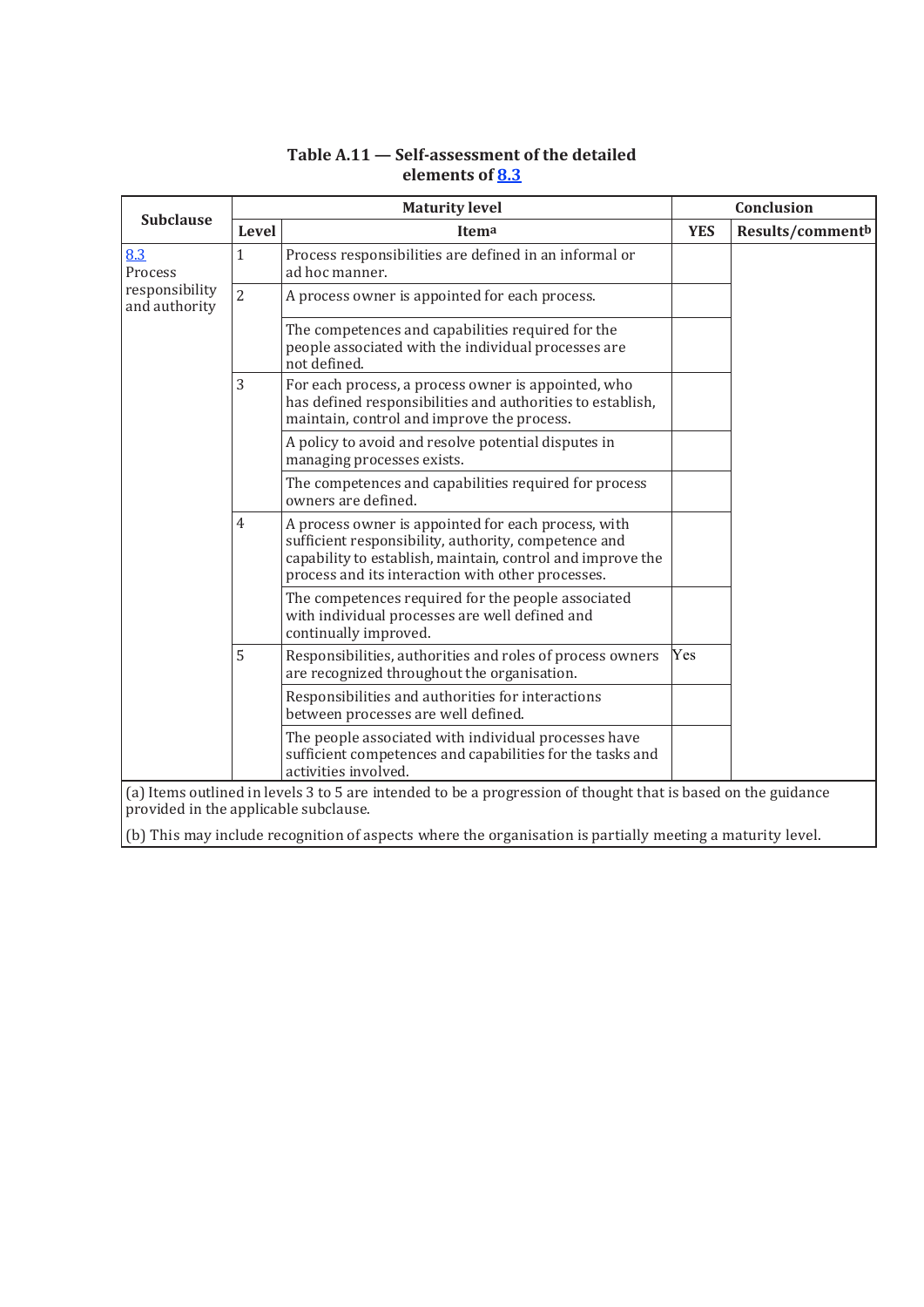| <b>Subclause</b>                                                                                |                                                                                                                                                        | <b>Maturity level</b>                                                                                                                                                                                    | Conclusion |                  |  |  |  |
|-------------------------------------------------------------------------------------------------|--------------------------------------------------------------------------------------------------------------------------------------------------------|----------------------------------------------------------------------------------------------------------------------------------------------------------------------------------------------------------|------------|------------------|--|--|--|
|                                                                                                 | Level                                                                                                                                                  | Itema                                                                                                                                                                                                    | <b>YES</b> | Results/commentb |  |  |  |
| 8.4<br>Managing<br>processes<br>(managing<br>alignment/<br>linkage<br>between the<br>processes) | $\mathbf{1}$                                                                                                                                           | Processes are aligned and linked in an informal or<br>ad hoc manner.                                                                                                                                     |            |                  |  |  |  |
|                                                                                                 | $\overline{2}$                                                                                                                                         | Alignment/linkage between processes is discussed but<br>major concerns of managers are on individual processes.                                                                                          |            |                  |  |  |  |
|                                                                                                 | 3                                                                                                                                                      | The network of processes, their sequence and inter-<br>actions are visualized in a graphic to understand the<br>roles of each process in the system and its effects on the<br>performance of the system. |            |                  |  |  |  |
|                                                                                                 |                                                                                                                                                        | Processes and their interactions are managed as a<br>system to enhance alignment/linkage between the<br>processes.                                                                                       |            |                  |  |  |  |
|                                                                                                 | $\overline{4}$                                                                                                                                         | Criteria for the outputs of processes are determined.<br>The capability and performance of processes are<br>evaluated and improved.                                                                      |            |                  |  |  |  |
|                                                                                                 |                                                                                                                                                        | The risks and opportunities associated with processes<br>are assessed and necessary actions are implemented to<br>prevent, detect or mitigate undesired events.                                          | Yes        |                  |  |  |  |
|                                                                                                 |                                                                                                                                                        | Processes and their interactions are reviewed on a<br>regular basis and suitable actions are taken for their<br>improvement to support sustained and effective<br>processes.                             |            |                  |  |  |  |
|                                                                                                 | 5                                                                                                                                                      | The capability and performance of processes are<br>sufficient to effectively and efficiently achieve the<br>performance expected by the system.                                                          |            |                  |  |  |  |
|                                                                                                 |                                                                                                                                                        | Cross-functional teams or committees under top<br>management's leadership facilitate their review and<br>improvement of the processes.                                                                   |            |                  |  |  |  |
|                                                                                                 | (a) Items outlined in levels 3 to 5 are intended to be a progression of thought that is based on the<br>guidance provided in the applicable subclause. |                                                                                                                                                                                                          |            |                  |  |  |  |
|                                                                                                 |                                                                                                                                                        |                                                                                                                                                                                                          |            |                  |  |  |  |
|                                                                                                 |                                                                                                                                                        | (b) This may include recognition of aspects where the organisation is partially meeting a maturity level.                                                                                                |            |                  |  |  |  |

# **Table A.12 — Self-assessment of the detailed elements of 8.4 (alignment/linkage)**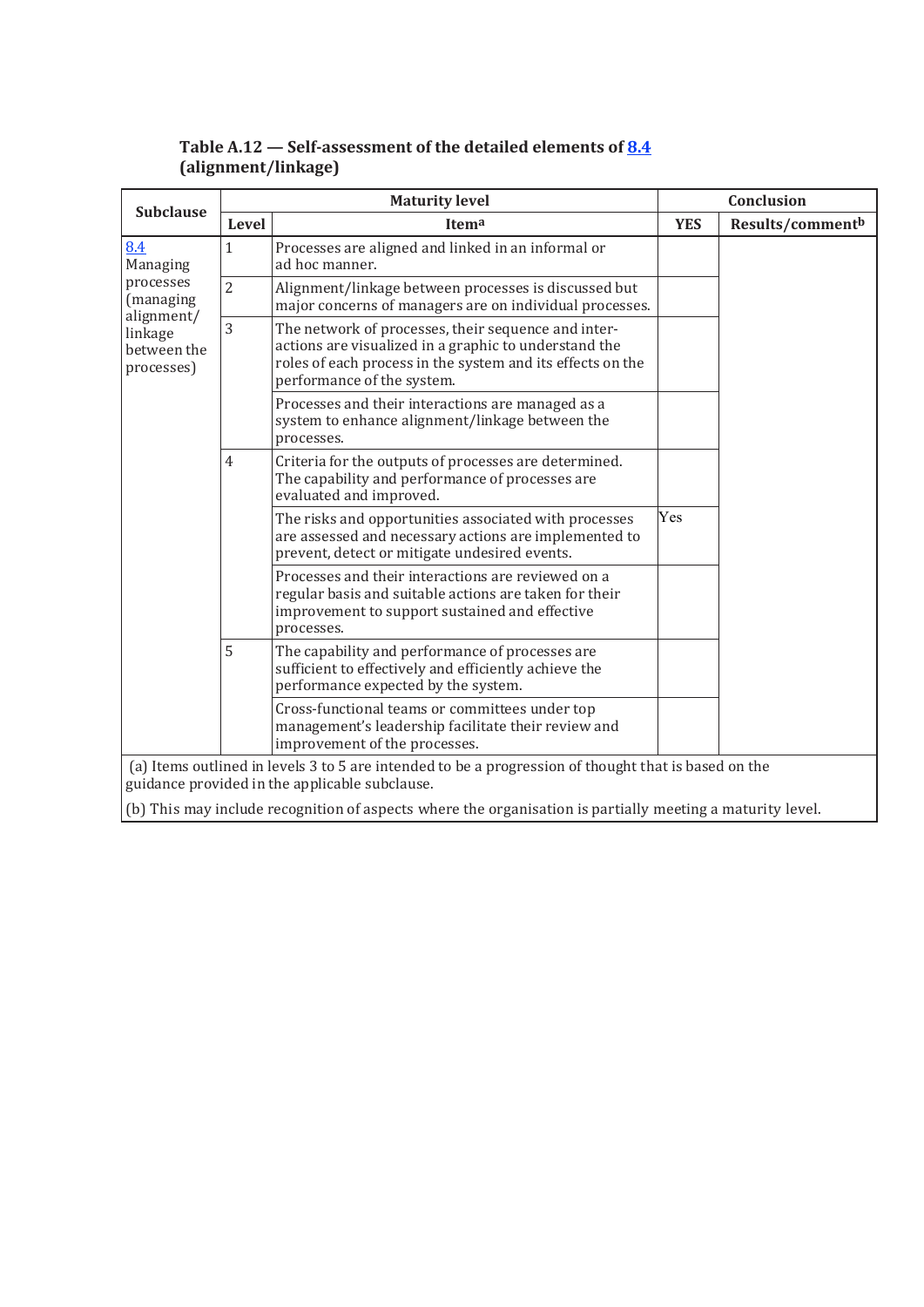|                                                 | <b>Maturity level</b><br><b>Subclause</b> |                                                                                                                                                                                                                                                               |            | <b>Conclusion</b> |
|-------------------------------------------------|-------------------------------------------|---------------------------------------------------------------------------------------------------------------------------------------------------------------------------------------------------------------------------------------------------------------|------------|-------------------|
|                                                 | Level                                     | Itema                                                                                                                                                                                                                                                         | <b>YES</b> | Results/commentb  |
| 8.4<br>Managing                                 | $\mathbf{1}$                              | Processes and their interactions are improved in an<br>informal or ad hoc manner.                                                                                                                                                                             |            |                   |
| processes<br>(attaining<br>a higher<br>level of | $\overline{2}$                            | Improvement of processes and their interactions are<br>loosely related with the organisation's policies, strategy<br>and objectives.                                                                                                                          |            |                   |
| performance)                                    | $\sqrt{3}$                                | Processes and their interactions are improved based on<br>the organisation's policies, strategy and objectives.                                                                                                                                               |            |                   |
|                                                 |                                           | The achievement of the objectives for improvement of<br>processes and their interactions are reviewed on a<br>regular basis.                                                                                                                                  |            |                   |
|                                                 | $\overline{4}$                            | Processes and their interactions are systematically<br>improved to achieve the organisation's policies, strategy<br>and objectives.                                                                                                                           |            |                   |
|                                                 |                                           | The action plans for attaining the objectives are<br>determined, taking into account the resources needed<br>and their availability.                                                                                                                          |            |                   |
|                                                 |                                           | People are motivated to engage in the improvement<br>activities and propose opportunities for improvement<br>in the processes for which they are in charge.                                                                                                   | Yes        |                   |
|                                                 | 5                                         | Improvement of processes and their interaction are<br>dynamically managed through the organisation's<br>policies, strategy and objectives.                                                                                                                    |            |                   |
|                                                 |                                           | The need to develop or acquire new technologies, or<br>develop new products and services or their features, for<br>added value, are considered.                                                                                                               |            |                   |
|                                                 |                                           | The achievement of the objectives for improvement,<br>the progress of the action plans, and the effects on the<br>related organisation's policies, strategy and objectives<br>are reviewed on a regular basis, and necessary corrective<br>actions are taken. |            |                   |
|                                                 |                                           | (a) Items outlined in levels 3 to 5 are intended to be a progression of thought that is based on the guidance<br>provided in the applicable subclause.                                                                                                        |            |                   |
|                                                 |                                           | (b) This may include recognition of aspects where the organisation is partially meeting a maturity level.                                                                                                                                                     |            |                   |

#### **Table A.13 — Self-assessment of the detailed elements of 8.4 (attaining a higher level of performance)**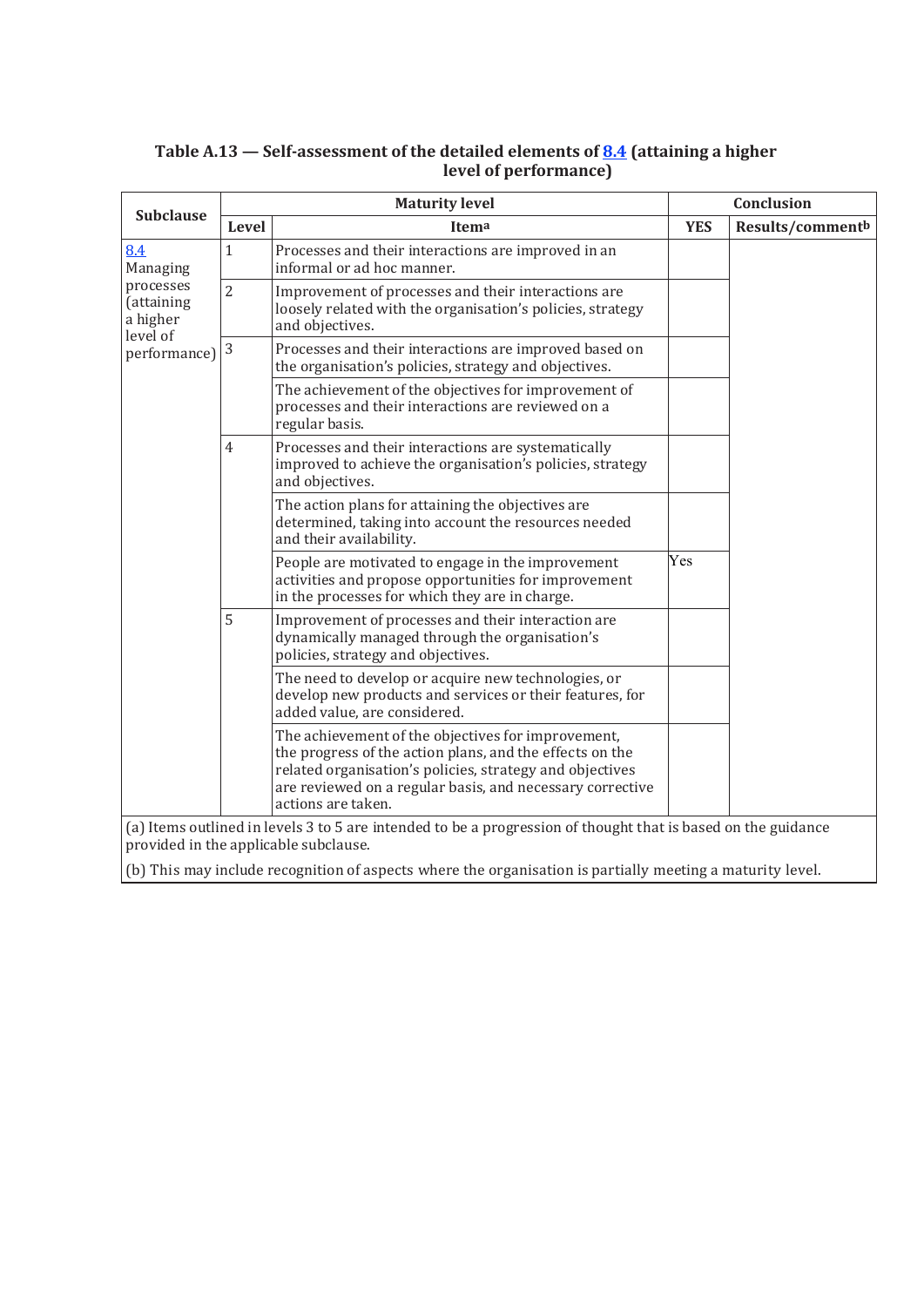| <b>Subclause</b>                       | <b>Maturity level</b> |                                                                                                                                                                                                                                                                                         |            | Conclusion       |  |
|----------------------------------------|-----------------------|-----------------------------------------------------------------------------------------------------------------------------------------------------------------------------------------------------------------------------------------------------------------------------------------|------------|------------------|--|
|                                        | Level                 | Itema                                                                                                                                                                                                                                                                                   | <b>YES</b> | Results/commentb |  |
| 8.4<br>Managing                        | 1                     | Processes and their interactions are operated in an<br>informal or ad hoc manner.                                                                                                                                                                                                       |            |                  |  |
| processes<br>(maintaining<br>the level | $\overline{2}$        | Procedures are determined for relevant processes but<br>not well followed.                                                                                                                                                                                                              |            |                  |  |
| attained)                              |                       | Deviations are no concern of process owners.                                                                                                                                                                                                                                            |            |                  |  |
|                                        | 3                     | Procedures are determined for each process, including<br>the criteria for its outputs and operational conditions.                                                                                                                                                                       |            |                  |  |
|                                        |                       | Consideration is given to education and training.                                                                                                                                                                                                                                       |            |                  |  |
|                                        |                       | Managers take necessary corrective actions when the<br>procedures are not followed.                                                                                                                                                                                                     |            |                  |  |
|                                        |                       | Resources necessary for people to follow the procedures<br>are made available.                                                                                                                                                                                                          |            |                  |  |
|                                        |                       | Processes are monitored on a regular basis to detect<br>deviations.                                                                                                                                                                                                                     |            |                  |  |
|                                        | 4                     | Procedures ensure conformance of the outputs to the<br>criteria.                                                                                                                                                                                                                        |            |                  |  |
|                                        |                       | People have sufficient knowledge and skills to follow the<br>procedures and understand the impacts of not following<br>the procedures.                                                                                                                                                  |            |                  |  |
|                                        |                       | Consideration is given to motivation and human error<br>prevention.                                                                                                                                                                                                                     | Yes        |                  |  |
|                                        |                       | Check points and related performance indicators are<br>determined to detect deviations (which are mainly<br>caused by changes in people, equipment, methods,<br>material, measurement and environment for operation<br>of processes) and to take appropriate actions when<br>necessary. |            |                  |  |
|                                        | 5                     | A system for determining the knowledge and skills need-<br>ed for each process, evaluating the knowledge and skills<br>of the process operators and, providing qualifications for<br>operating the process is established.                                                              |            |                  |  |
|                                        |                       | People are engaged in the development or revision of the<br>procedures.                                                                                                                                                                                                                 |            |                  |  |
|                                        |                       | Risks and opportunities in the procedures are identified,<br>assessed and reduced by improving the procedures.                                                                                                                                                                          |            |                  |  |
|                                        |                       | Changes in processes are clarified and shared to prevent<br>deviations.                                                                                                                                                                                                                 |            |                  |  |
|                                        |                       | (a) Items outlined in levels 3 to 5 are intended to be a progression of thought that is based on the<br>guidance provided in the applicable subclause.                                                                                                                                  |            |                  |  |

**Table A.14 — Self-assessment of the detailed elements of 8.4 (maintaining the level)**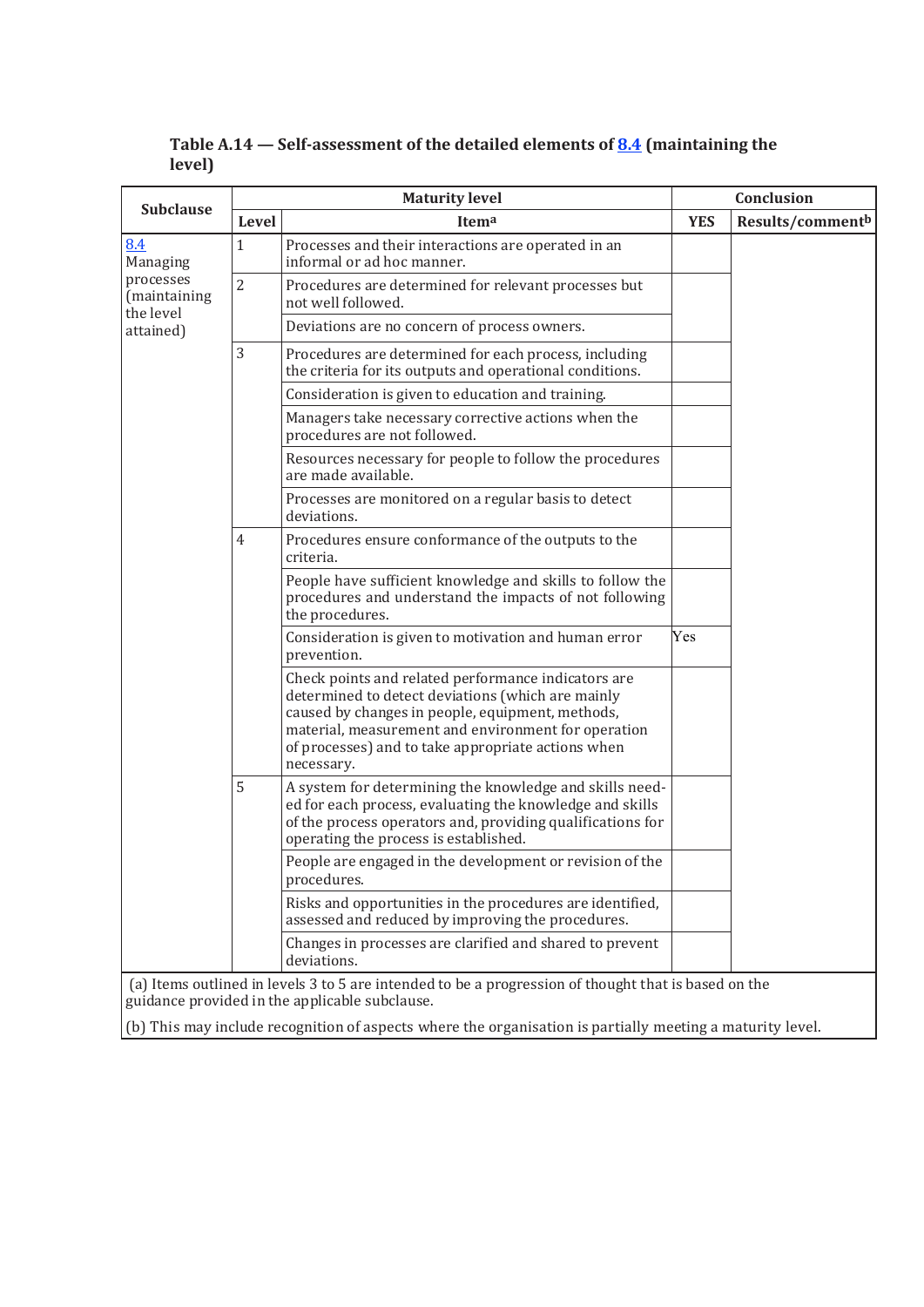#### **Table A.15 — Self-assessment of the detailed elements of 9.1**

|                                       |                | <b>Maturity level</b>                                                                                                                                                                                                                   |            | Conclusion                   |
|---------------------------------------|----------------|-----------------------------------------------------------------------------------------------------------------------------------------------------------------------------------------------------------------------------------------|------------|------------------------------|
| <b>Subclause</b>                      | Level          | Itema                                                                                                                                                                                                                                   | <b>YES</b> | Results/comment <sup>b</sup> |
| 9.1<br>Resource<br>management         | $\mathbf{1}$   | Processes to manage the resources to support the<br>operation in an organisation are performed in an<br>informal and ad hoc manner.                                                                                                     |            |                              |
| — General                             |                | Some of the resource management processes to<br>support the achievement of objectives are determined.                                                                                                                                   |            |                              |
|                                       | $\overline{2}$ | Support for the effective and efficient use of resources<br>is defined in a limited manner.                                                                                                                                             |            |                              |
|                                       |                | A basic approach for considering risks and<br>opportunities, including the effects of not having<br>sufficient resources in a timely manner, is in place.                                                                               |            |                              |
|                                       |                | Key processes to determine and manage the<br>resources needed for the achievement of its<br>objectives are determined.                                                                                                                  |            |                              |
|                                       |                | The efficient and effective uses of resources are not<br>well defined.                                                                                                                                                                  |            |                              |
|                                       |                | Resource management processes and the interactions<br>for getting and assigning resources, aligned with the<br>organisational objectives, are present.                                                                                  |            |                              |
|                                       | 3              | Some processes include an approach for effectively and<br>efficiently applying resources.                                                                                                                                               |            |                              |
|                                       |                | Resource management processes and the interactions<br>for getting and assigning resources, aligned with the<br>organisational objectives, are<br>systematically implemented.                                                            |            |                              |
|                                       | $\overline{4}$ | Controls to support the effective and efficient use of<br>resources in all processes are established.                                                                                                                                   | Yes        |                              |
|                                       |                | The accessibility of externally provided resources is<br>confirmed by the organisation.                                                                                                                                                 |            |                              |
|                                       |                | External providers are encouraged by the organisation<br>to implement improvements on the efficient and<br>effective use of resources.                                                                                                  |            |                              |
|                                       |                | A strategic planning process for getting and assigning<br>resources is in place and is aligned with the<br>organisational objectives in order to achieve effective<br>and efficient performance in support of the sustained<br>success. |            |                              |
|                                       | 5              | The use of externally provided resources shows<br>continual improvement.                                                                                                                                                                |            |                              |
|                                       |                | There are joint initiatives with external providers to<br>evaluate and incorporate improvements and promote<br>innovations on the use of resources.                                                                                     |            |                              |
| provided in the applicable subclause. |                | (a) Items outlined in levels 3 to 5 are intended to be a progression of thought that is based on the guidance                                                                                                                           |            |                              |
|                                       |                | (b) This may include recognition of aspects where the organisation is partially meeting a maturity level.                                                                                                                               |            |                              |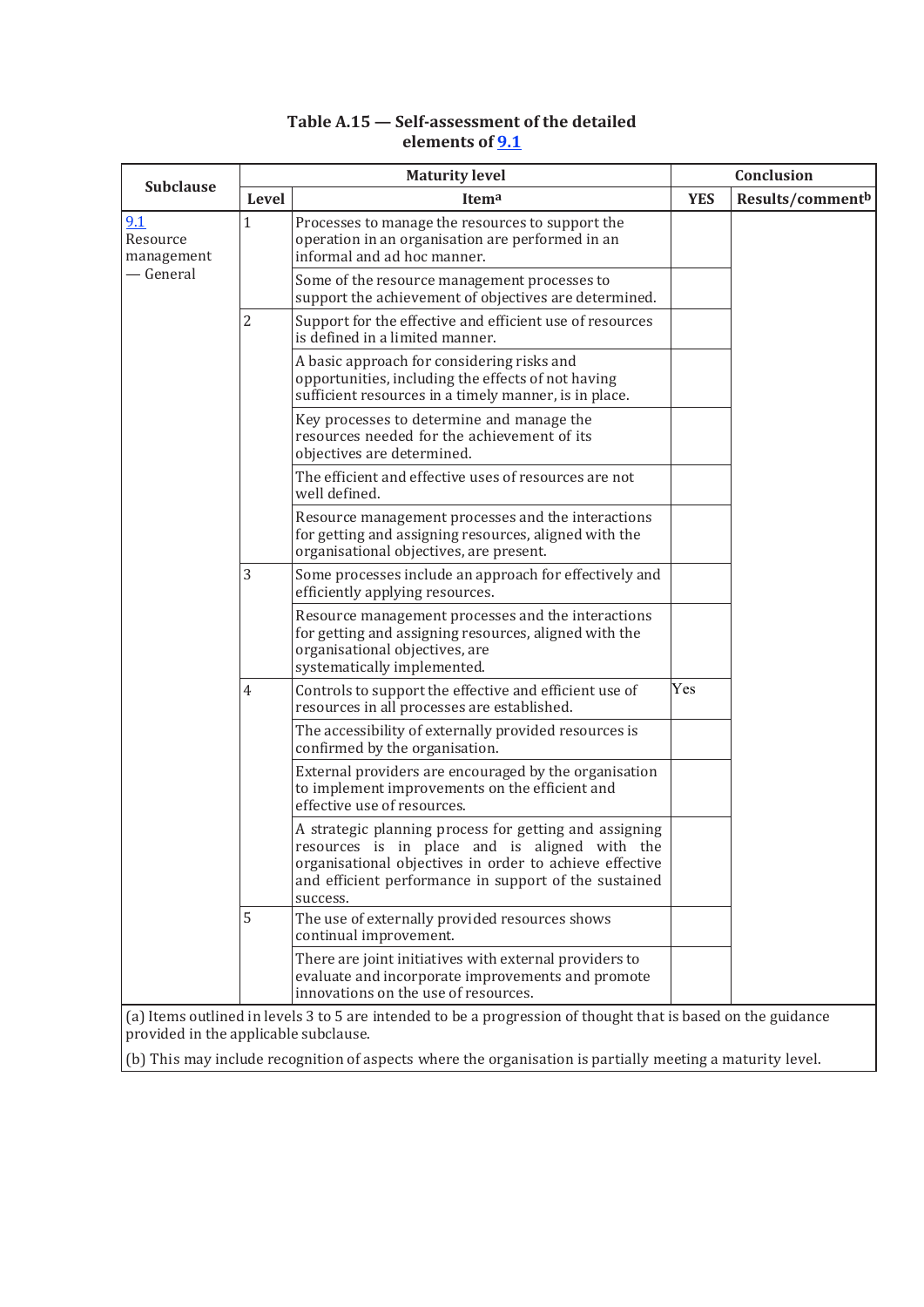|                                       |                | <b>Maturity level</b>                                                                                                                                                                                              |            | Conclusion                   |
|---------------------------------------|----------------|--------------------------------------------------------------------------------------------------------------------------------------------------------------------------------------------------------------------|------------|------------------------------|
| <b>Subclause</b>                      | Level          | Itema                                                                                                                                                                                                              | <b>YES</b> | Results/comment <sup>b</sup> |
| 9.2<br>People                         | 1              | Competent, engaged, empowered and motivated<br>people are considered to be a resource in an informal<br>or ad hoc manner.                                                                                          |            |                              |
|                                       |                | Competence development is provided in an informal or<br>ad hoc manner.                                                                                                                                             |            |                              |
|                                       | $\overline{2}$ | Processes to attract competent, engaged, empowered<br>and motivated people are implemented.                                                                                                                        |            |                              |
|                                       |                | Processes for determining, developing, evaluating and<br>improving resources are evident in some cases.                                                                                                            |            |                              |
|                                       |                | Some competence reviews have been implemented.                                                                                                                                                                     |            |                              |
|                                       | 3              | A planned, transparent, ethical and socially<br>responsible approach is applied at all levels<br>throughout the organisation.                                                                                      |            |                              |
|                                       |                | Reviews and evaluations of the effectiveness of actions<br>taken ensure the personal competences and capability<br>(in both the short and long term) are in accordance<br>with the mission, vision and objectives. |            |                              |
|                                       | $\overline{4}$ | Information, knowledge and experience are shared to<br>provide personal growth.                                                                                                                                    |            |                              |
|                                       |                | Learning, knowledge transfer, teamwork and<br>empowerment within the organisation are evident.                                                                                                                     |            |                              |
|                                       |                | Competence development is provided to develop skills<br>and capability for creativity and improvement.                                                                                                             | Yes        |                              |
|                                       |                | People are aware of their personal competences and<br>capabilities and where they can best contribute to the<br>organisation's improvement.                                                                        |            |                              |
|                                       |                | Career planning is well developed.                                                                                                                                                                                 |            |                              |
|                                       | 5              | The results achieved for competent, engaged,<br>empowered and motivated people are shared and<br>compare well with other organisations.                                                                            |            |                              |
|                                       |                | People across the organisation participate and empower<br>in the development of new processes.                                                                                                                     |            |                              |
|                                       |                | Best practices are recognized.                                                                                                                                                                                     |            |                              |
| provided in the applicable subclause. |                | (a) Items outlined in levels 3 to 5 are intended to be a progression of thought that is based on the guidance                                                                                                      |            |                              |
|                                       |                | (b) This may include recognition of aspects where the organisation is partially meeting a maturity level.                                                                                                          |            |                              |

## **Table A.16 — Self-assessment of the detailed elements of 9.2**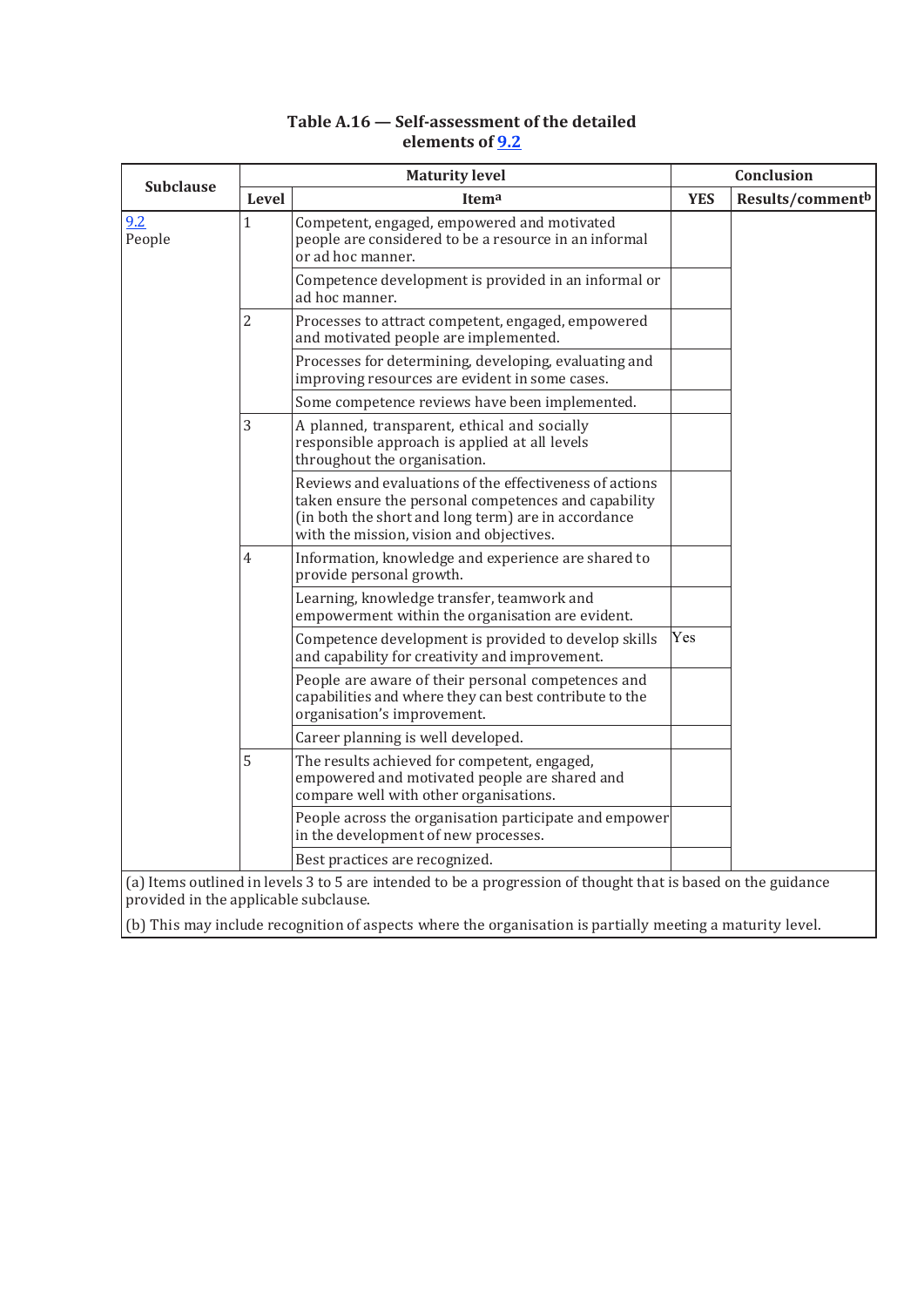## **Table A.17 — Self-assessment of the detailed elements of 9.3**

| <b>Subclause</b>                      |                | <b>Maturity level</b>                                                                                                                                                                         | Conclusion |                              |
|---------------------------------------|----------------|-----------------------------------------------------------------------------------------------------------------------------------------------------------------------------------------------|------------|------------------------------|
|                                       | Level          | Itema                                                                                                                                                                                         | <b>YES</b> | Results/comment <sup>b</sup> |
| 9.3<br>Organisational<br>knowledge    | $\mathbf{1}$   | Processes to capture the current baseline of<br>organisational knowledge are informal or ad hoc.                                                                                              |            |                              |
|                                       |                | Processes to develop organisational knowledge are<br>informal or ad hoc.                                                                                                                      |            |                              |
|                                       | 2              | Some processes for maintaining and protecting<br>documented organisational knowledge are in place.                                                                                            |            |                              |
|                                       | 3              | Activities to determine whether explicit or tacit<br>knowledge exists are in place and some are<br>documented.                                                                                |            |                              |
|                                       |                | Processes for identifying important information and<br>ensuring the effective distribution of such information<br>throughout the life cycle(s) of relevant products and/or<br>services exist. |            |                              |
|                                       | $\overline{4}$ | Processes exist for gathering and analysing<br>competitive data.                                                                                                                              |            |                              |
|                                       |                | Processes to evaluate staff understanding of relevant<br>organisational knowledge are present.                                                                                                |            |                              |
|                                       |                | Methods for process owners to evaluate the<br>competencies of utilizing processes exist.                                                                                                      | Yes        |                              |
|                                       |                | Methods for determining and communicating the roles<br>of process owners in managing staff are present.                                                                                       |            |                              |
|                                       | 5              | There are processes for gathering and analysing data<br>from interested parties.                                                                                                              |            |                              |
| provided in the applicable subclause. |                | (a) Items outlined in levels 3 to 5 are intended to be a progression of thought that is based on the guidance                                                                                 |            |                              |
|                                       |                | (b) This may include recognition of aspects where the organisation is partially meeting a maturity level.                                                                                     |            |                              |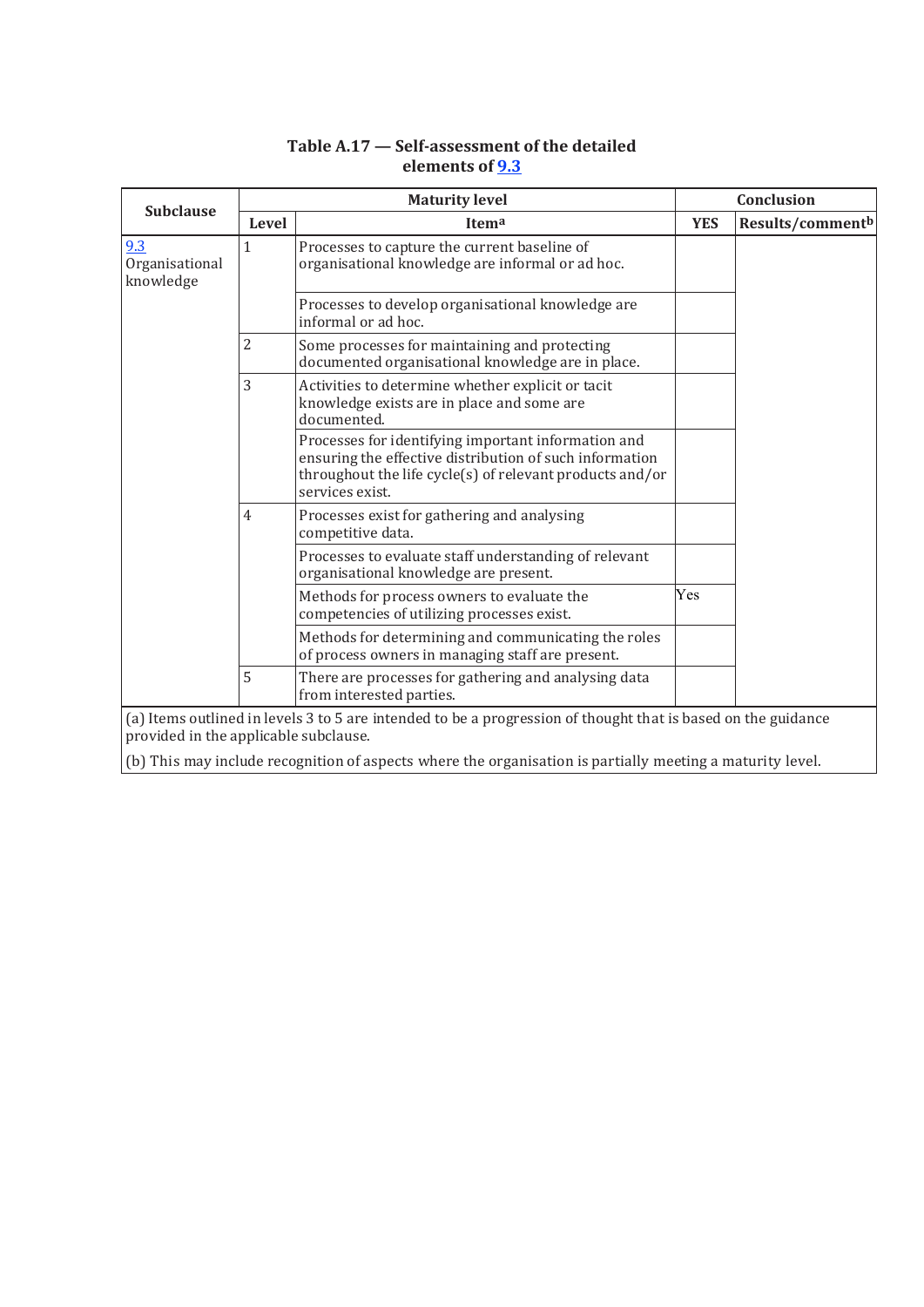# **Table A.18 — Self-assessment of the detailed elements of 9.4**

| <b>Subclause</b>                      | <b>Maturity level</b> |                                                                                                                                                                                                                 |            | <b>Conclusion</b> |  |
|---------------------------------------|-----------------------|-----------------------------------------------------------------------------------------------------------------------------------------------------------------------------------------------------------------|------------|-------------------|--|
|                                       | Level                 | Itema                                                                                                                                                                                                           | <b>YES</b> | Results/commentb  |  |
| 9.4<br>Technology                     | $\mathbf{1}$          | Advances in current technology are done in an informal<br>or ad hoc manner.                                                                                                                                     |            |                   |  |
|                                       | $\overline{2}$        | Some of the processes for identifying the latest<br>innovations and technological developments exist<br>within the organisation or the sectors to which it<br>directly or indirectly relates.                   |            |                   |  |
|                                       | 3                     | Processes for evaluating the benefits, risks and<br>opportunities for the identified innovations and<br>emergent technologies are in place and support the<br>suitability of product and/or service strategies. |            |                   |  |
|                                       |                       | Processes for estimating the cost/benefits for adopting<br>suitable innovations and/or emergent technologies are<br>in place.                                                                                   |            |                   |  |
|                                       |                       | Processes for evaluating the marketability of selected<br>innovations and/or emerging technologies are in place.                                                                                                |            |                   |  |
|                                       | $\overline{4}$        | The organisational knowledge and resource capability<br>needed to adapt to the innovations and/or technological<br>changes or advancements are in place.                                                        |            |                   |  |
|                                       |                       | Processes for evaluating the risks and opportunities for<br>adopting the selected innovations and/or technological<br>changes or advancements are in place.                                                     | Yes        |                   |  |
|                                       | 5                     | Processes for considering the needs of interested parties<br>and offering a suite of innovations as solutions to meet<br>customer expectations are in place.                                                    |            |                   |  |
|                                       |                       | The organisation takes measures to keep informed of<br>new technologies and methodologies and their possible<br>benefits.                                                                                       |            |                   |  |
|                                       |                       | The impact of new technologies and new practices is<br>monitored and evaluated regularly, taking into account<br>internal and external effects, including interested<br>parties and the environment.            |            |                   |  |
| provided in the applicable subclause. |                       | (a) Items outlined in levels 3 to 5 are intended to be a progression of thought that is based on the guidance                                                                                                   |            |                   |  |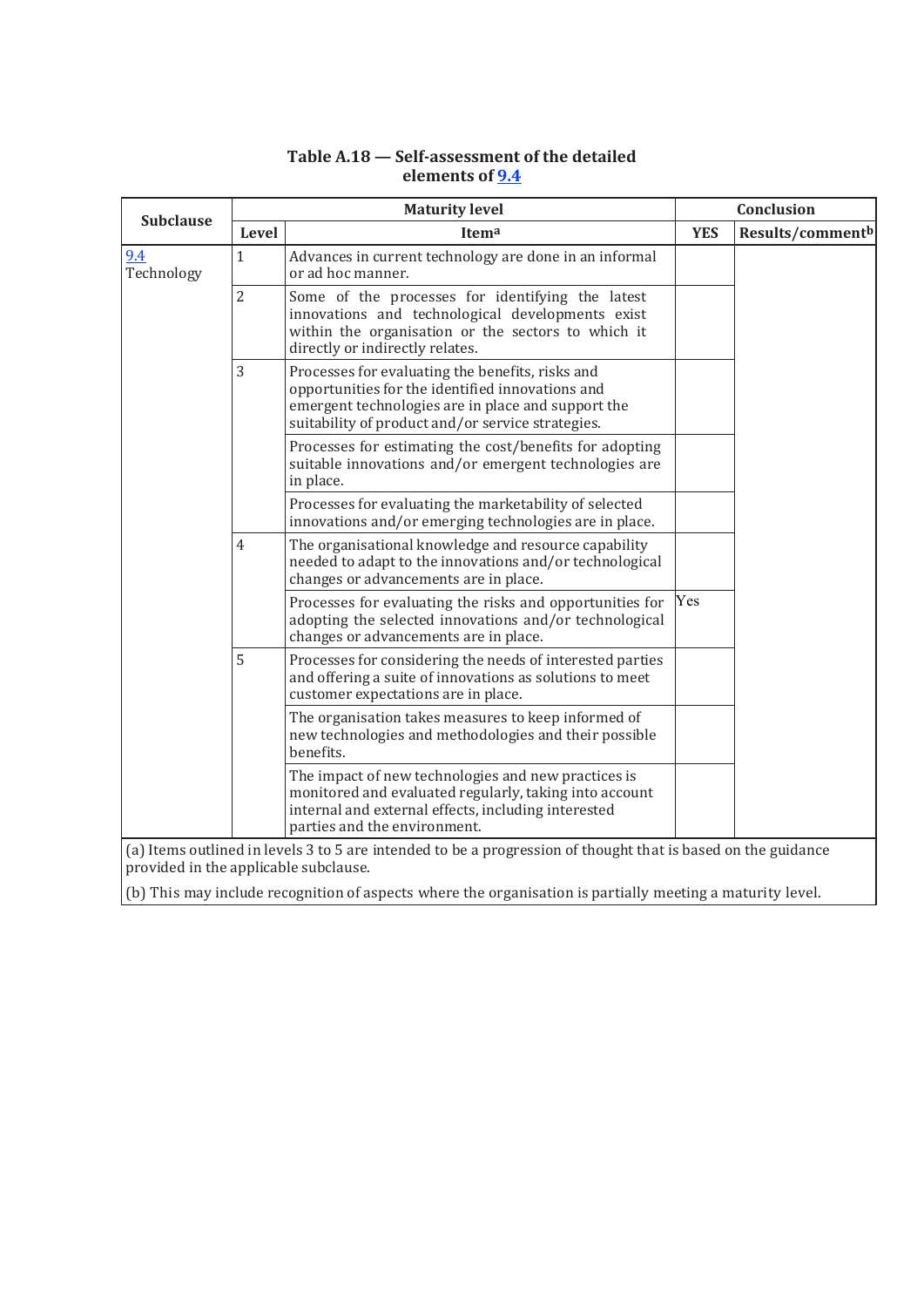| <b>Subclause</b>                      | <b>Maturity level</b> |                                                                                                                                                                                                                                                                                  |            | Conclusion       |  |
|---------------------------------------|-----------------------|----------------------------------------------------------------------------------------------------------------------------------------------------------------------------------------------------------------------------------------------------------------------------------|------------|------------------|--|
|                                       | Level                 | Itema                                                                                                                                                                                                                                                                            | <b>YES</b> | Results/commentb |  |
| 9.5<br>Infrastructure                 | $\mathbf{1}$          | Infrastructure and work environment needs are<br>addressed in an informal or ad hoc manner.                                                                                                                                                                                      |            |                  |  |
| and work<br>environment               | $\overline{2}$        | Some processes for addressing infrastructure and work<br>environment needs are in place.                                                                                                                                                                                         |            |                  |  |
|                                       | 3                     | Processes that address applicable risks and<br>opportunities and that implement activities for the<br>determination, allocation, provision, measurement or<br>monitoring, improvement, maintenance and<br>protection of the infrastructure and work environment<br>are in place. |            |                  |  |
|                                       | $\overline{4}$        | Processes implementing advanced techniques to<br>improve performance and ensure the maximum<br>efficiency in the use of infrastructure and work<br>environment resources are in place.                                                                                           | Yes        |                  |  |
|                                       |                       | These processes operate in a proactive manner and<br>contribute to the achievement of the organisation's<br>objectives, including the fulfilment of statutory and<br>regulatory requirements.                                                                                    |            |                  |  |
|                                       | 5                     | The way in which infrastructure and the work<br>environment are managed becomes a key contributor in<br>the achievement of desired results.                                                                                                                                      |            |                  |  |
| provided in the applicable subclause. |                       | (a) Items outlined in levels 3 to 5 are intended to be a progression of thought that is based on the guidance                                                                                                                                                                    |            |                  |  |

# **Table A.19 — Self-assessment of the detailed elements of 9.5**

(b) This may include recognition of aspects where the organisation is partially meeting a maturity level.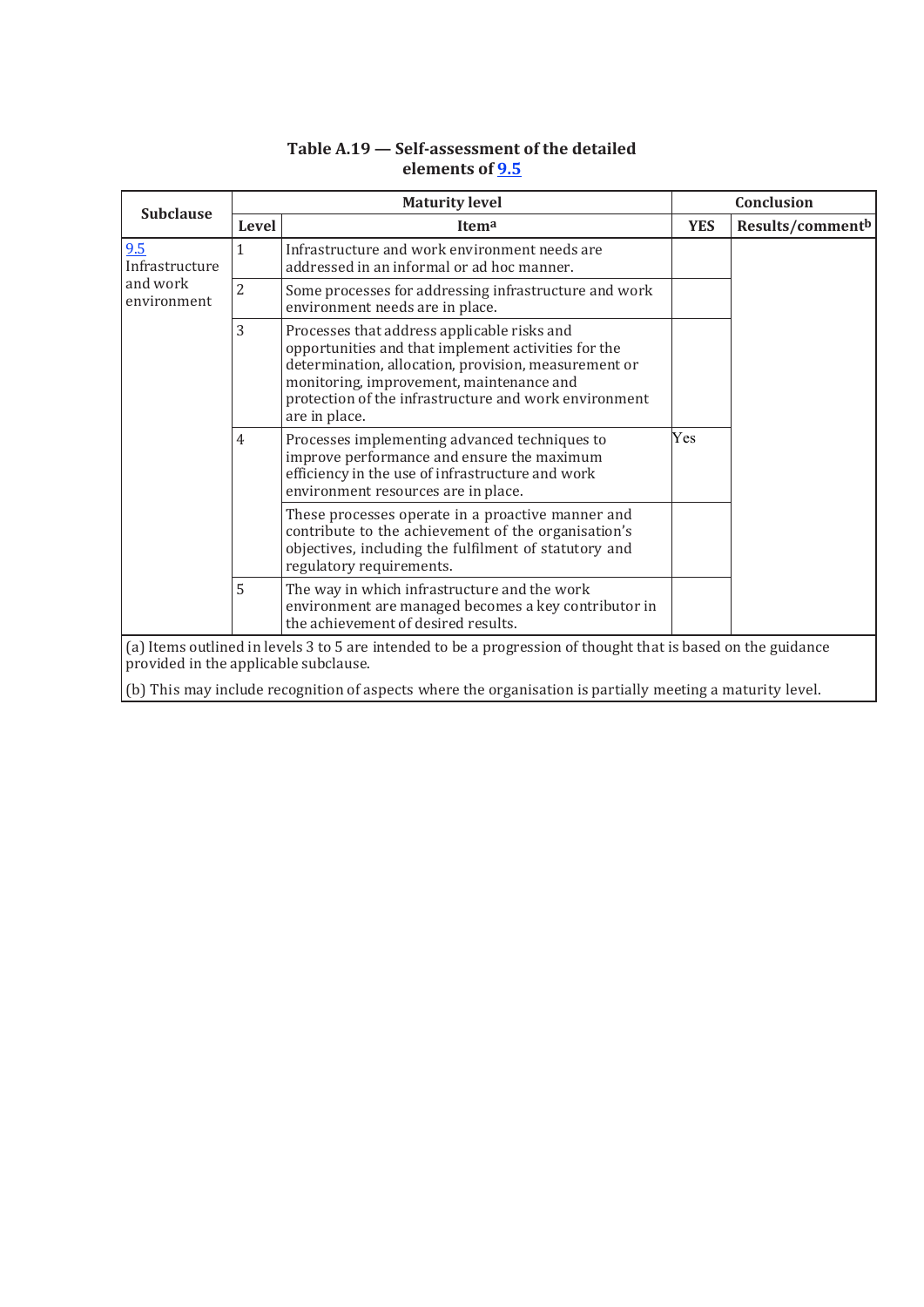| Table A.20 – Self-assessment of the detailed |  |
|----------------------------------------------|--|
| elements of 9.6                              |  |

|                       | <b>Maturity level</b> |                                                                                                                                                                                                         |            | Conclusion       |
|-----------------------|-----------------------|---------------------------------------------------------------------------------------------------------------------------------------------------------------------------------------------------------|------------|------------------|
| <b>Subclause</b>      | <b>Level</b>          | Itema                                                                                                                                                                                                   | <b>YES</b> | Results/commentb |
| 9.6<br>Externally     | $\mathbf{1}$          | The concept of partnership with external providers is<br>informal or ad hoc.                                                                                                                            |            |                  |
| provided<br>resources |                       | External providers are seen as transient and the<br>organisation sees no value in developing relationships.                                                                                             |            |                  |
|                       | $\overline{2}$        | There is a limited understanding regarding the value in<br>having regular external providers that will deliver a<br>consistent supply.                                                                  |            |                  |
|                       | 3                     | There is a good working relationship between the<br>organisation and its suppliers, with regular<br>communications about issues relating to the product<br>or service provided taking place.            |            |                  |
|                       | 4                     | The Leadership Team is committed to developing a close<br>relationship with external providers, with action to<br>develop this at the level of Leadership, where close co-<br>operation is carried out. |            |                  |
|                       |                       | Some project coordination is carried out as it relates to<br>specific product and or service realisation processes.                                                                                     |            |                  |
|                       | 5                     | Both the organisation and suppliers fully appreciate the<br>value of the relationship.                                                                                                                  | Yes        |                  |
|                       |                       | There is close interaction between the Leadership Team<br>and staff of both the organisation and its suppliers.                                                                                         |            |                  |
|                       |                       | There is sharing of some relevant sensitive commercial<br>information.                                                                                                                                  |            |                  |
|                       |                       | Both the organisation and its suppliers engage in business<br>development projects of common interest.                                                                                                  |            |                  |
|                       |                       | (a) Items outlined in levels 3 to 5 are intended to be a progression of thought that is based on the guidance<br>provided in the applicable subclause.                                                  |            |                  |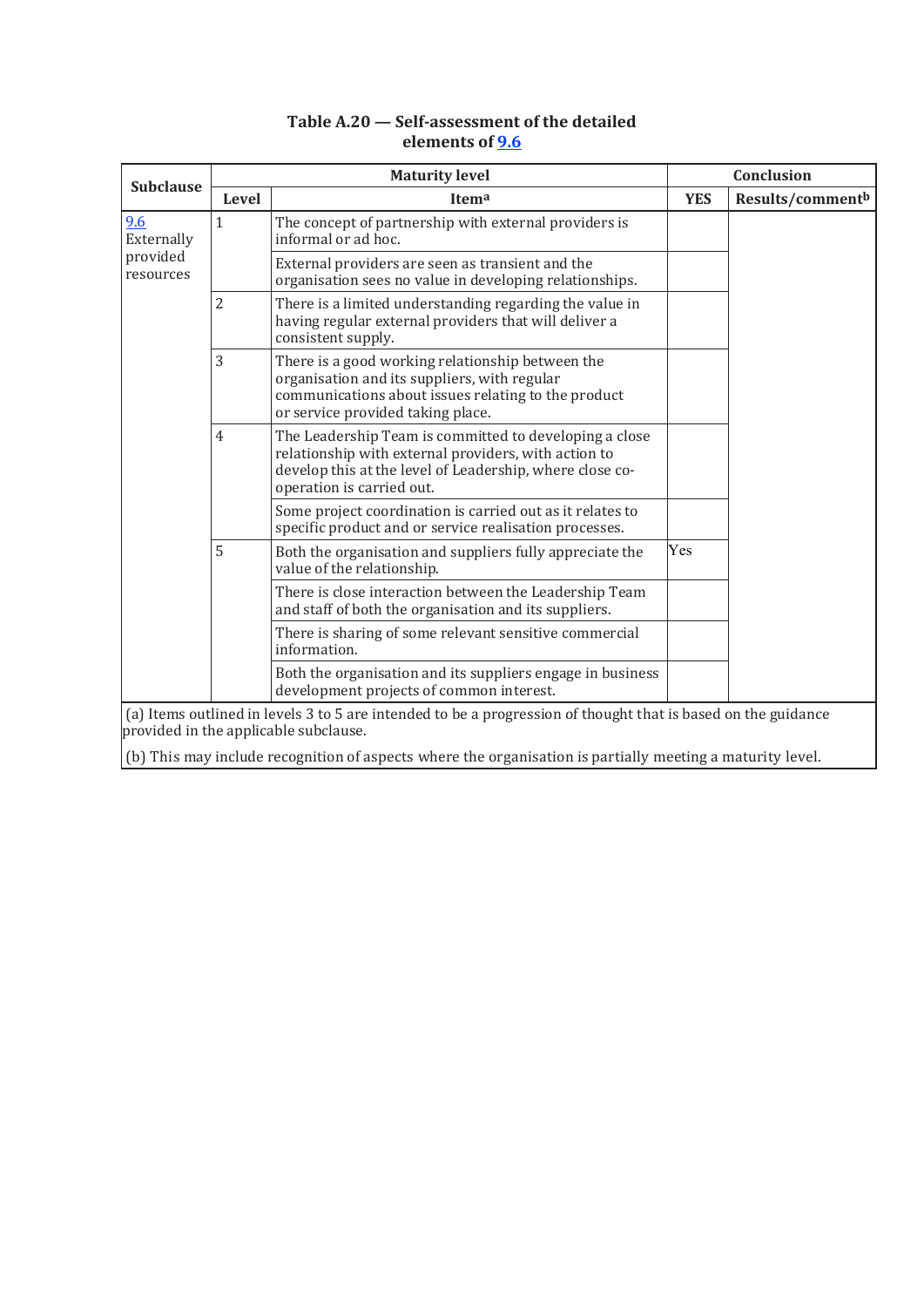|                      |                | <b>Maturity level</b>                                                                                                                                                                                                                            | Conclusion |                  |
|----------------------|----------------|--------------------------------------------------------------------------------------------------------------------------------------------------------------------------------------------------------------------------------------------------|------------|------------------|
| <b>Subclause</b>     | <b>Level</b>   | Itema                                                                                                                                                                                                                                            | <b>YES</b> | Results/commentb |
| 9.7                  | $\mathbf{1}$   | There is no managing of natural resources.                                                                                                                                                                                                       |            |                  |
| Natural<br>resources |                | The organisation uses natural resources as required by<br>their processes without considering the potential impacts<br>on their products and services in the future.                                                                             |            |                  |
|                      | $\overline{2}$ | The organisation implements some good practices in its<br>current application and use of natural resources.                                                                                                                                      |            |                  |
|                      | 3              | The managing of natural resources is aligned within the<br>organisation's management system strategy. There is<br>some evidence of improving the actual use of, and<br>minimization of the potential impact of the use of, natural<br>resources. |            |                  |
|                      | $\overline{4}$ | The organisation recognizes its responsibility to society<br>for managing natural resources.                                                                                                                                                     |            |                  |
|                      |                | The organisation has implemented some best practices in<br>its current application of natural resources.                                                                                                                                         | Yes        |                  |
|                      | 5              | The organisation recognizes its responsibility to society<br>for managing natural resources related to the life cycle of<br>products and services.                                                                                               |            |                  |
|                      |                | The managing of natural resources is widespread in all<br>the areas of the organisation.                                                                                                                                                         |            |                  |
|                      |                | The organisation addresses both current and future use<br>of natural resources required by its processes.                                                                                                                                        |            |                  |
|                      |                | The organisation is aware of new trends and technologies<br>for the efficient use of natural resources, and in relation<br>to the needs and expectations of interested parties.                                                                  |            |                  |
|                      |                | (a) Items outlined in levels 3 to 5 are intended to be a progression of thought that is based on the guidance<br>provided in the applicable subclause.                                                                                           |            |                  |
|                      |                | (b) This may include recognition of aspects where the organisation is partially meeting a maturity level.                                                                                                                                        |            |                  |

# **Table A.21 — Self-assessment of the detailed elements of 9.7**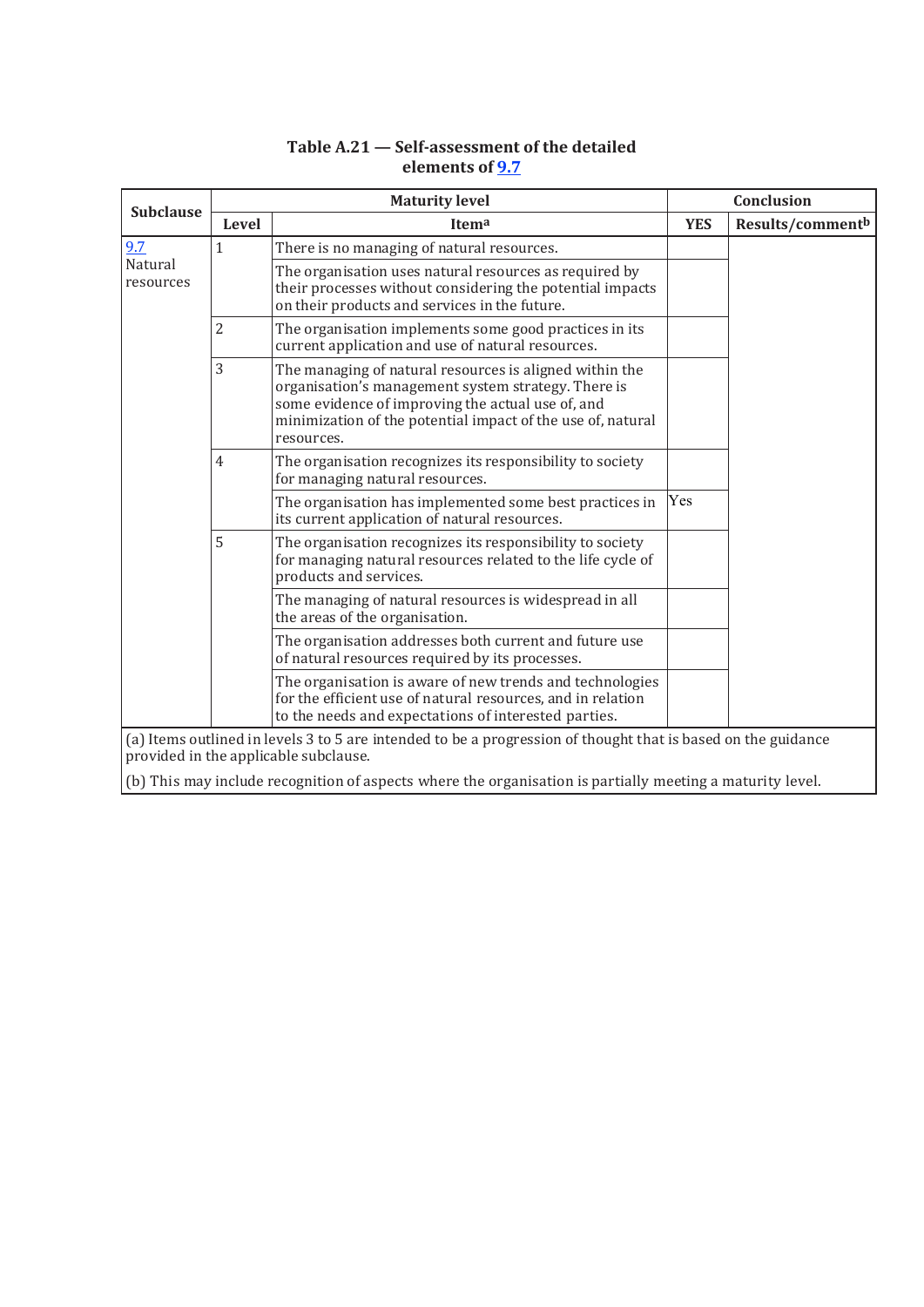# **Table A.22 — Self-assessment of the detailed elements of 10.1**

| <b>Subclause</b>                                                                                                                                       | <b>Maturity level</b> |                                                                                                                                                                                                                                                                                                                                                                 |            | Conclusion       |  |
|--------------------------------------------------------------------------------------------------------------------------------------------------------|-----------------------|-----------------------------------------------------------------------------------------------------------------------------------------------------------------------------------------------------------------------------------------------------------------------------------------------------------------------------------------------------------------|------------|------------------|--|
|                                                                                                                                                        | Level                 | Itema                                                                                                                                                                                                                                                                                                                                                           | <b>YES</b> | Results/commentb |  |
| 10.1<br>Analysis and<br>evaluation of an                                                                                                               | 1                     | The necessity for updating and understanding the<br>organisation's context, policies, strategy and objectives is<br>determined in an informal or ad hoc manner.                                                                                                                                                                                                 |            |                  |  |
| organisation's<br>performance -<br>General                                                                                                             | $\overline{2}$        | Some information on the organisation's performance, the<br>status of its internal activities and resources, changes in<br>its external and internal issues, and the needs and<br>expectations of the interested parties is collected and<br>analysed to update and understand the organisation's<br>context, policies, strategy and objectives.                 |            |                  |  |
|                                                                                                                                                        | 3                     | Available information is collected to update and under-<br>stand the organisation's context, policies, strategy and<br>objectives in a planned manner.                                                                                                                                                                                                          |            |                  |  |
|                                                                                                                                                        | 4                     | Based on comprehensive analysis and reviews of avail-<br>able information, the necessity for updating and under-<br>standing of the organisation's context, policies, strategy<br>and objectives is determined.                                                                                                                                                 | Yes        |                  |  |
|                                                                                                                                                        | 5                     | A systematic approach is established to collect, analyse<br>and review available information and to determine the<br>necessity for updating and understanding of the<br>organisation's context, policies, strategy and objectives,<br>and to identify opportunities for improvement, learning<br>and innovation of the organisation's leadership<br>activities. |            |                  |  |
| (a) Items outlined in levels 3 to 5 are intended to be a progression of thought that is based on the guidance<br>provided in the applicable subclause. |                       |                                                                                                                                                                                                                                                                                                                                                                 |            |                  |  |
|                                                                                                                                                        |                       | (b) This may include recognition of aspects where the organisation is partially meeting a maturity level.                                                                                                                                                                                                                                                       |            |                  |  |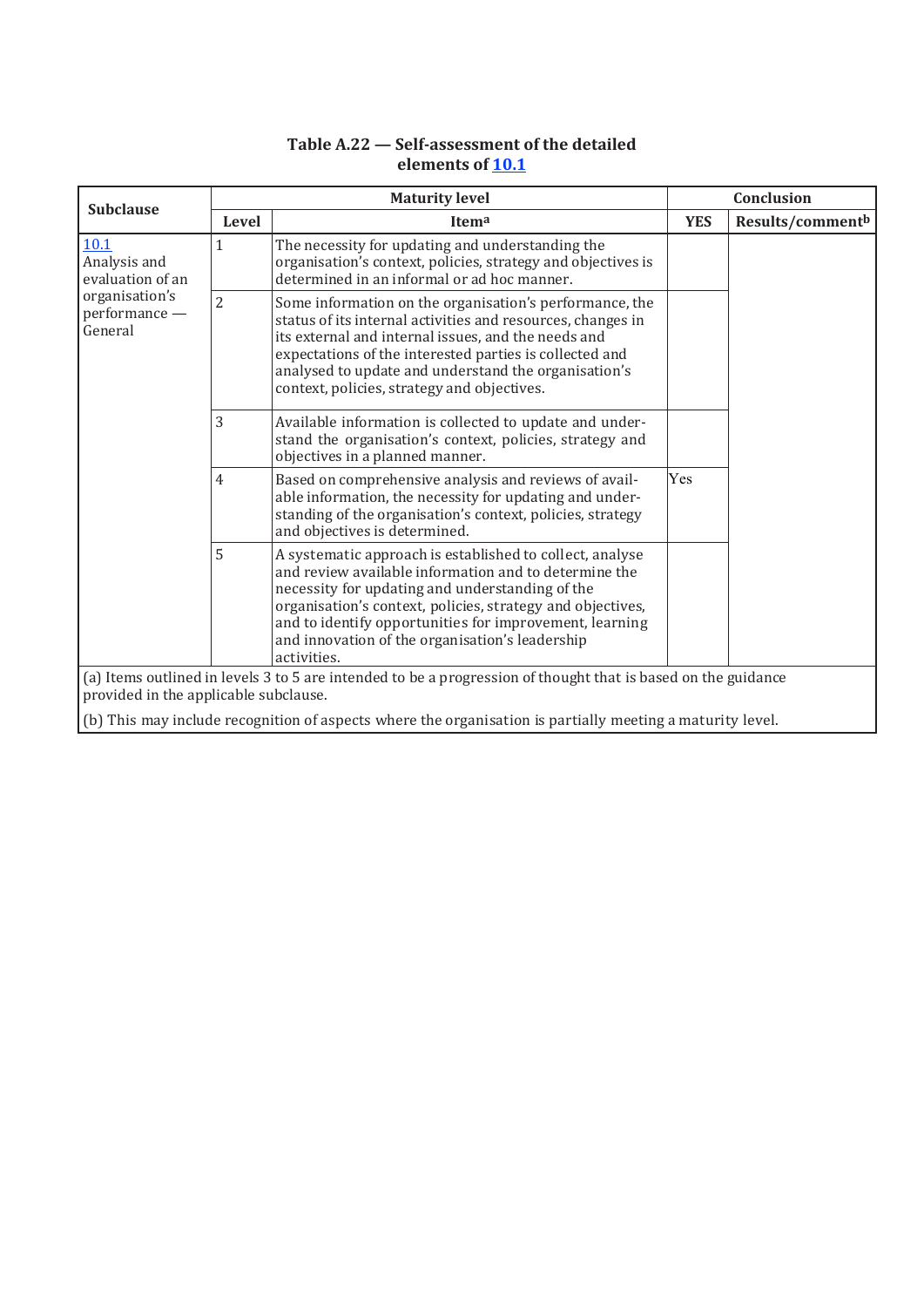# **Table A.23 — Self-assessment of the detailed elements of 10.2**

|                                                   | <b>Maturity level</b>                                                                                                                                                                                                                                                                                                                                                    |            | Conclusion                   |  |
|---------------------------------------------------|--------------------------------------------------------------------------------------------------------------------------------------------------------------------------------------------------------------------------------------------------------------------------------------------------------------------------------------------------------------------------|------------|------------------------------|--|
| <b>Subclause</b><br>Level                         | Itema                                                                                                                                                                                                                                                                                                                                                                    | <b>YES</b> | Results/comment <sup>b</sup> |  |
| 10.2<br>$\mathbf{1}$<br>Performance<br>indicators | Only basic performance indicators (e.g. financial<br>criteria, on-time deliveries, number of customer<br>complaints, legal warnings, fines) are used.                                                                                                                                                                                                                    |            |                              |  |
|                                                   | Data is not always reliable.                                                                                                                                                                                                                                                                                                                                             |            |                              |  |
| 2                                                 | There is a limited set of performance indicators related<br>to the organisation's policies, strategy and objectives,<br>and main processes.                                                                                                                                                                                                                              |            |                              |  |
|                                                   | Performance indicators are mostly based on the use of<br>internal data.                                                                                                                                                                                                                                                                                                  |            |                              |  |
|                                                   | Decisions are partially supported by measurable key<br>performance indicators (KPIs).                                                                                                                                                                                                                                                                                    |            |                              |  |
| 3                                                 | Progress in achieving planned results against the<br>policies, strategy and objectives in relevant processes<br>and functions is identified and tracked by practical<br>performance indicators.                                                                                                                                                                          |            |                              |  |
|                                                   | The needs and expectations of customers and other<br>interested parties are taken into account when selecting<br>measurable KPIs.                                                                                                                                                                                                                                        |            |                              |  |
|                                                   | Decisions are adequately supported by reliable, usable<br>and measurable KPIs.                                                                                                                                                                                                                                                                                           |            |                              |  |
| 4                                                 | Measurable KPIs are systematically selected to monitor<br>progress in achieving planned results against the<br>mission, vision, policies, strategy and objectives, at all<br>levels and in all relevant processes and functions in the<br>organisation, to gather and provide the information<br>necessary for performance evaluations and effective<br>decision making. | Yes        |                              |  |
|                                                   | Measurable KPIs provide information that is accurate,<br>reliable and usable, in order to implement action plans<br>when performance does not conform to objectives, or<br>to improve and innovate process efficiency and<br>effectiveness.                                                                                                                              |            |                              |  |
| 5                                                 | A process has been established to monitor progress in<br>achieving planned results and make decisions using<br>measurable KPIs.                                                                                                                                                                                                                                          |            |                              |  |
|                                                   | Measurable KPIs contribute to good strategic and<br>tactical decisions.                                                                                                                                                                                                                                                                                                  |            |                              |  |
|                                                   | Information relating to risks and opportunities is<br>considered when selecting measurable KPIs.                                                                                                                                                                                                                                                                         |            |                              |  |
| provided in the applicable subclause.             | (a) Items outlined in levels 3 to 5 are intended to be a progression of thought that is based on the guidance                                                                                                                                                                                                                                                            |            |                              |  |
|                                                   | (b) This may include recognition of aspects where the organisation is partially meeting a maturity level.                                                                                                                                                                                                                                                                |            |                              |  |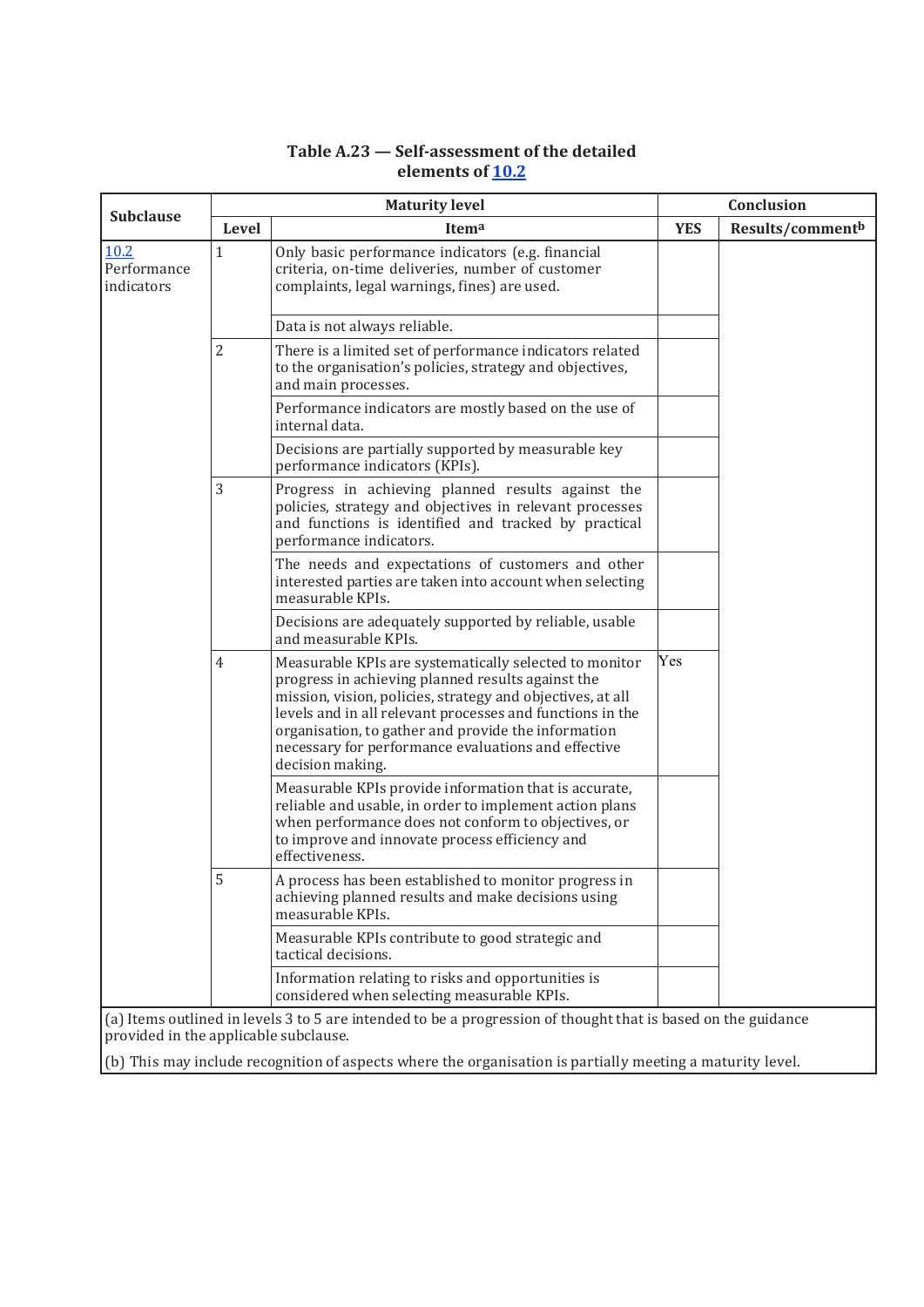| <b>Subclause</b>                      | <b>Maturity level</b> |                                                                                                                                                                                                                                                                      |            | Conclusion       |  |
|---------------------------------------|-----------------------|----------------------------------------------------------------------------------------------------------------------------------------------------------------------------------------------------------------------------------------------------------------------|------------|------------------|--|
|                                       | Level                 | Itema                                                                                                                                                                                                                                                                | <b>YES</b> | Results/commentb |  |
| 10.3<br>Performance<br>analysis       | $\mathbf{1}$          | The organisation's performance is analysed in an<br>informal or ad hoc manner.                                                                                                                                                                                       |            |                  |  |
|                                       | $\overline{2}$        | There is limited analysis of the organisation's<br>performance.                                                                                                                                                                                                      |            |                  |  |
|                                       |                       | Some basic statistical tools are used.                                                                                                                                                                                                                               |            |                  |  |
|                                       | 3                     | The organisation's performance is analysed to identify<br>issues and potential opportunities.                                                                                                                                                                        |            |                  |  |
|                                       |                       | A systematic analysis process is supported by the wide<br>use of statistical tools.                                                                                                                                                                                  |            |                  |  |
|                                       | 4                     | The organisation's performance is analysed:                                                                                                                                                                                                                          | Yes        |                  |  |
|                                       |                       | b<br>to identify insufficient resources;                                                                                                                                                                                                                             |            |                  |  |
|                                       |                       | $\mathsf{C}$<br>to identify insufficient or ineffective competences,<br>organisational knowledge and inappropriate behaviour;                                                                                                                                        |            |                  |  |
|                                       | 5                     | d<br>to determine the new organisational knowledge<br>needed:                                                                                                                                                                                                        |            |                  |  |
|                                       |                       | to identify processes and activities showing out-<br>e<br>standing performance that could be used as a model to<br>improve other processes.                                                                                                                          |            |                  |  |
|                                       |                       | The effectiveness of the analysis process is enhanced<br>by the sharing of the analysis results with interested<br>parties.                                                                                                                                          |            |                  |  |
|                                       |                       | The organisation's performance is comprehensively<br>analysed to identify potential strengths to be fostered<br>with regard to the organisation's leadership activities, as<br>well as weakness in the organisation's leadership roles<br>and activities, including: |            |                  |  |
|                                       |                       | - policy establishment and<br>communication;                                                                                                                                                                                                                         |            |                  |  |
|                                       |                       | management of processes;                                                                                                                                                                                                                                             |            |                  |  |
|                                       |                       | - management of resources;                                                                                                                                                                                                                                           |            |                  |  |
|                                       |                       | improvement, learning and innovation.                                                                                                                                                                                                                                |            |                  |  |
|                                       |                       | For the analysis, a clear framework to demonstrate the<br>interrelations between its leadership roles, activities and<br>their effects on the organisation's performance is used.                                                                                    |            |                  |  |
| provided in the applicable subclause. |                       | (a) Items outlined in levels 3 to 5 are intended to be a progression of thought that is based on the guidance                                                                                                                                                        |            |                  |  |

# **Table A.24 — Self-assessment of the detailed elements of 10.3**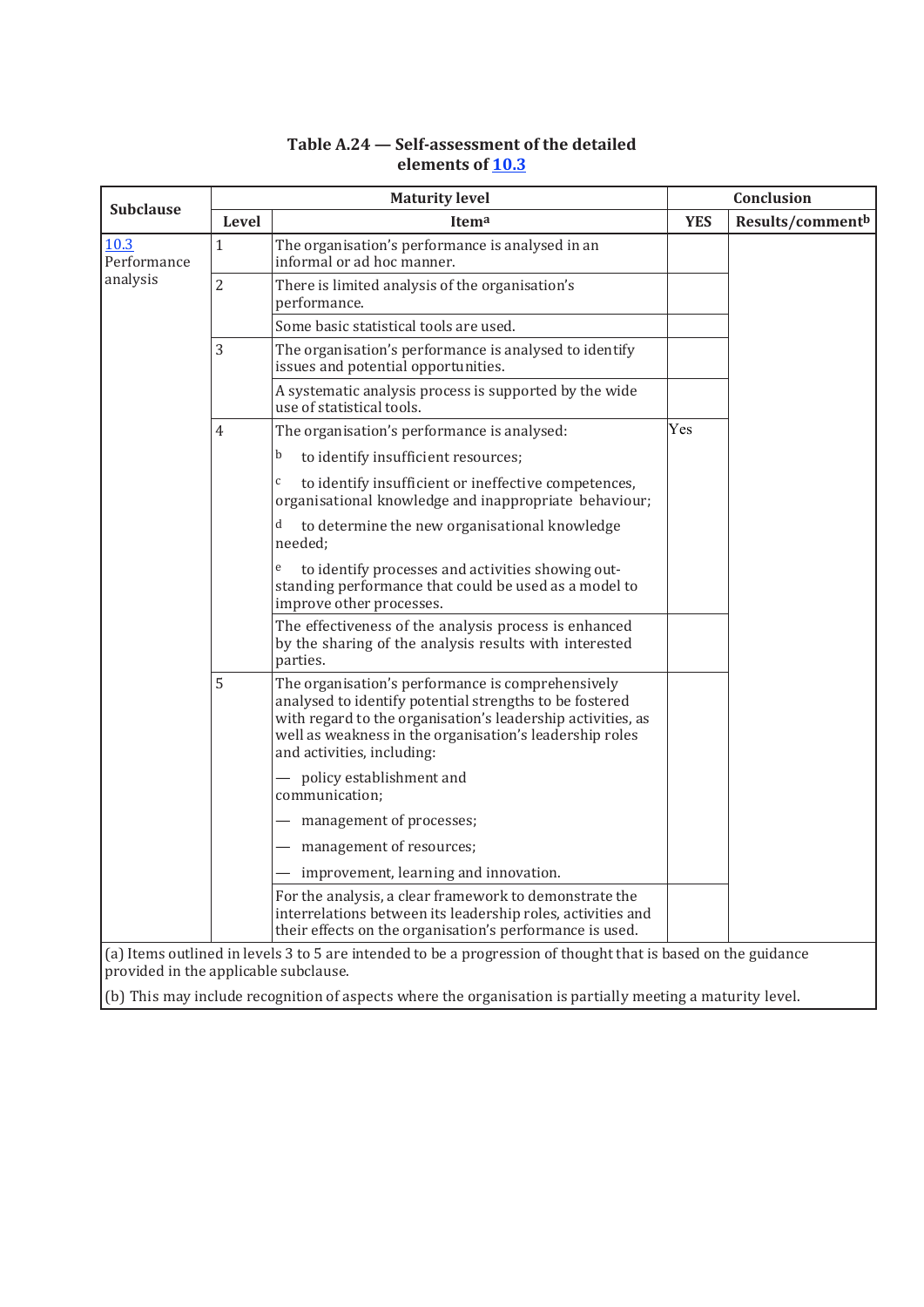| <b>Subclause</b>                  | <b>Maturity level</b> |                                                                                                                                                                                                                                      |            | Conclusion                   |  |  |
|-----------------------------------|-----------------------|--------------------------------------------------------------------------------------------------------------------------------------------------------------------------------------------------------------------------------------|------------|------------------------------|--|--|
|                                   | Level                 | Itema                                                                                                                                                                                                                                | <b>YES</b> | Results/comment <sup>b</sup> |  |  |
| 10.4<br>Performance<br>evaluation | $\mathbf{1}$          | The organisation's performance is evaluated in an<br>informal or ad hoc manner.                                                                                                                                                      |            |                              |  |  |
|                                   | $\overline{2}$        | There is limited evaluation of the organisation's<br>performance.                                                                                                                                                                    |            |                              |  |  |
|                                   |                       | Top management supports the identification and<br>promulgation of best practices.                                                                                                                                                    |            |                              |  |  |
|                                   |                       | Some products from key competitors are evaluated<br>and compared.                                                                                                                                                                    |            |                              |  |  |
|                                   | 3                     | The results achieved on the organisation's<br>performance are evaluated against the<br>applicable objectives.                                                                                                                        |            |                              |  |  |
|                                   |                       | The organisation's performance is evaluated from the<br>viewpoint of the needs and expectations of customers.                                                                                                                        |            |                              |  |  |
|                                   |                       | The organisation's performance is evaluated using<br>comparisons to be established or agreed benchmarks.                                                                                                                             |            |                              |  |  |
|                                   | $\overline{4}$        | Where the objectives have not been attained, the<br>causes are investigated with appropriate review of<br>the deployment of the organisation's policies, strategy<br>and objectives and the organisation's managing of<br>resources. | Yes        |                              |  |  |
|                                   |                       | The results of evaluation are understood<br>comprehensively, and resolution of any identified<br>gaps is prioritised based on their impacts on the<br>organisation's policies, strategy and objectives.                              |            |                              |  |  |
|                                   |                       | Improvement achieved on the organisation's<br>performance is evaluated from a long-term<br>perspective.                                                                                                                              |            |                              |  |  |
|                                   |                       | The organisation's performance is evaluated from the<br>viewpoint of the needs and expectations of all<br>interested parties.                                                                                                        |            |                              |  |  |
|                                   | 5                     | Benchmarking is used systematically as a tool for<br>identifying opportunities for improvement, learning<br>and innovation.                                                                                                          |            |                              |  |  |
|                                   |                       | The organisation is frequently solicited by external<br>entities to be a benchmark partner.                                                                                                                                          |            |                              |  |  |
|                                   |                       | (a) Items outlined in levels 3 to 5 are intended to be a progression of thought that is based on the guidance<br>provided in the applicable subclause.                                                                               |            |                              |  |  |

#### **Table A.25 — Self-assessment of the detailed elements of 10.4**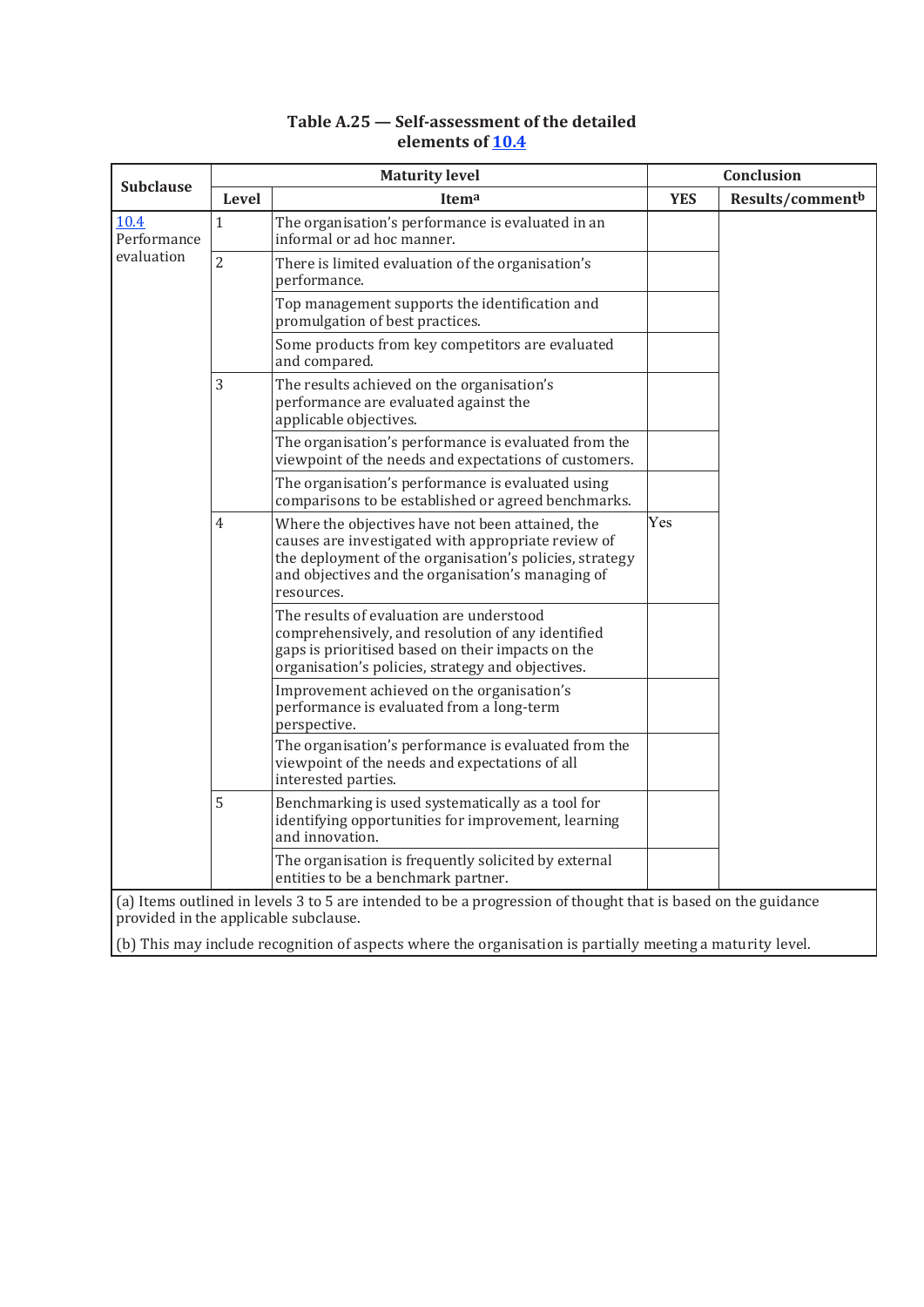| <b>Subclause</b>                                                                                                                                       | <b>Maturity level</b> |                                                                                                                                                                                           |            | Conclusion       |  |
|--------------------------------------------------------------------------------------------------------------------------------------------------------|-----------------------|-------------------------------------------------------------------------------------------------------------------------------------------------------------------------------------------|------------|------------------|--|
|                                                                                                                                                        | Level                 | Itema                                                                                                                                                                                     | <b>YES</b> | Results/commentb |  |
| 10.5<br>Internal<br>audit                                                                                                                              | $\mathbf{1}$          | Internal audits are reactively performed in response to<br>problems, customer complaints, etc.                                                                                            |            |                  |  |
|                                                                                                                                                        |                       | Collected data are mostly used to resolve problems with<br>products and services.                                                                                                         |            |                  |  |
|                                                                                                                                                        | $\overline{2}$        | Internal audits for key processes are performed on a<br>regular basis.                                                                                                                    |            |                  |  |
|                                                                                                                                                        |                       | Collected data are used systematically to review the<br>managing of processes.                                                                                                            |            |                  |  |
|                                                                                                                                                        |                       | Collected data are beginning to be used in a preventive<br>way.                                                                                                                           |            |                  |  |
|                                                                                                                                                        | 3                     | Internal audits are performed in a consistent manner, by<br>competent personnel who are not involved in the activity<br>being examined, in accordance with an audit plan.                 |            |                  |  |
|                                                                                                                                                        |                       | Internal auditing identifies problems, nonconformities<br>and risks, as well as monitoring progress in closing<br>previously identified problems, nonconformities and<br>risks.           | Yes        |                  |  |
|                                                                                                                                                        | $\overline{4}$        | Problems, nonconformities and risks identified are<br>analysed comprehensively to determine weaknesses<br>in the management system.                                                       |            |                  |  |
|                                                                                                                                                        |                       | Internal auditing focuses on the identification of good<br>practices (which can be considered for use in other areas<br>of the organisation) as well as on improvement<br>opportunities.  |            |                  |  |
|                                                                                                                                                        | 5                     | A process is established for the review of all internal<br>audit reports to identify trends that can require<br>organisation-wide corrective actions or<br>opportunities for improvement. |            |                  |  |
|                                                                                                                                                        |                       | The organisation involves other interested parties in its<br>audits, in order to help identify additional opportunities<br>for improvement.                                               |            |                  |  |
| (a) Items outlined in levels 3 to 5 are intended to be a progression of thought that is based on the guidance<br>provided in the applicable subclause. |                       |                                                                                                                                                                                           |            |                  |  |
|                                                                                                                                                        |                       | (b) This may include recognition of aspects where the organisation is partially meeting a maturity level.                                                                                 |            |                  |  |

# **Table A.26 — Self-assessment of the detailed elements of 10.5**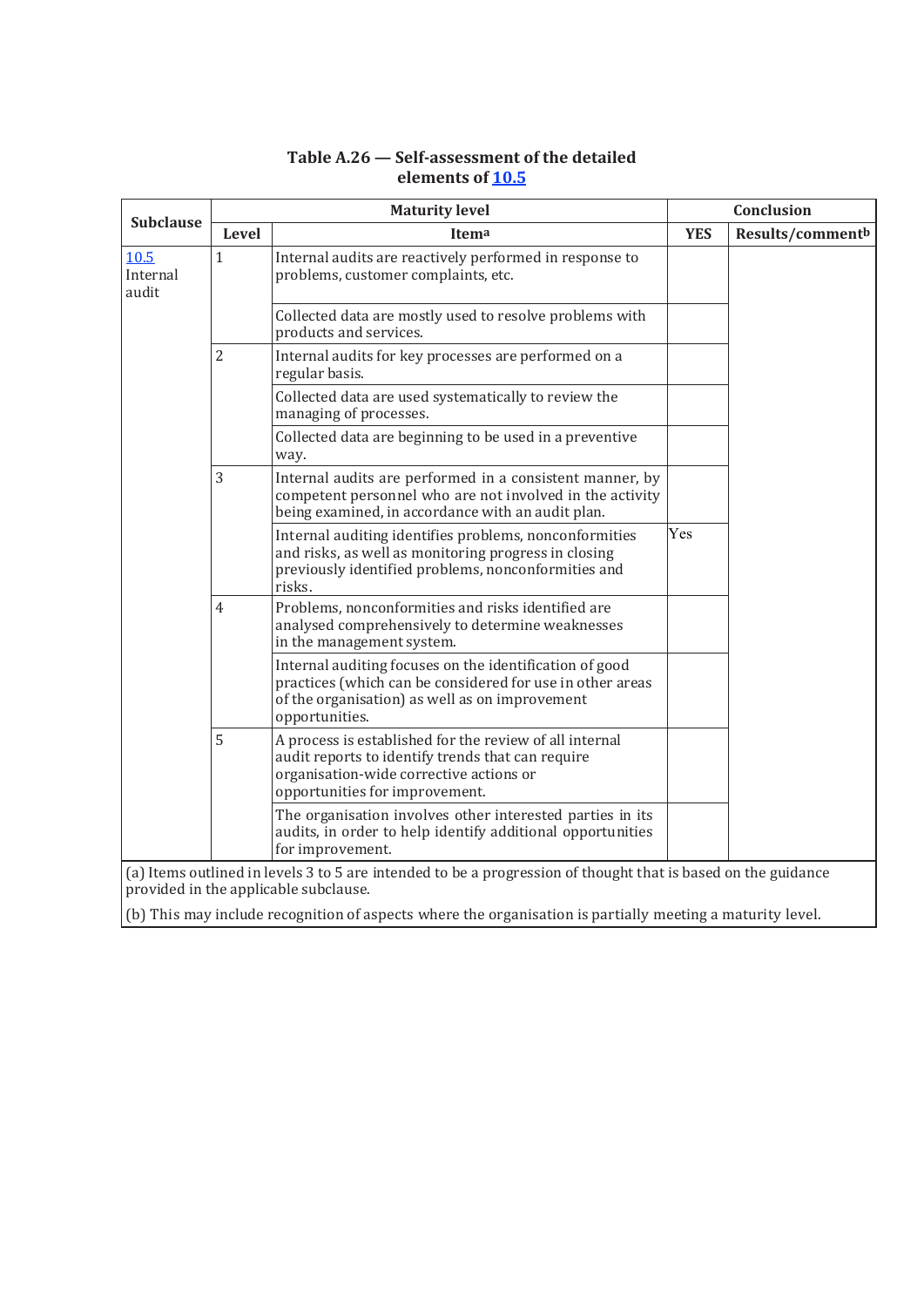#### **Subclause Maturity level Conclusion**<br> **Subclause Conclusion Level Itema YES Results/commentb** 10.6 Self-assessment 1 Self-assessment is not implemented. 2 Self-assessment is limited, informal or ad hoc. 3 Self-assessment is conducted in a consistent manner and the results are used to determine the organisation's maturity and to improve its overall performance. 4 Self-assessment is used to determine the strengths and weaknesses of the organisation, as well as its best practices, both at an overall level and at the level of individual processes. Self-assessment assists the organisation to prioritize, plan and implement improvements and/or innovations. 5 Self-assessment is performed by the organisation at all levels. Yes The elements of a management system are understood comprehensively, based on the relations between the elements and their impacts on the organisation's mission, vision, values and culture. The results of self-assessment are communicated to relevant people in the organisation and used to share understanding about the organisation and its future direction. (a) Items outlined in levels 3 to 5 are intended to be a progression of thought that is based on the guidance provided in the applicable subclause. (b) This may include recognition of aspects where the organisation is partially meeting a maturity level.

#### **Table A.27 — Self-assessment of the detailed elements of 10.6**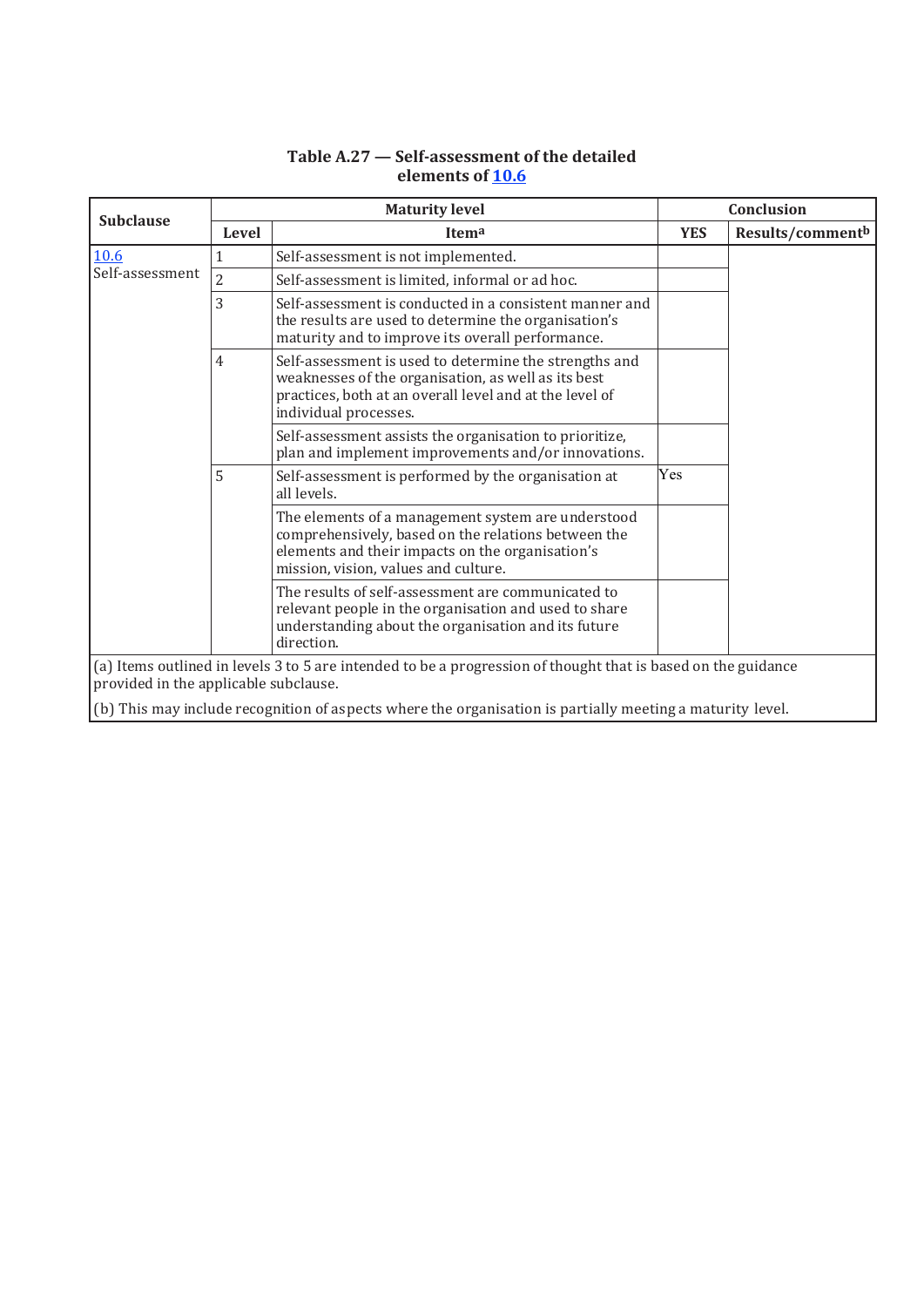#### **Table A.28 — Self-assessment of the detailed elements of 10.7**

|                                                                                                                                                        | <b>Maturity level</b> |                                                                                                                                                                                                                                                                                                                                                             |            | Conclusion                   |  |
|--------------------------------------------------------------------------------------------------------------------------------------------------------|-----------------------|-------------------------------------------------------------------------------------------------------------------------------------------------------------------------------------------------------------------------------------------------------------------------------------------------------------------------------------------------------------|------------|------------------------------|--|
| <b>Subclause</b>                                                                                                                                       | Level                 | Itema                                                                                                                                                                                                                                                                                                                                                       | <b>YES</b> | Results/comment <sup>b</sup> |  |
| 10.7                                                                                                                                                   | 1                     | There is an ad hoc approach to reviews.                                                                                                                                                                                                                                                                                                                     |            |                              |  |
| Review                                                                                                                                                 |                       | When a review is performed, it is often reactive.                                                                                                                                                                                                                                                                                                           |            |                              |  |
|                                                                                                                                                        | $\overline{2}$        | Reviews are conducted to assess progress in the<br>achievement of policies, strategy and objectives, and to<br>assess the performance of the management system.                                                                                                                                                                                             |            |                              |  |
|                                                                                                                                                        |                       | Relevant projects and improvement actions are assessed<br>during reviews, in order to evaluate progress against<br>their plans and objectives.                                                                                                                                                                                                              |            |                              |  |
|                                                                                                                                                        | 3                     | Systematic reviews of measurable KPIs and related<br>objectives are undertaken at planned and periodic<br>intervals, to enable trends to be determined, as well as to<br>evaluate the organisation's progress towards achieving its<br>policies, strategy and objectives.                                                                                   |            |                              |  |
|                                                                                                                                                        |                       | Where adverse trends are identified, they are acted upon.                                                                                                                                                                                                                                                                                                   |            |                              |  |
|                                                                                                                                                        |                       | Reviews enable evidence-based decision making.                                                                                                                                                                                                                                                                                                              | Yes        |                              |  |
|                                                                                                                                                        | $\overline{4}$        | The information, resulting from performance<br>measurement, benchmarking, analysis and evaluations,<br>internal audits and self-assessments, is comprehensively<br>reviewed to identify opportunities for improvement,<br>learning and innovation, as well as for identifying any<br>need to adapt the organisation's policies, strategy and<br>objectives. |            |                              |  |
|                                                                                                                                                        |                       | The outputs from the reviews are shared with interested<br>parties, as a way of facilitating collaboration and learning.                                                                                                                                                                                                                                    |            |                              |  |
|                                                                                                                                                        | 5                     | Systematic reviews are used to identify opportunities<br>for improvement, learning and innovation of the<br>organisation's leadership activities.                                                                                                                                                                                                           |            |                              |  |
| (a) Items outlined in levels 3 to 5 are intended to be a progression of thought that is based on the guidance<br>provided in the applicable subclause. |                       |                                                                                                                                                                                                                                                                                                                                                             |            |                              |  |
|                                                                                                                                                        |                       |                                                                                                                                                                                                                                                                                                                                                             |            |                              |  |
|                                                                                                                                                        |                       | (b) This may include recognition of aspects where the organisation is partially meeting a maturity level.                                                                                                                                                                                                                                                   |            |                              |  |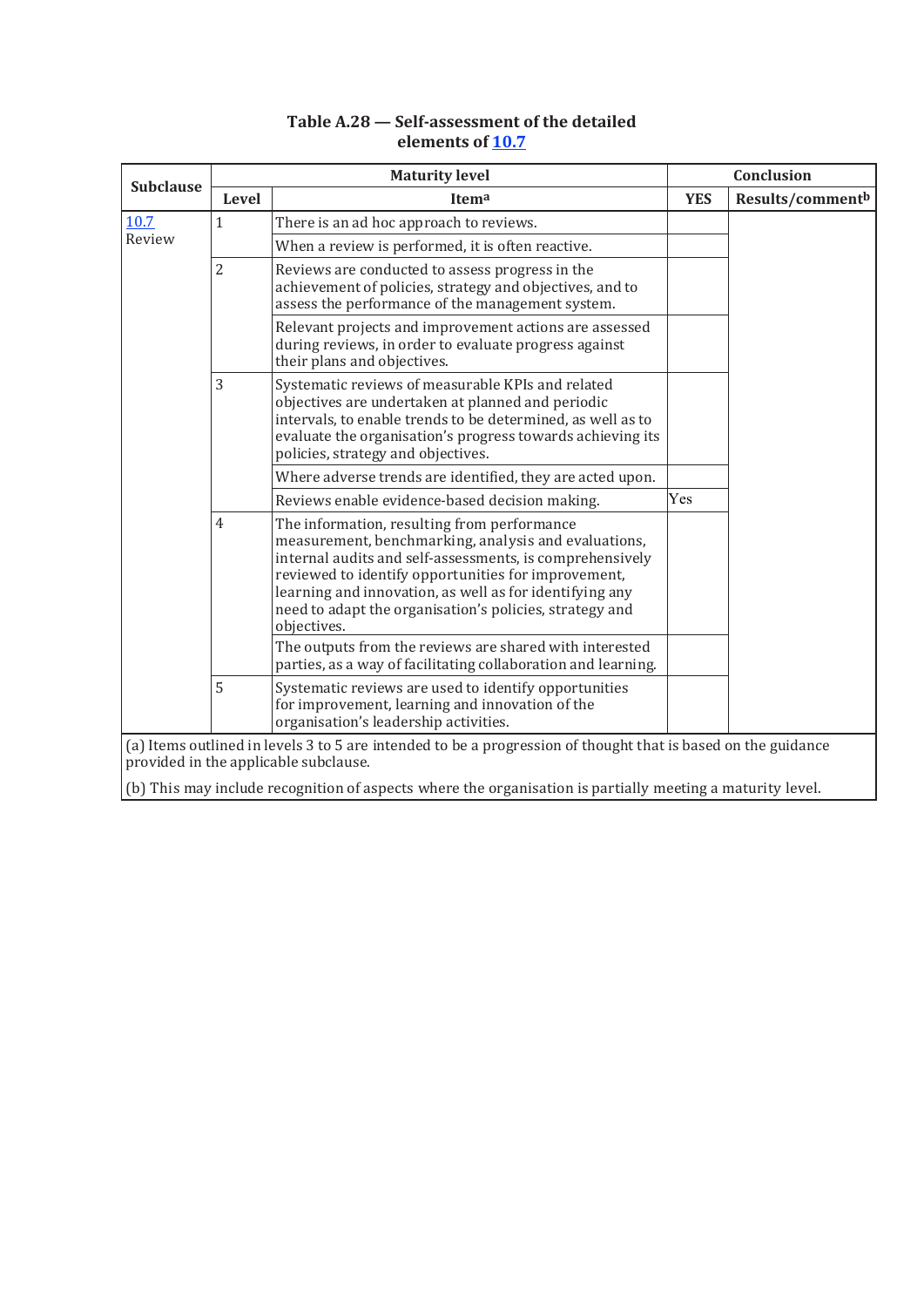| <b>Subclause</b>                                                                                                                                       | <b>Maturity level</b> |                                                                                                                                                                                                | Conclusion |                  |  |
|--------------------------------------------------------------------------------------------------------------------------------------------------------|-----------------------|------------------------------------------------------------------------------------------------------------------------------------------------------------------------------------------------|------------|------------------|--|
|                                                                                                                                                        | Level                 | Itema                                                                                                                                                                                          | <b>YES</b> | Results/commentb |  |
| 11.1<br>Improvement,<br>learning and<br>innovation -<br>General                                                                                        | 1                     | Improvement activities are done in an informal or ad<br>hoc manner.                                                                                                                            |            |                  |  |
|                                                                                                                                                        | $\overline{2}$        | Basic improvement processes, including corrections and<br>corrective actions are in place, based on complaints from<br>interested parties.                                                     |            |                  |  |
|                                                                                                                                                        | 3                     | Improvement, learning and innovation efforts can be<br>demonstrated in most products and some key processes.                                                                                   |            |                  |  |
|                                                                                                                                                        | 4                     | Processes are implemented for the ongoing monitoring of<br>external and internal issues that could lead to<br>improvement, learning and innovation, which are aligned<br>with strategic goals. | Yes        |                  |  |
|                                                                                                                                                        | 5                     | Improvement, learning and innovation are embedded as<br>routine activities across the whole organisation and are<br>evident in relationships with interested parties.                          |            |                  |  |
| (a) Items outlined in levels 3 to 5 are intended to be a progression of thought that is based on the guidance<br>provided in the applicable subclause. |                       |                                                                                                                                                                                                |            |                  |  |
| (b) This may include recognition of aspects where the organisation is partially meeting a maturity level.                                              |                       |                                                                                                                                                                                                |            |                  |  |

**Table A.29 — Self-assessment of the detailed elements of 11.1**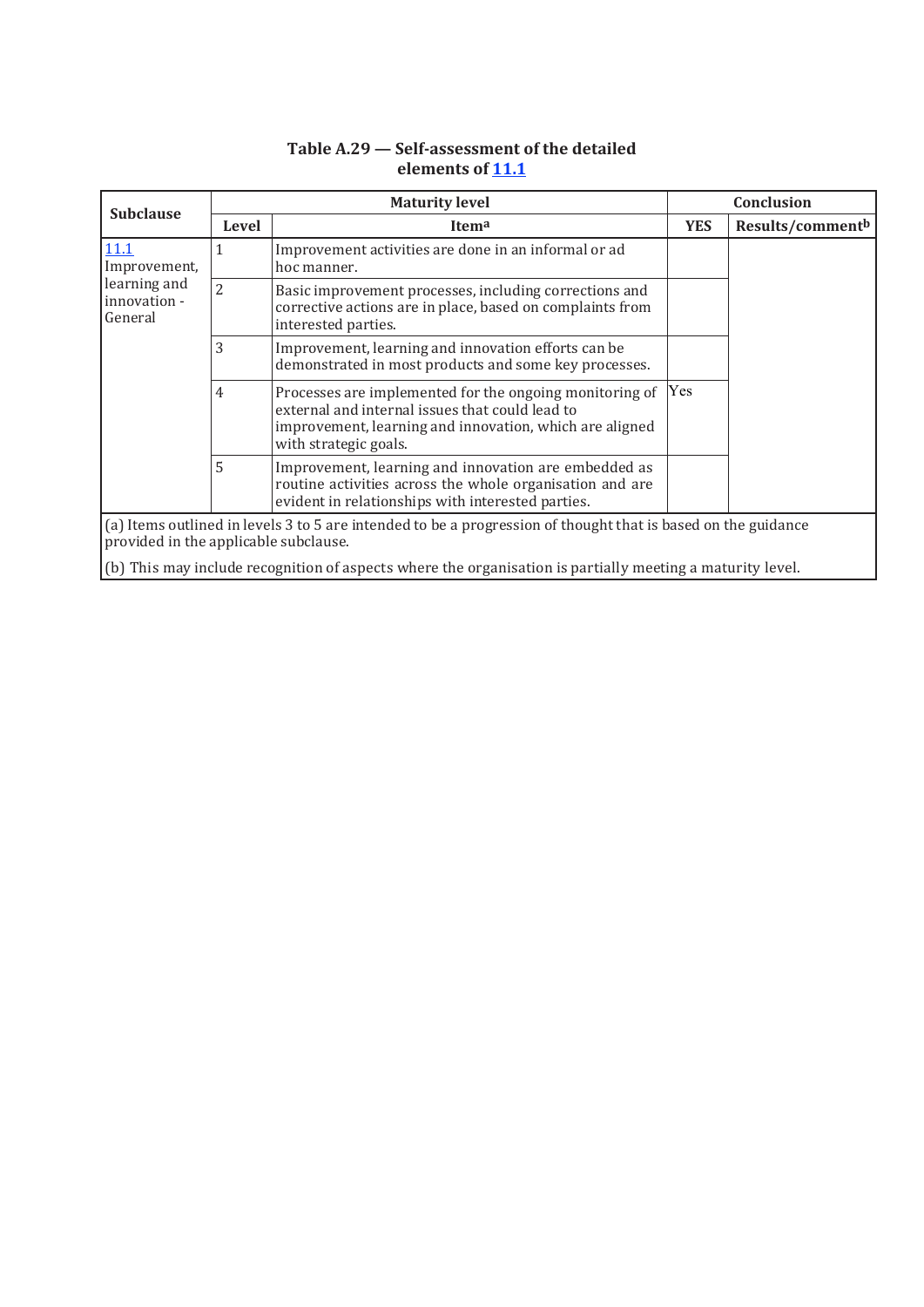| <b>Subclause</b>                      | <b>Maturity level</b> |                                                                                                                                                         |            | Conclusion       |  |
|---------------------------------------|-----------------------|---------------------------------------------------------------------------------------------------------------------------------------------------------|------------|------------------|--|
|                                       | <b>Level</b>          | Itema                                                                                                                                                   | <b>YES</b> | Results/commentb |  |
| 11.2<br>Improvement                   | 1                     | Improvement activities are done in an informal or ad<br>hoc manner.                                                                                     |            |                  |  |
|                                       |                       | Necessary resources to achieve improvement are<br>provided.                                                                                             |            |                  |  |
|                                       | 2                     | Objectives for the improvement of products or<br>services and processes are provided.                                                                   |            |                  |  |
|                                       |                       | A structured approach is applied consistently.                                                                                                          |            |                  |  |
|                                       | 3                     | The focus of improvement processes is aligned with<br>the strategy and objectives, and top management is<br>visibly involved in improvement activities. |            |                  |  |
|                                       |                       | Schemes are in place to empower teams and<br>individuals to generate strategically relevant<br>improvements.                                            |            |                  |  |
|                                       |                       | Continual improvement processes include relevant<br>interested parties.                                                                                 |            |                  |  |
|                                       | 4                     | Improvements and innovation result in learning and<br>further improvements.                                                                             |            |                  |  |
|                                       | 5                     | The focus of performance improvement is the<br>sustained ability to learn, change and achieve<br>long-term success.                                     |            |                  |  |
| provided in the applicable subclause. |                       | (a) Items outlined in levels 3 to 5 are intended to be a progression of thought that is based on the guidance                                           |            |                  |  |
|                                       |                       | (b) This may include recognition of aspects where the organisation is partially meeting a maturity level.                                               |            |                  |  |

# **Table A.30 — Self-assessment of the detailed elements of 11.2**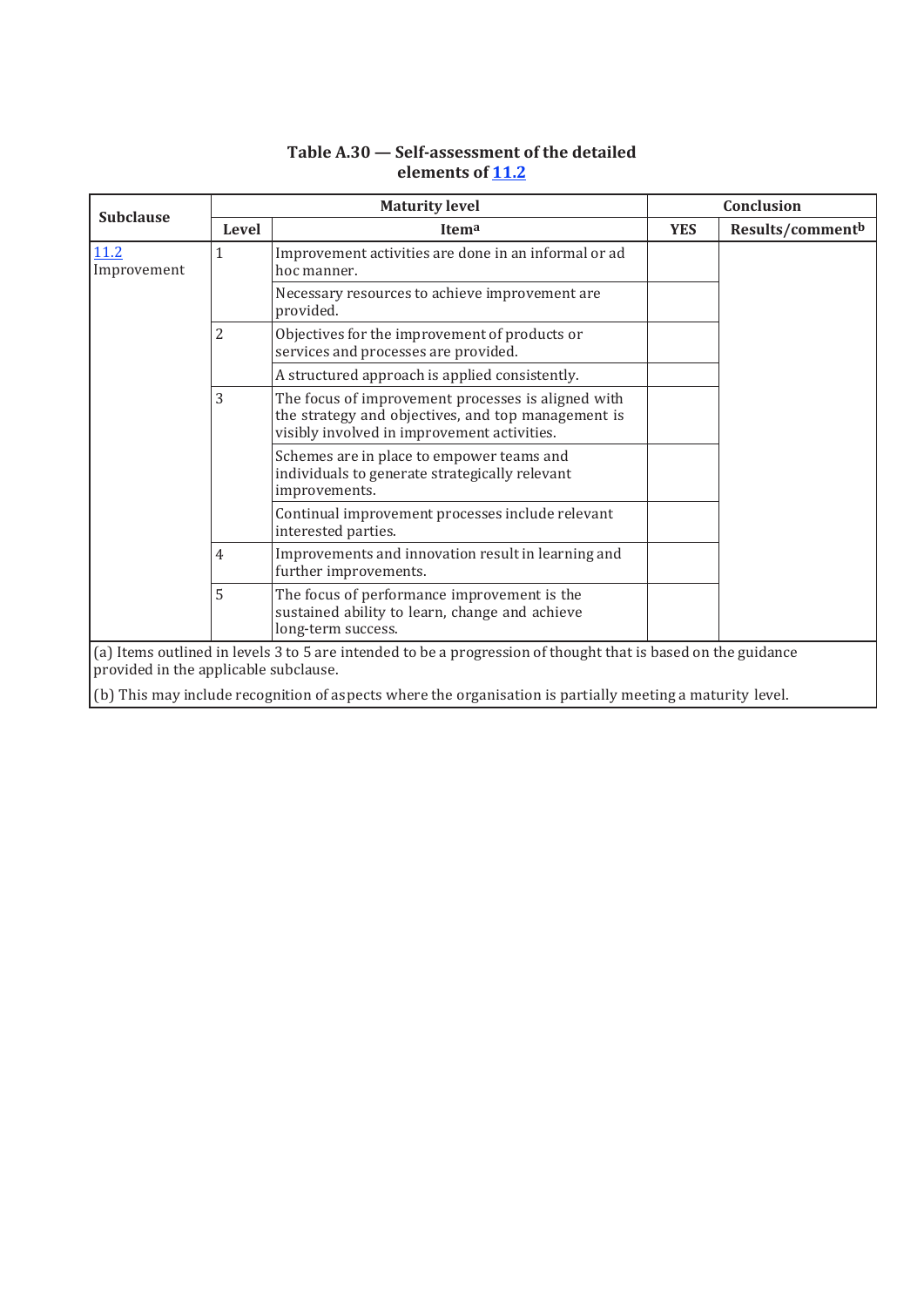|                  | <b>Maturity level</b> |                                                                                                                                                        |            | Conclusion       |  |
|------------------|-----------------------|--------------------------------------------------------------------------------------------------------------------------------------------------------|------------|------------------|--|
| <b>Subclause</b> | Level                 | Itema                                                                                                                                                  | <b>YES</b> | Results/commentb |  |
| 11.3<br>Learning | $\mathbf{1}$          | Some lessons are learned as a result of complaints.                                                                                                    |            |                  |  |
|                  |                       | Learning is on an individual basis, without the sharing of<br>knowledge.                                                                               |            |                  |  |
|                  | $\overline{2}$        | Learning is generated in a reactive way from the<br>systematic analysis of problems and other information.                                             |            |                  |  |
|                  |                       | Processes exist for the sharing of information and<br>knowledge, but still in a reactive manner.                                                       |            |                  |  |
|                  | 3                     | The Leadership Team supports initiatives for learning<br>and leads by example and empowerment.                                                         |            |                  |  |
|                  |                       | There are planned activities, events and forums for<br>sharing information.                                                                            |            |                  |  |
|                  |                       | Processes are implemented to determine knowledge<br>gaps and to provide the necessary resources for learning<br>to occur.                              |            |                  |  |
|                  |                       | Systems are in place for recognizing positive results from<br>suggestions and lessons learned.                                                         |            |                  |  |
|                  | $\overline{4}$        | Learning is addressed in the strategy and policies.                                                                                                    |            |                  |  |
|                  |                       | Learning is recognised as a key issue.                                                                                                                 |            |                  |  |
|                  |                       | Networking, connectivity and interactivity are<br>stimulated by the leadership team to share knowledge.                                                |            |                  |  |
|                  | 5                     | The organisation's learning ability integrates personal<br>competence and capability and the organisation's overall<br>maturity level.                 |            |                  |  |
|                  |                       | Learning is fundamental to the improvement and<br>innovation processes.                                                                                |            |                  |  |
|                  |                       | The organisation's culture permits the taking of risks and<br>learning from the mistakes.                                                              |            |                  |  |
|                  |                       | There are external engagements for the purpose of<br>learning.                                                                                         |            |                  |  |
|                  |                       | (a) Items outlined in levels 3 to 5 are intended to be a progression of thought that is based on the guidance<br>provided in the applicable subclause. |            |                  |  |

# **Table A.31 — Self-assessment of the detailed elements of 11.3**